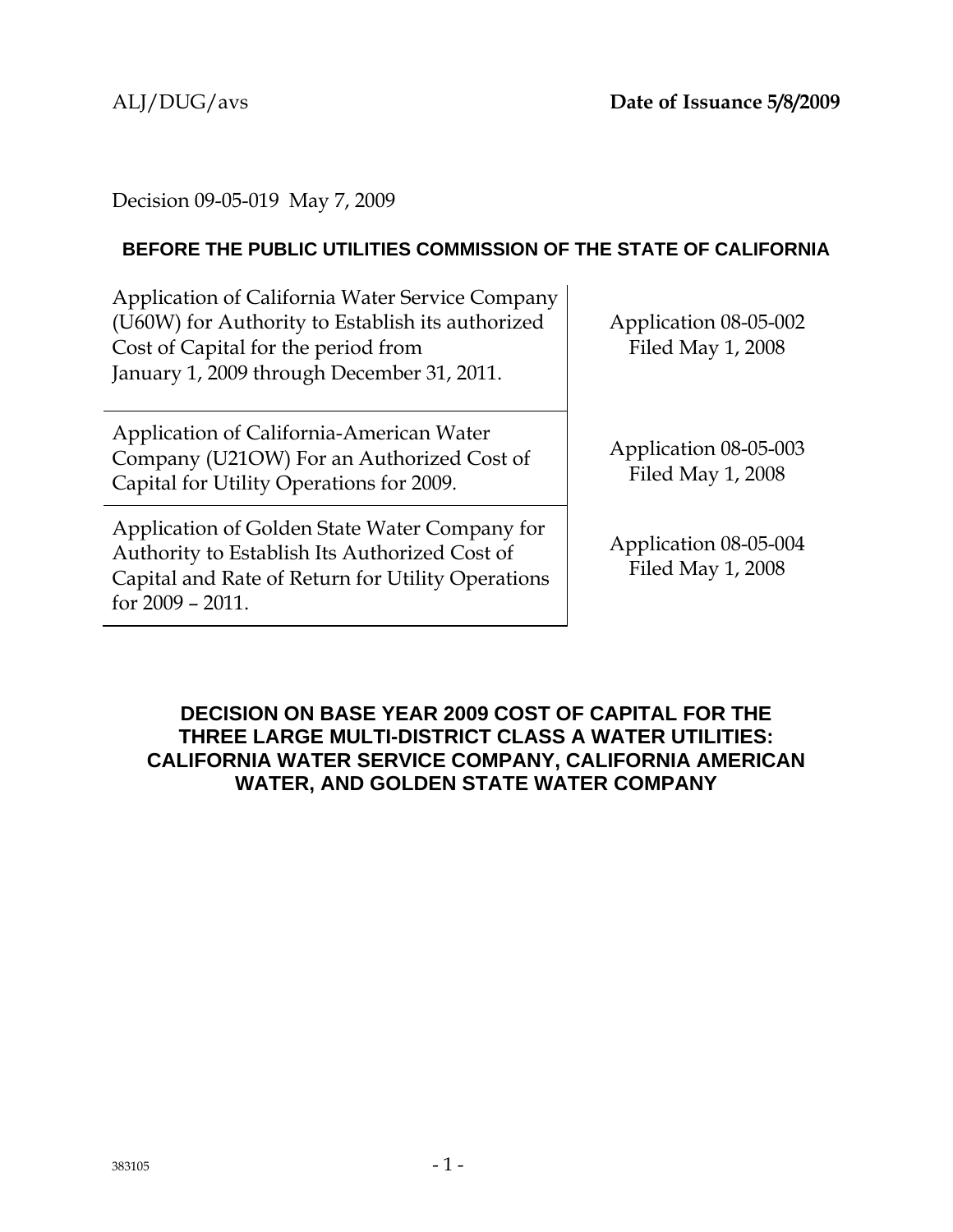## **TABLE OF CONTENTS**

### **Title Page**

| DECISION ON BASE YEAR 2009 COST OF CAPITAL FOR THE THREE LARGE    |    |
|-------------------------------------------------------------------|----|
| MULTI-DISTRICT CLASS A WATER UTILITIES: CALIFORNIA WATER          |    |
| SERVICE COMPANY, CALIFORNIA AMERICAN WATER, AND GOLDEN            |    |
|                                                                   |    |
|                                                                   |    |
|                                                                   |    |
|                                                                   |    |
|                                                                   |    |
|                                                                   |    |
|                                                                   |    |
|                                                                   |    |
|                                                                   |    |
| 5.1.1. Cost For Incremental Debt In Adopted Capital Structure  13 |    |
|                                                                   |    |
|                                                                   |    |
|                                                                   |    |
|                                                                   |    |
|                                                                   |    |
|                                                                   |    |
|                                                                   |    |
|                                                                   |    |
|                                                                   |    |
|                                                                   |    |
|                                                                   |    |
| 6.2.3. Balancing Accounts and Memorandum Accounts 29              |    |
|                                                                   |    |
| 6.2.5. Water Revenue Adjustment Mechanism                         |    |
|                                                                   | 32 |
|                                                                   |    |
|                                                                   |    |
|                                                                   |    |
|                                                                   |    |
|                                                                   |    |
| 7. Interim Measure - Temporary Interest Rate Balancing Account 41 |    |
|                                                                   |    |
|                                                                   |    |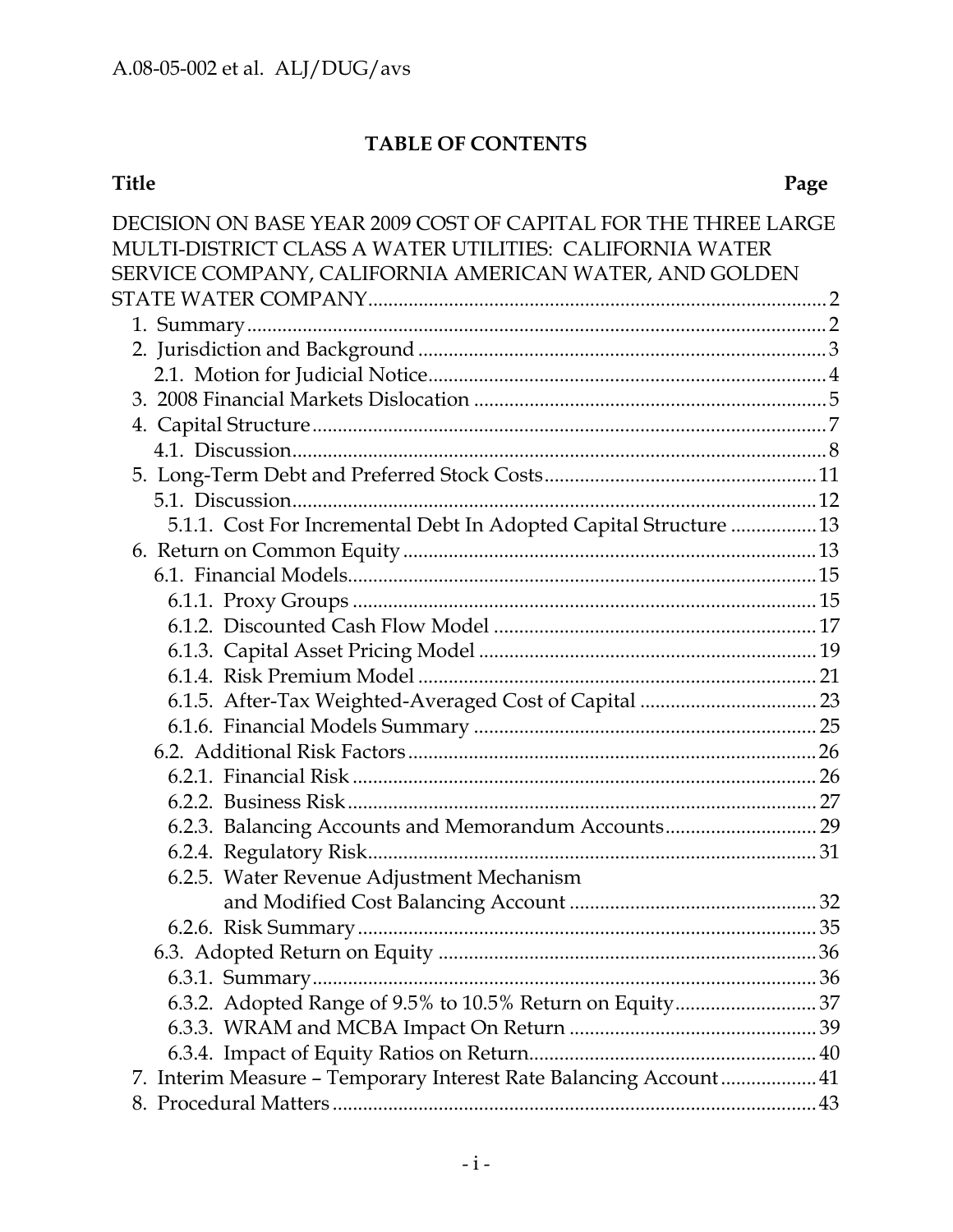| Page |
|------|
|      |
|      |
|      |
|      |
|      |
|      |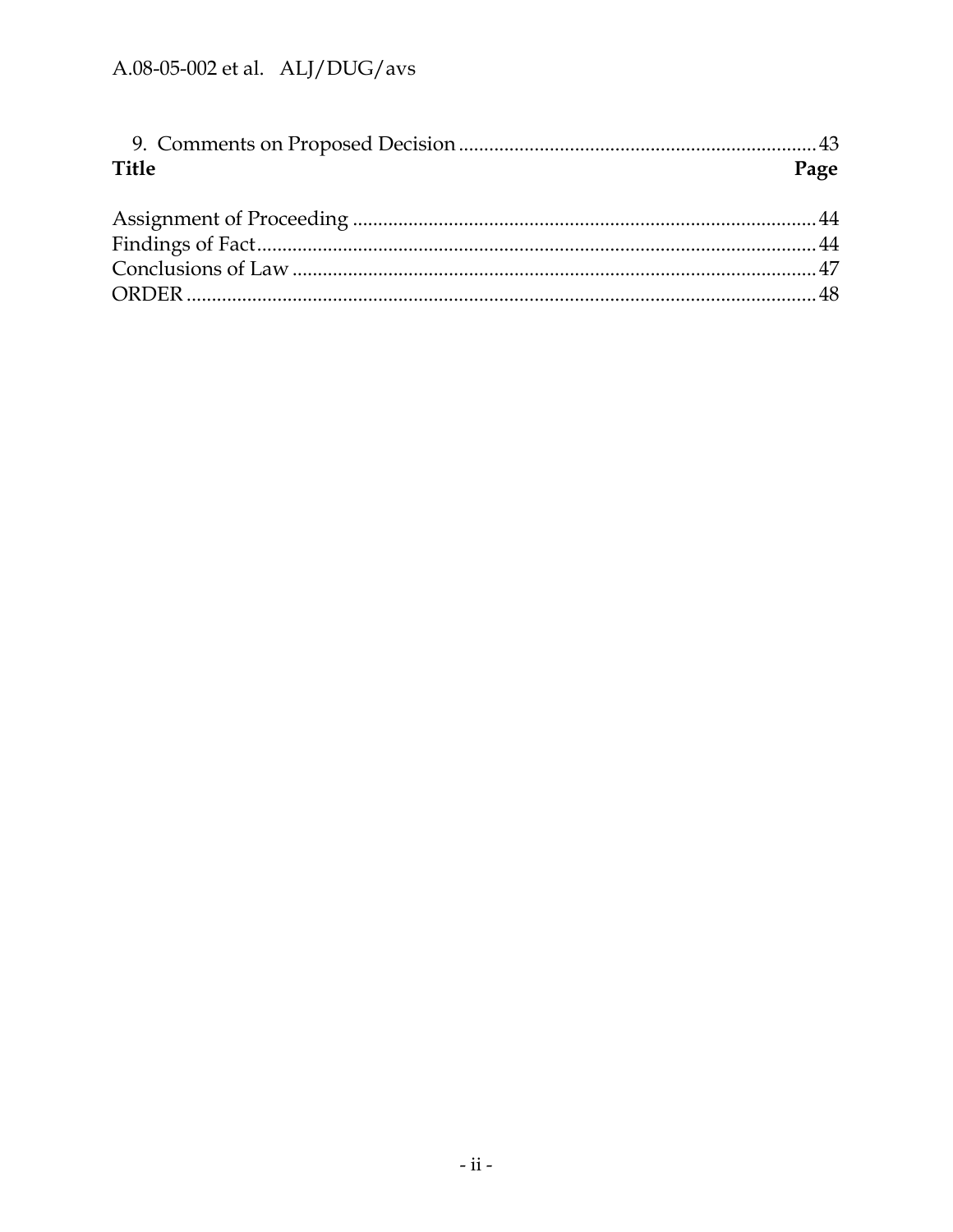### **DECISION ON BASE YEAR 2009 COST OF CAPITAL FOR THE THREE LARGE MULTI-DISTRICT CLASS A WATER UTILITIES: CALIFORNIA WATER SERVICE COMPANY, CALIFORNIA AMERICAN WATER, AND GOLDEN STATE WATER COMPANY**

### **1. Summary**

This decision establishes the base year 2009 ratemaking return on common equity for California Water Service Company (California Water), California American Water Company (California American) and Golden State Water Company (Golden State). This is the first proceeding for these three companies where the sole subject is cost of capital, separated from a general rate case, pursuant to Decision (D.) 07-05-062, the most recent rate case plan for the class A water utilities. The rate case plan also intended to establish a common return on equity for each company rather than the past practice of district-by-district decisions.

We adopt a return on equity of 10.20% for all three applicants along with an individual capital structure and weighted cost of capital for each. Additionally, for all three companies we adopt for 2009, 2010, and 2011, a temporary interest rate balancing account as an enhanced risk reduction. We take note of the financial markets' dislocation and therefore consider whether there are any extenuating circumstances of sufficient importance to warrant a departure form our normal procedures. Absent these considerations, we would have adopted a return on equity near the mid-point of the range of 9.50% to 10.50%. That range reflects the risk reductions inherent in the Water Revenue Adjustment Mechanism and Modified Cost Balancing Account, recently adopted in D.08-08-030, although consideration of these risk reductions are not reflected in the results of any financial modeling to date. Based on our consideration of all

 $-2-$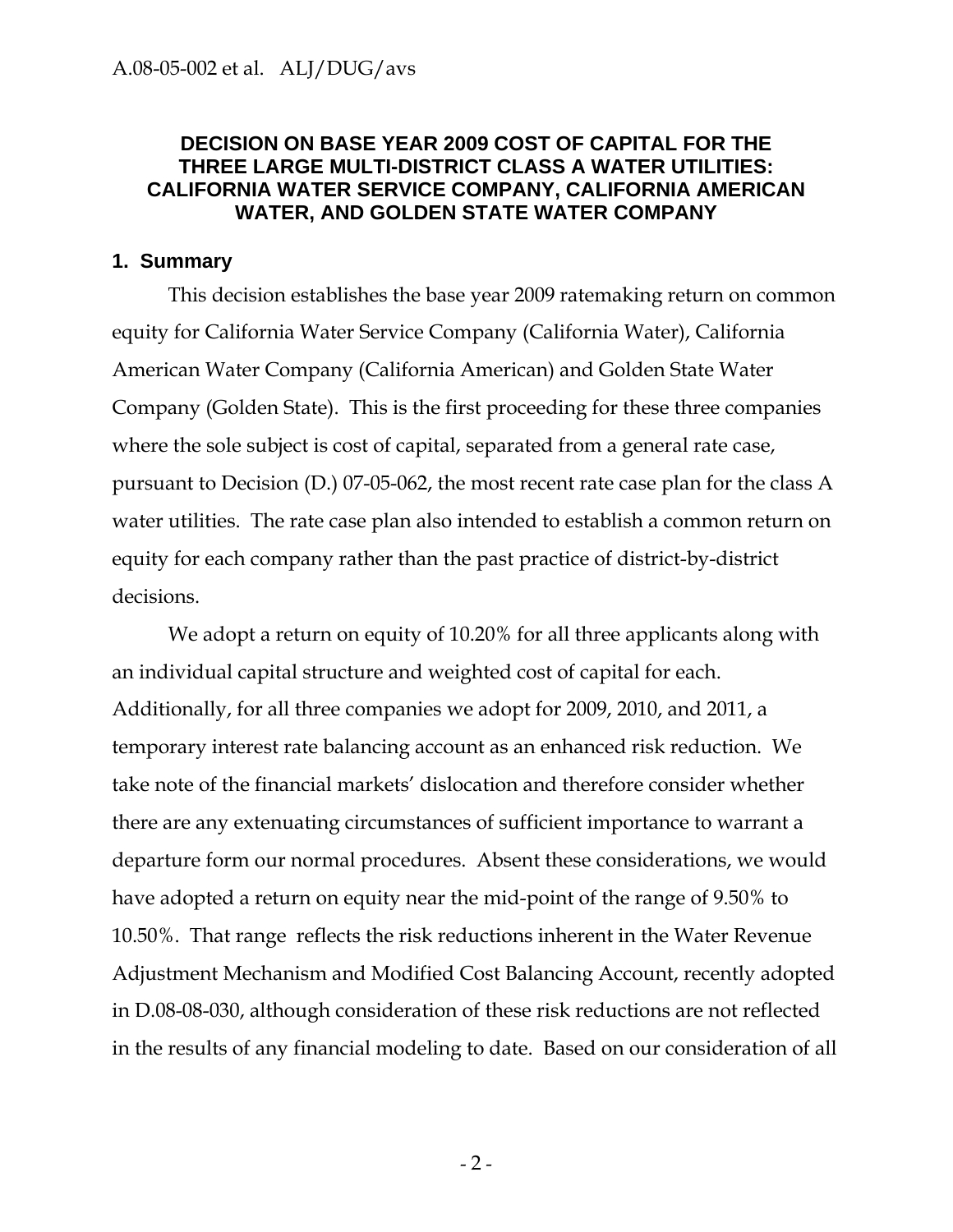circumstances, we will adopt a return of 10.20%, at the middle-to-upper end of the range.

Unusual times require a flexible outlook. We believe that an interim or temporary interest rate balancing account, the just and reasonable cost of capital we adopt in this decision, and the careful consideration in phase 2 of a proposed all-party settlement to adopt an adjustment mechanism for cost of capital, are all reasonable and measured responses to ensure that these three California water utilities remain viable enterprises capable of attracting and retaining investment capital. Additionally, we modified the scope of phase 2 by a separate ruling to take additional evidence addressing the impact of the financial dislocation. We will address that evidentiary hearing in a separate phase 2 decision.

This consolidated proceeding remains open for phase 2.

## **2. Jurisdiction and Background**

-

Applicants are public utilities subject to the jurisdiction of this Commission as defined in Section 218 of the Public Utilities Code.1 Applicants seek adoption of a base year 2009 cost of capital which will apply to all of their California-jurisdictional operations.

The applications were consolidated pursuant to Rule 7.4 of the Commission's Rules of Practice and Procedure. The consolidation of these applications does not necessarily mean that a uniform return on equity should be applied to each of the utilities. This is because each of these utilities needs to be considered both individually and as part of an industry before arriving at a reasonable return.

<sup>1</sup> All statutory references are to the Public Utilities Code unless otherwise stated.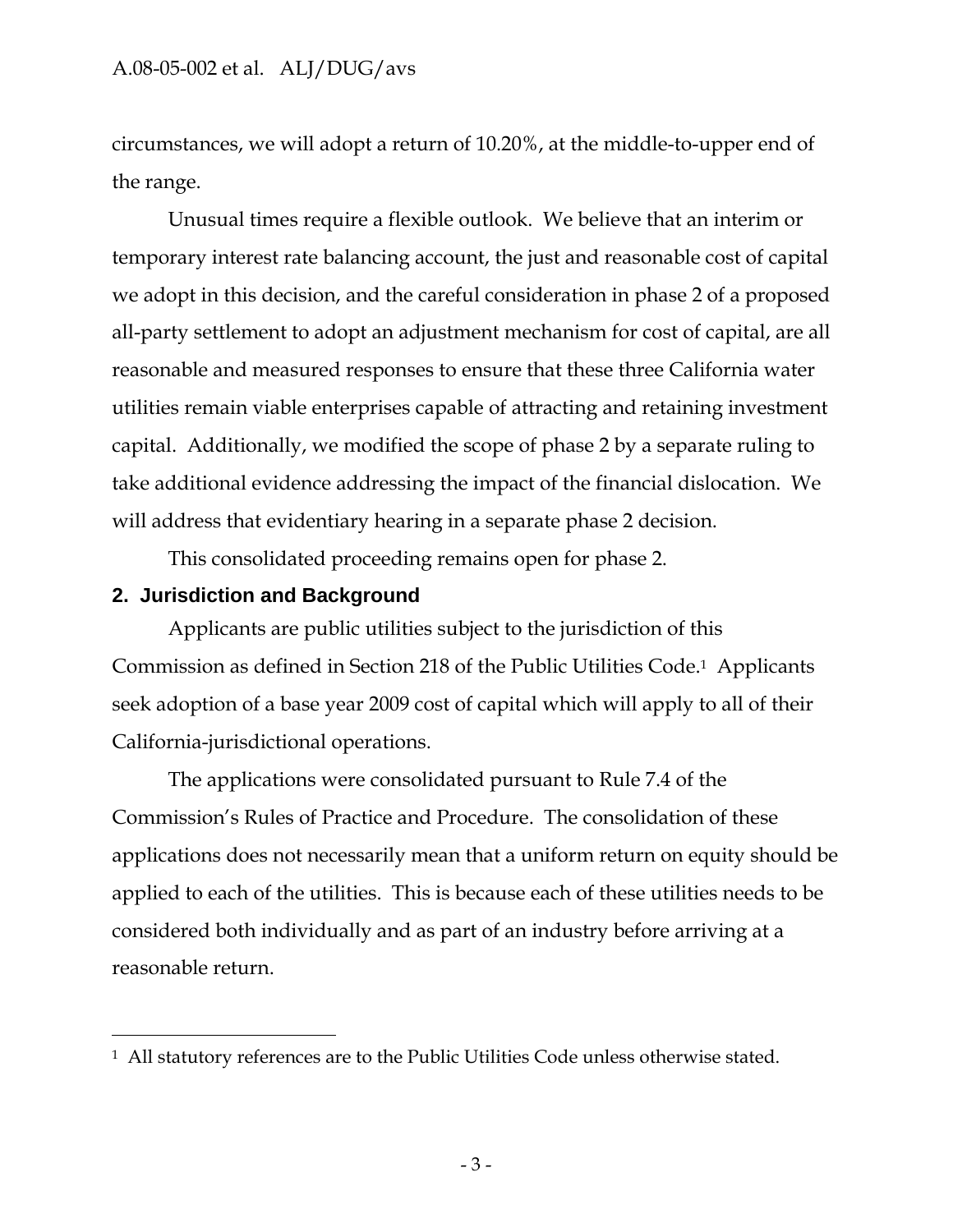-

## **2.1. Motion for Judicial Notice**

The Division of Ratepayer Advocated (DRA) was directed to address Investigation (I.) 07-01-022 *et seq,* in its testimony by an email ruling dated July 17, 2008.<sup>2</sup> Applicants were subsequently able to serve rebuttal on the DRA testimony. DRA served testimony on August 8, 2008 and included a recommendation to adjust the cost of equity to reflect a reduction of risk as a result of adopting water revenue adjustment mechanisms (WRAM) and modified cost balancing accounts (MCBA) for the applicants. On September 17, 2008 after the conclusion of evidentiary hearings DRA filed a motion seeking to incorporate by reference the record in I.07-01-022. As provided for by the assigned ALJ, the applicants filed a joint response on September 24, 2008 opposing the motion. The motion was denied by e-mail ruling on September 26, 2008. DRA had the opportunity, but did not present any witness or re-serve any exhibit from I.07-01-022 concurrent with its cost of capital testimony served on August 8, 2008. We will rely on D.08-08-030 for guidance concerning the investigation. We discuss this issue in the section on Regulatory Risks.

<sup>2 &</sup>quot;On July 10, ALJ Grau and Comm. Bohn mailed proposed and alternate proposed decisions in I.07-01-022 and related applications. I realize now that these two proposals have outcomes which could impact the recommendations and the final outcome of the consolidated rate of return proceedings.

Therefore, I'd like to clarify that intervenors (especially DRA) should specifically include in testimony for the cost of capital proceedings (due August 8, 2008) any relevant explanations or recommendations addressing the impact of the investigation on the cost of capital applications.

I assume that the Commission will adopt a decision in the investigation well before submission in the cost of capital proceedings' phase 1, and therefore we can timely deal with that decision in an informed manner."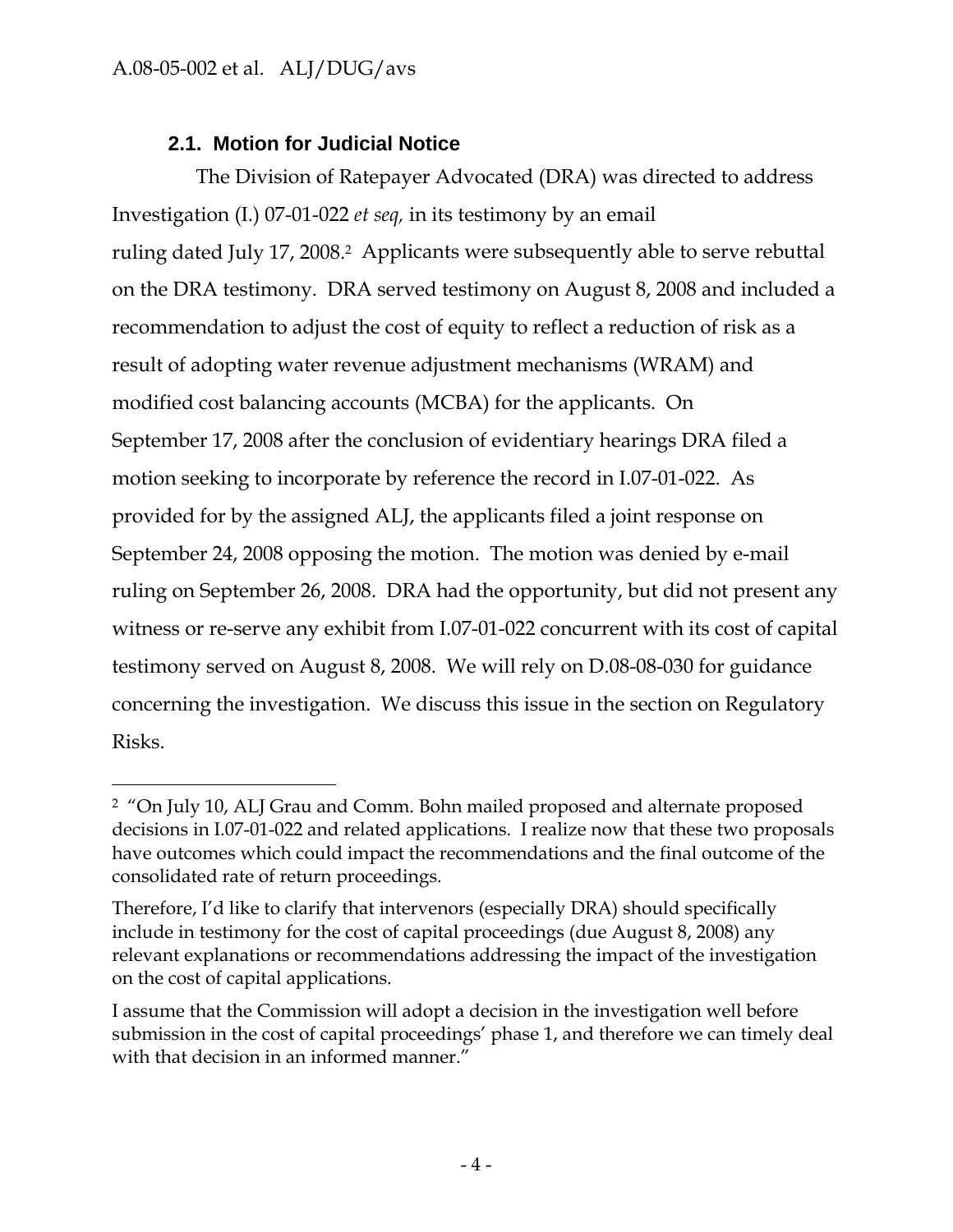## **3. 2008 Financial Markets Dislocation**

The financial markets in the United States are suffering a significant and prolonged dislocation in large part due to the home mortgage lending market and other credit market problems which directly led to the failures or mergers of many long-standing financial institutions: Merrill Lynch was bought by Bank of America; Bear Stearns and Washington Mutual were bought by J.P. MorganChase. Other transactions have occurred and may still occur. Additionally, there has been the federal government's massive intervention: the "Emergency Economic Stabilization Act of 2008,'' H.R. 1424 (Public Law 110-343), with a stated purpose, amongst others, "to immediately provide authority and facilities that the Secretary of the Treasury can use to restore liquidity and stability to the financial system of the United States."3 This followed closely on the heels of the "Housing and Economic Recovery Act of 2008" HR 3221 (Public Law 110-289).4 The world-wide financial markets have all suffered massive losses and turmoil: it is not simply an American or Californian problem and economic recovery will not be instantaneous. We are seeing further actions now by the new President's administration early in base year 2009,

3 http://frwebgate.access.gpo.gov/cgi-

 $\overline{a}$ 

4 http://frwebgate.access.gpo.gov/cgi-

bin/getdoc.cgi?dbname=110\_cong\_public\_laws&docid=f:publ289.110.pdf.

bin/getdoc.cgi?dbname=110\_cong\_bills&docid=f:h1424enr.txt.pdf

*See* Section 2(1); and also:

SEC. 101. PURCHASES OF TROUBLED ASSETS. (a) Offices; Authority (1) AUTHORITY- The Secretary is authorized to establish the Troubled Asset Relief Program (or 'TARP') to purchase, and to make and fund commitments to purchase, troubled assets from any financial institution, on such terms and conditions as are determined by the Secretary, and in accordance with this Act and the policies and procedures developed and published by the Secretary.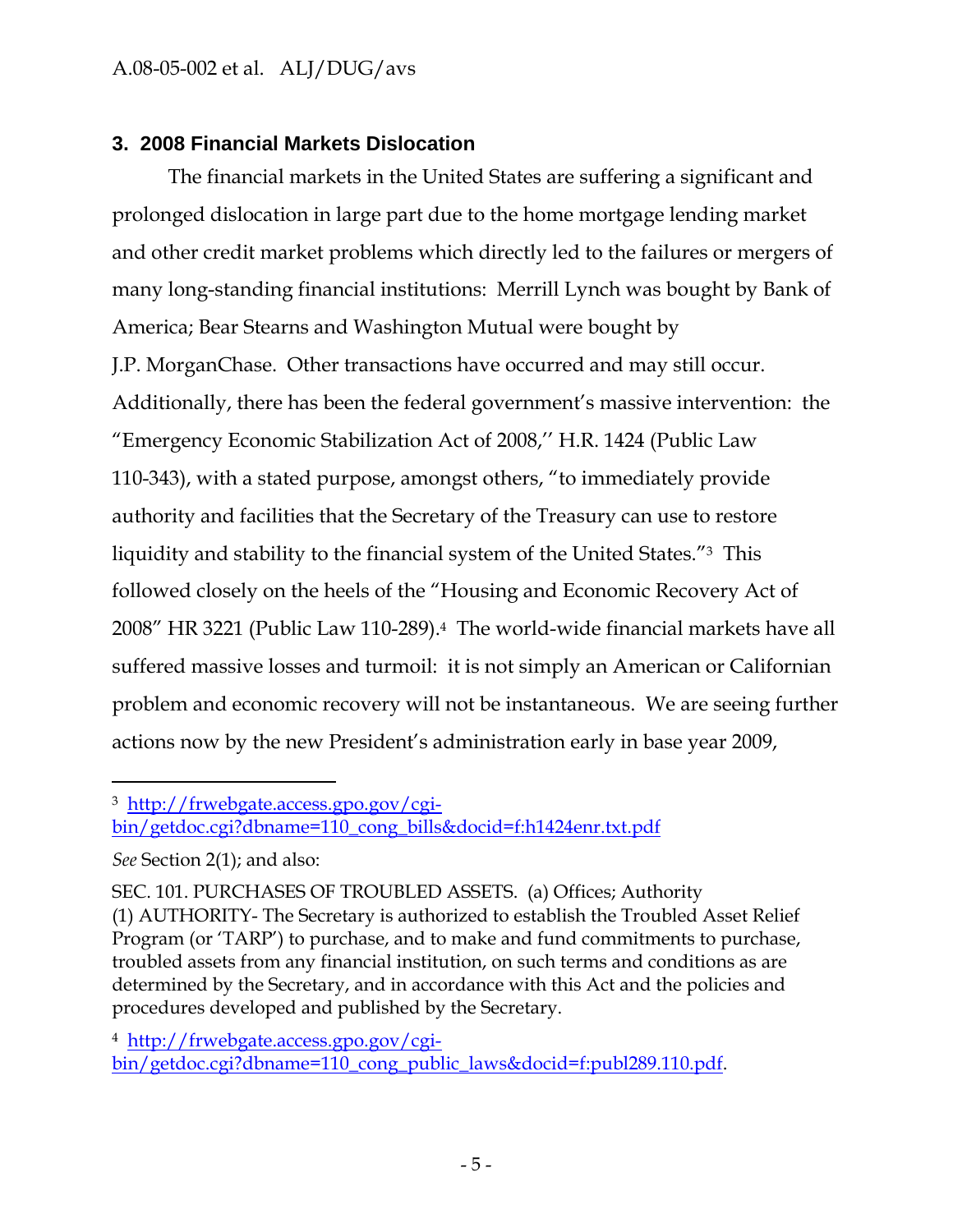including the American Recovery and Reinvestment Act of 2009 (Public Law 111- 5).5 This act was intended to make "supplemental appropriations for job preservation and creation, infrastructure investment, energy efficiency and science, assistance to the unemployed, and State and local fiscal stabilization, for the fiscal year ending September 30, 2009, and for other purposes."

We do not yet know the long-term implications for the national, state, or even worldwide economy. Nevertheless we are obliged now to use our best judgment, knowledge and experience to adopt and include in 2009 rates a just and reasonable return on equity and a ratemaking cost of capital for California Water, California American, and Golden State. So we must look to what we do know and make an informed judgment.

We know that our regulatory framework for the class-A water utilities, including California Water, California American, and Golden State, as the three large multi-district companies in California, is a strong and responsive framework and is recognized as such. It provides stable and predictable reviews in the form of general rate cases where we examine in detail and adopt a revenue requirement sufficient to provide an opportunity to recover reasonable operating costs. Additionally, we carefully review and determine an appropriate cost of capital and return on equity. This consolidated proceeding is a specific regulatory enhancement adopted in the latest rate case plan for water utilities. Finally, we provide a comprehensive array of balancing accounts and memorandum accounts which assure recovery of reasonably incurred costs and provide an opportunity to address numerous unpredictable events ill-suited to

 $\overline{a}$ 

<sup>5</sup> http://frwebgate.access.gpo.gov/cgi-

bin/getdoc.cgi?dbname=111\_cong\_bills&docid=f:h1enr.txt.pdf.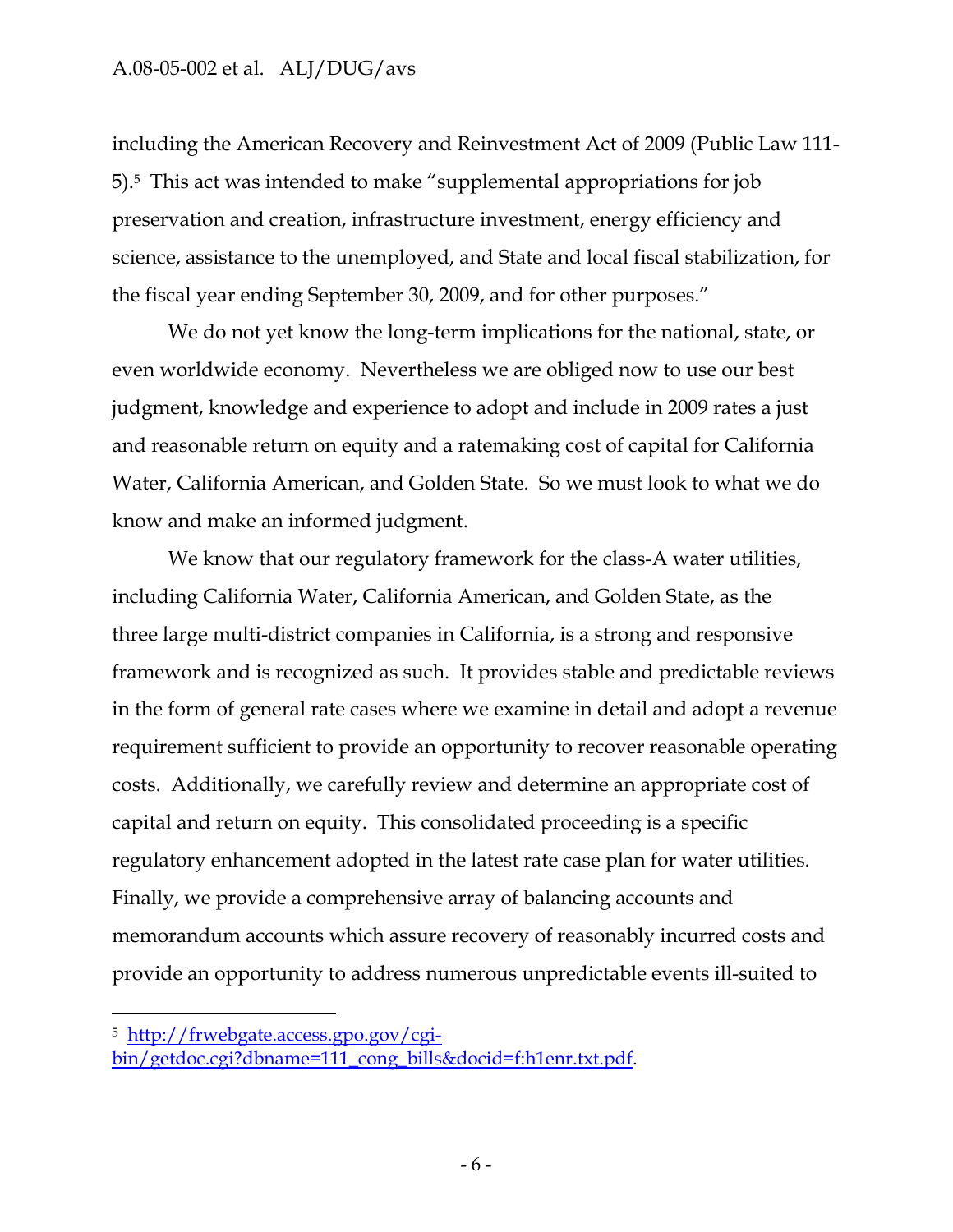inclusion in general rate cases. Thus, the regulatory framework provides timely reasonableness reviews of these numerous balancing and memorandum accounts that recover significant portions of the companies' costs free of the forecast risk inherent in general rate cases.

We know that California depends on having financially viable public utilities, and therefore all of our decisions must ensure that these regulated entities have a reliable process to recover just and reasonable costs and an opportunity to earn a fair return.

### **4. Capital Structure**

Ratemaking capital structure is long-term debt, preferred stock, and common equity.6 Because the level of financial risk that the utilities face is determined in part by the proportion of their debt to permanent capital, or the degree of financial leverage, we must ensure that the utilities' adopted equity ratios are sufficient to maintain reasonable credit ratings and to attract capital without incurring unnecessary costs for an excessive amount of expensive equity.

Generally, long term debt is the least expensive form of capital but the utility must ensure that it timely meets every interest payment and maintains any required terms or conditions of the loan agreements or mortgage indentures, and that, it can refinance or refund the debt when it matures. Preferred stock is generally more expensive than debt and may or may not have a maturity or refund provision. Interest may usually be deferred but it then accumulates and takes preference over payment of dividends to common equity owners. Thus, equity owners assume more risk, including the risk of losing their entire

- 7 -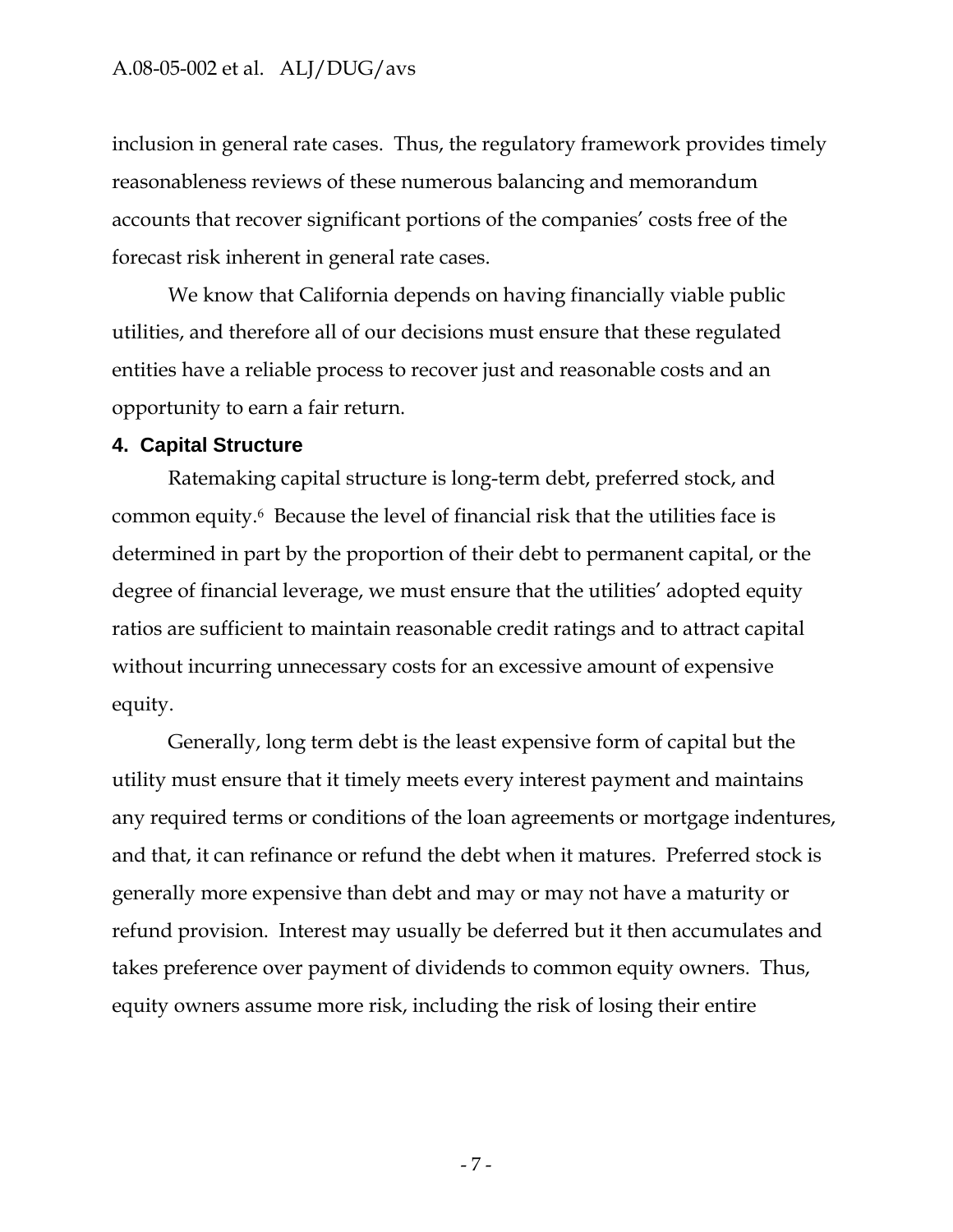investment, and therefore equity investors require the highest return. The capital structures proposed in this proceeding are presented below:

| <b>Proposed Capital Structures</b> |         |            |  |
|------------------------------------|---------|------------|--|
|                                    | Company | <b>DRA</b> |  |
| California Water                   |         |            |  |
| Long Term Debt                     | 45.02%  | 46.62%     |  |
| Preferred Stock                    | 0.38%   | 0.38%      |  |
| Equity                             | 54.60%  | 53.00%     |  |
| Total                              | 100%    | 100%       |  |
|                                    |         |            |  |
| California American                |         |            |  |
| Long Term Debt                     | 58.00%  | 58.00%     |  |
| Equity                             | 42.00%  | 42.00%     |  |
| Total                              | 100%    | 100%       |  |
|                                    |         |            |  |
| <b>Golden State</b>                |         |            |  |
| Long Term Debt                     | 46.40%  | 49.00%     |  |
| Equity                             | 53.60%  | 51.00%     |  |
| Total                              | 100%    | 100%       |  |

## **4.1. Discussion**

There are variations to the capital structures proposed by DRA for California Water and Golden State Water which are relatively minor: a 1.60% downward difference in equity for California Water from 54.60% to 53.00% and a 2.60% downward difference in equity for Golden State from 53.60% to 51.00%. DRA's proposals are based on Value-Line projections for 2009 - 2011. Both applicants object to using the Value-Line projections arguing their own testimony is more reliable. Golden State argues that Value-Line reflects the parent company's capital structure and not that of the utility subsidiary, which may be different. (Golden State Opening Brief pp. 5 - 7.) We note that Value-Line projections reflect the expectations of expert analysts on behalf of investors and therefore these projects would be acceptable to the market.

 <sup>6</sup> Debt due within one year, *i.e.*, short-term debt, is excluded.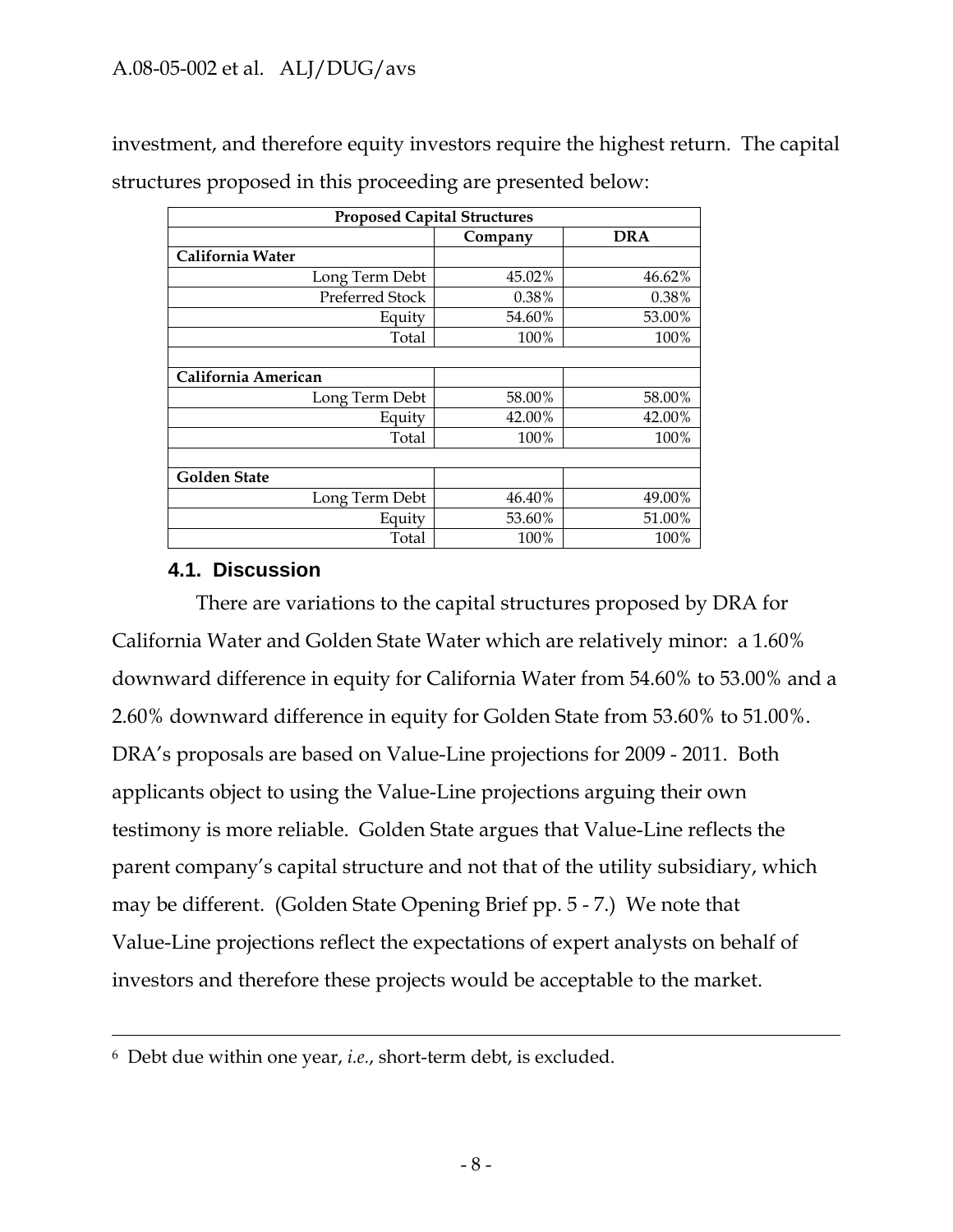Further, we have a responsibility to ensure that the ratemaking capital structures are realistic – investors cannot directly invest in Golden State, they are only able to invest in the parent. We note too that the internal projections of California Water and Golden State to rely on more equity would lead to these companies continuing to have equity ratios substantially above 50%.

We find equity components in excess of 50% to be problematic and have concerns about equity ratios less than 45%. It is this Commission's responsibility to establish a safe range within which a company's capital ratio may move and against which the cost of capital may be measured. In this case, there is a significant cost differential, compounded by the tax consequences of equity, which lead us to consider carefully whether two of the companies, California Water and Golden State, may have proposed too high an equity ratio, at 54.6% and 53.6%, respectively. California American is more than 10% lower at 42%. We note that recently Southern California Edison Company, San Diego Gas & Electric Company (SDG&E), and Pacific Gas and Electric Company (PG&E) were authorized equity ratios of 48%, 49% and 52%, respectively, all lower than either California Water or Golden State. When an equity ratio falls significantly below 45%, we are concerned about the financial community's reaction to interest coverage and the risks of high leverage generally. California American requests an equity ratio of 42%, and DRA did not object (in contrast to its objections to the over 50% ratios proposed by California American and Golden State). We note our concerns, but we will not impute an equity ratio above that requested by an applicant.

Based on Golden State's application the pre-tax cost of capital would be 15.15% but falls to 14.78% (as shown in the tables below) when using DRA's Value-Line capital structure, which is a 37 basis point difference (15.15% - 14.78%

- 9 -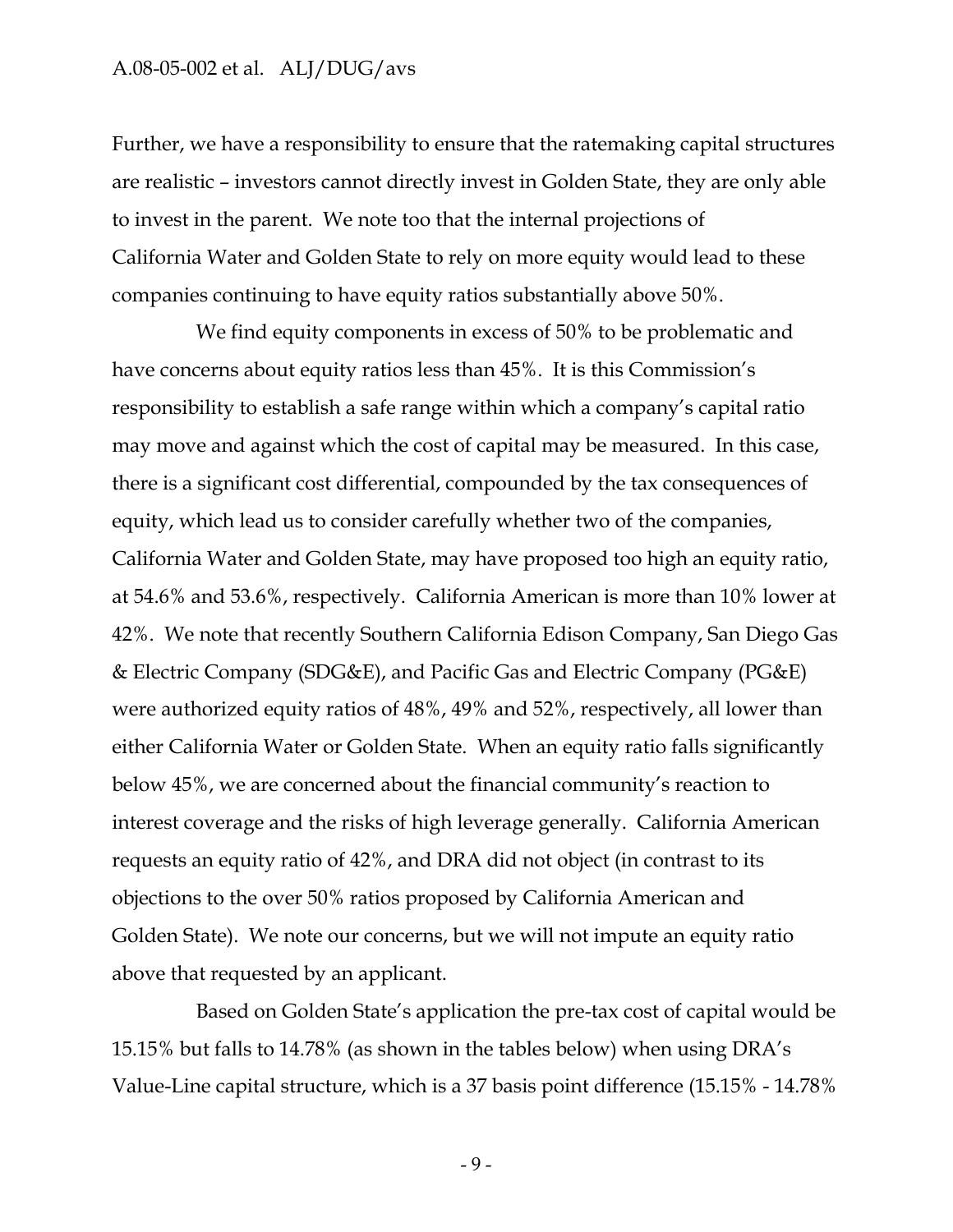$\overline{a}$ 

= 0.37%), a significant cost savings. The pretax cost of capital shows the gross revenue requirement included in rates to yield an after-tax return to shareholders. Even when we fine-tune DRA's proposal to fund the increased debt entirely at Golden State's forecast incremental rate of 8.3% for debt the impact is a 2 basis point increase in the cost of capital but it still saves ratepayers 35 basis points over Golden State's proposal (14.80% - 14.78% = 0.02%). Golden State has a combined 2007 rate base of \$35,857,300 (Ex. GS-1, p. 11) so a 35 basis point savings is a ratepayer savings of \$125,501. A similar cost differential exists for California Water.

| Golden State's Proposed Pre-Tax Cost of Capital |        |        |          |                        |                   |
|-------------------------------------------------|--------|--------|----------|------------------------|-------------------|
| 2009                                            | Ratio  | Cost   | Weighted | Net to<br><b>Gross</b> | $Pre-Tax$<br>Cost |
| Long-Term Debt                                  | 46.40% | 7.49%  | 3.48%    |                        | 3.48%             |
| Equity                                          | 53.60% | 12.10% | 6.49%    | 1.807                  | 11.67%            |
|                                                 | 100%   |        | 9.96%    |                        | 15.15%            |

| DRA's Proposed Capital Structure for Golden State's Cost of Capital Using Applicant's<br><b>Return on Equity</b> |        |        |          |                        |                   |
|------------------------------------------------------------------------------------------------------------------|--------|--------|----------|------------------------|-------------------|
| 2009                                                                                                             | Ratio  | Cost   | Weighted | Net to<br><b>Gross</b> | $Pre-Tax$<br>Cost |
| Long-Term Debt                                                                                                   | 49.00% | 7.49%  | 3.67%    |                        | 3.67%             |
| Equity                                                                                                           | 51.00% | 12.10% | 6.17%    | 1.80                   | 11.11%            |
|                                                                                                                  | 100%   |        | 9.84%    |                        | 14.78%            |

| Golden State Cost of Capital - Using DRA's Proposed Capital Structure, Applicant's Full<br><b>Incremental Cost of New Debt and Return on Equity</b> |        |       |          |                        |                 |
|-----------------------------------------------------------------------------------------------------------------------------------------------------|--------|-------|----------|------------------------|-----------------|
| 2009                                                                                                                                                | Ratio  | Cost  | Weighted | Net to<br><b>Gross</b> | Pre-Tax<br>Cost |
| Long-Term Debt                                                                                                                                      | 46.00% | 7.49% | 3.45%    |                        | 3.45%           |
| Incremental Debt <sup>8</sup>                                                                                                                       | 3.00%  | 8.30% | $0.25\%$ |                        | 0.25%           |

7 The net to gross multiplier used here is an arithmetic average from D.08-01-043, and other recent proceedings, D.07-11-037 and D.06-01-025.

8 Golden State's incremental cost of debt of 8.3% is found in Ex. GSW-2 table 6. This example rounds up the incremental debt which benefits Golden State.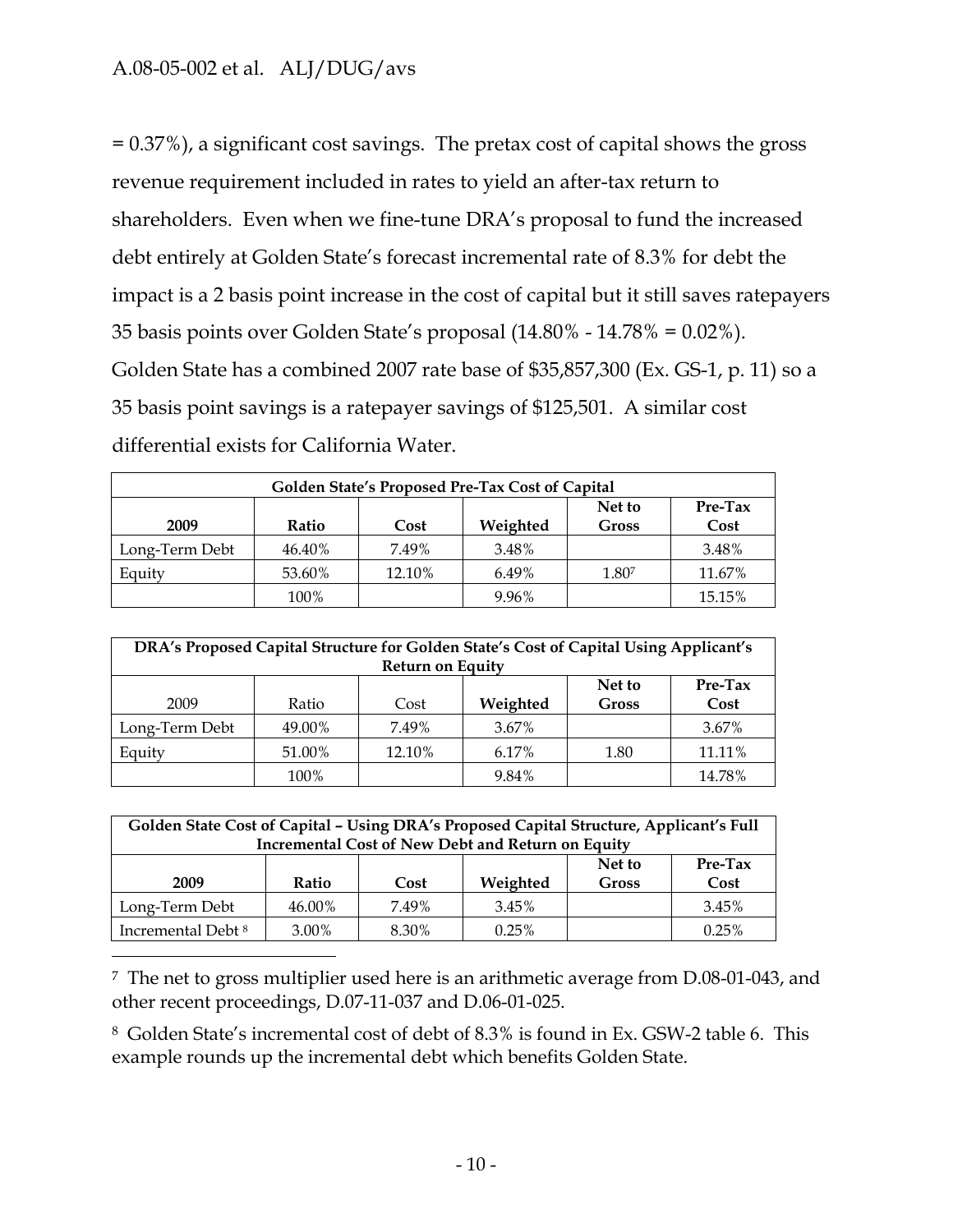| Equity | 51.00% | 12.10% | 17%   | 1.80 | 110/<br>11<br>. 1170 |
|--------|--------|--------|-------|------|----------------------|
|        | 100%   |        | 9.87% |      | 14.80%               |

None of the applicants specifically justify the reasonableness of their specific equity ratios, only that they are what they are. DRA offered testimony to reduce the equity ratios slightly for California Water and Golden State. We believe the existing regulatory framework ensures that these utilities are an attractive and safe investment opportunity for investors seeking to invest in debt or equity instruments. Therefore, we will adopt DRA's forecast 2009 capital structure for both California Water and Golden State. While we conclude in this proceeding that the adopted capital structures are within an acceptable range, we expect that these ratios may change over time for good and sufficient business reasons. In the next cost of capital applications for California Water, California American, and Golden State, applicants shall be required to justify in far greater detail a rationale for their proposed capital structure.

### **5. Long-Term Debt and Preferred Stock Costs**

Long-term debt and preferred stock costs are based on actual, or embedded, costs. Future interest rates must be anticipated to reflect projected changes in a utility's cost caused by the issuance and retirement of long-term debt and preferred stock during the year. This is because the rate of return is established on a forecast basis.

We recognize that actual interest rates do vary and that our task is to determine "reasonable" debt cost rather than actual cost based on an arbitrary selection of a past figure.<sup>9</sup> In this regard, we conclude that the latest available interest rate forecast should be used to determine the forecast of additional debt

 $\overline{a}$ 

<sup>9 38</sup> CPUC2d 233 at 242 and 243 (1990).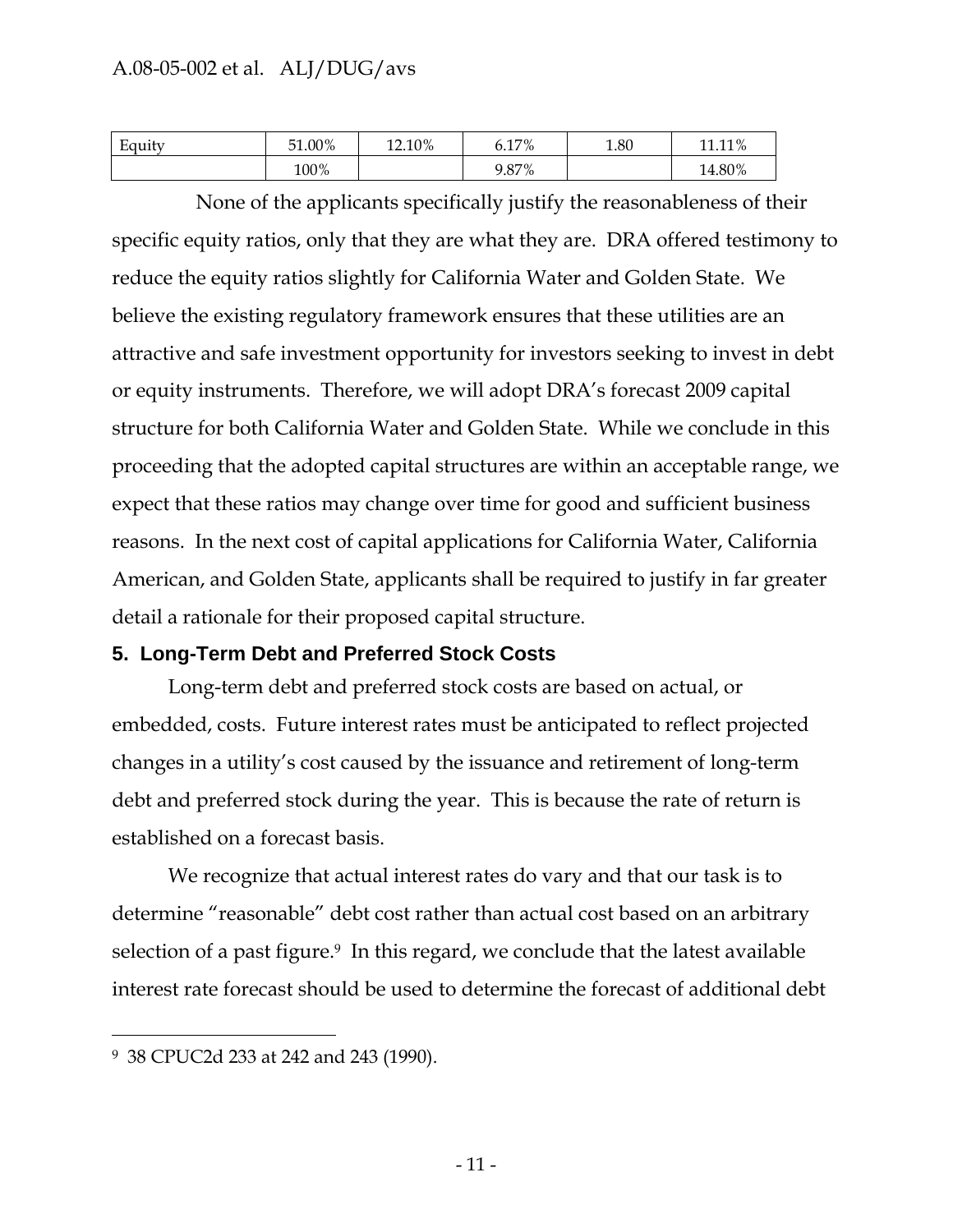included in the embedded debt for the forecast period. (*See* recently, D.07-12-049, and 38 CPUC2d 233, where 18 years ago, the Commission definitively discussed the need for, and use of, a reliable forecast of future interest costs.) We therefore adopt the companies' 2009 forecast of the incremental cost of debt, subject to the additional protection of the temporary interest rate balancing account discussed below.

## **5.1. Discussion**

There is no opposition by DRA to the utilities' proposed long-term debt and preferred stock costs for the base year 2009. We have reviewed these undisputed costs and find that the following long-term debt and preferred stock costs for the utilities are consistent with the law, in the public interest and should be adopted.

| <b>Debt Costs</b>                                               |                     |                        |              |  |
|-----------------------------------------------------------------|---------------------|------------------------|--------------|--|
| <b>Adopted Embedded Costs</b>                                   |                     |                        |              |  |
| Rates                                                           | California<br>Water | California<br>American | Golden State |  |
| Long-Term Debt                                                  | $6.72\%$            | 6.48%                  | 7.49%        |  |
| Preferred Stock                                                 | 4.19%               | $0.00\%$               | $0.00\%$     |  |
| Adopted 2009 Cost of Debt Embedded in Utility Capital Structure |                     |                        |              |  |
| 2009 Debt (Company)                                             | 6.72%10             | 8.22%11                | 8.30%12      |  |
| Adopted 2009 Incremental Debt to Adjust Capital Structure       |                     |                        |              |  |
| 2009 Incremental                                                | 8.30%               | <b>NA</b>              | 8.30%        |  |

 $\overline{a}$ 10 Ex. CW-1, pp. 23-38 through 27-38 (for 2010).

<sup>11</sup> Ex. CA-1, Table 3.

<sup>12</sup> Ex. GS-2, Table 6.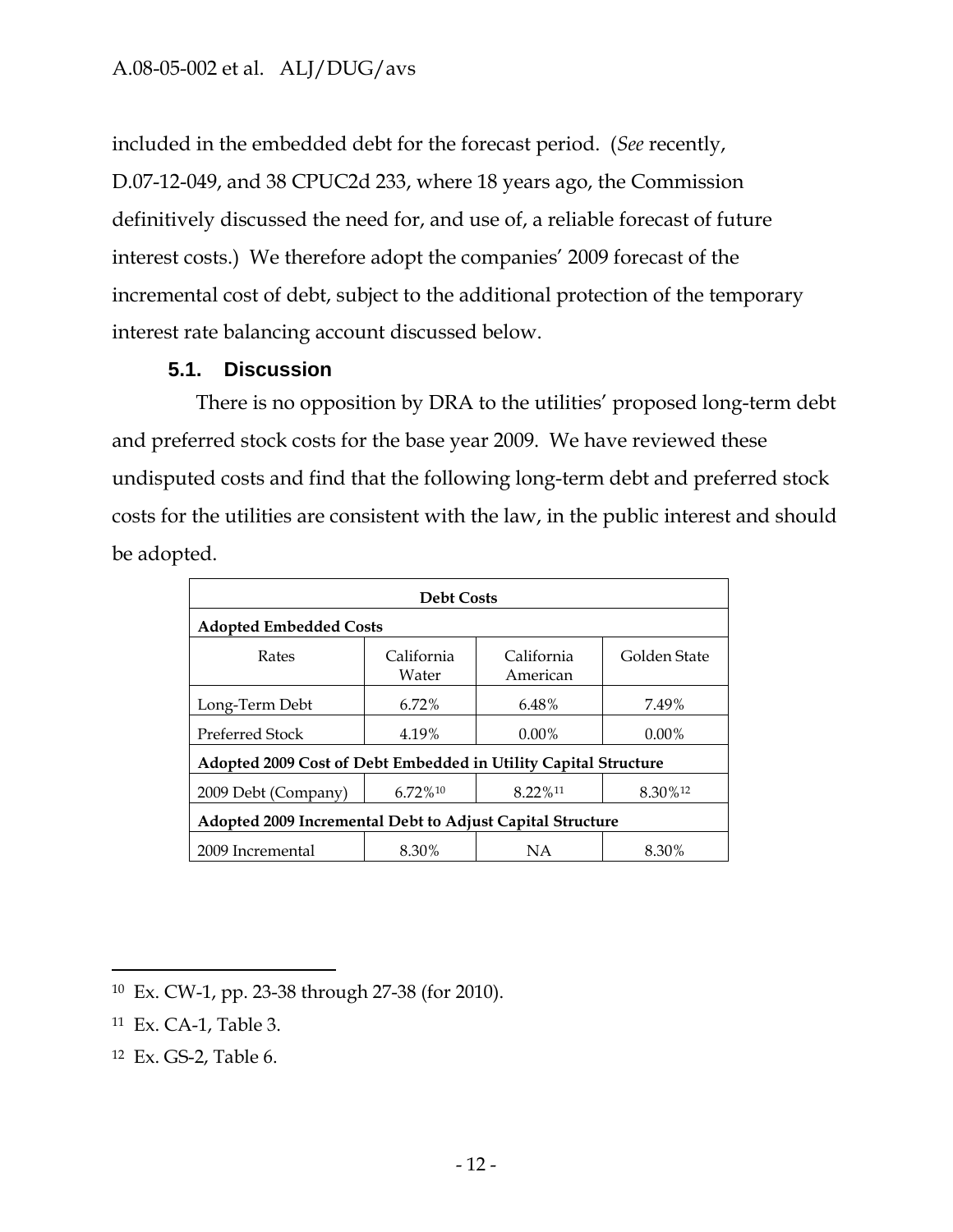## **5.1.1. Cost For Incremental Debt In Adopted Capital Structure**

The debt cost projected by California Water is substantially below the rates forecast by California American and Golden State, therefore we will use the highest rate (to ensure a sufficient allowance in rates for incremental borrowing subject to the balancing account discussed elsewhere), as forecast by Golden State along with the DRA Value-Line forecast capital structure and the temporary interest rate balancing account discussed below to set the 2009 base year cost of capital for California Water. The highest 8.3% cost of incremental debt is used for DRA's increased portion of debt while the embedded cost of debt for the 45.02% of capital structure as proposed by California Water includes the applicant's proposed embedded cost of 6.72%.

| California Water Cost of Capital – Using DRA's Proposed Capital Structure and an 8.30% <sup>13</sup> |          |          |                                                                         |              |          |
|------------------------------------------------------------------------------------------------------|----------|----------|-------------------------------------------------------------------------|--------------|----------|
|                                                                                                      |          |          | Incremental Cost of New Debt and Applicant's Requested Return on Equity |              |          |
|                                                                                                      |          |          |                                                                         | Net to       | Pre-Tax  |
| 2009                                                                                                 | Ratio    | Cost     | Weighted                                                                | <b>Gross</b> | Cost     |
| Long-Term Debt                                                                                       | 45.02%   | $6.72\%$ | $3.03\%$                                                                |              | 3.03%    |
| Incremental Debt                                                                                     | 1.60%    | 8.30%    | 0.13%                                                                   |              | 0.13%    |
| Preferred Stock                                                                                      | $0.38\%$ | 4.19%    | $0.02\%$                                                                |              | $0.02\%$ |
| Equity                                                                                               | 53.00%   | 12.57%   | 6.66%                                                                   | 1.79         | 11.93%   |
|                                                                                                      | 100.00%  |          | 9.84%                                                                   |              | 15.10%   |

## **6. Return on Common Equity**

 $\overline{a}$ 

The legal standard for setting the fair rate of return has been established by the United States Supreme Court in the *Bluefield* and *Hope* cases.14 The Bluefield decision states that a public utility is entitled to earn a return upon the value of

<sup>13</sup> Golden State's incremental cost of debt of 8.3% is found in Ex. GSW-2 Table 6. We use it here as the highest forecast debt cost.

<sup>14</sup> Federal Power Commission v. Hope Natural Gas Company, 320 U.S. 591 (1944) and Bluefield Water Works & Improvement Company v. Public Service Commission of the State of Virginia, 262 U.S. 679 (1923).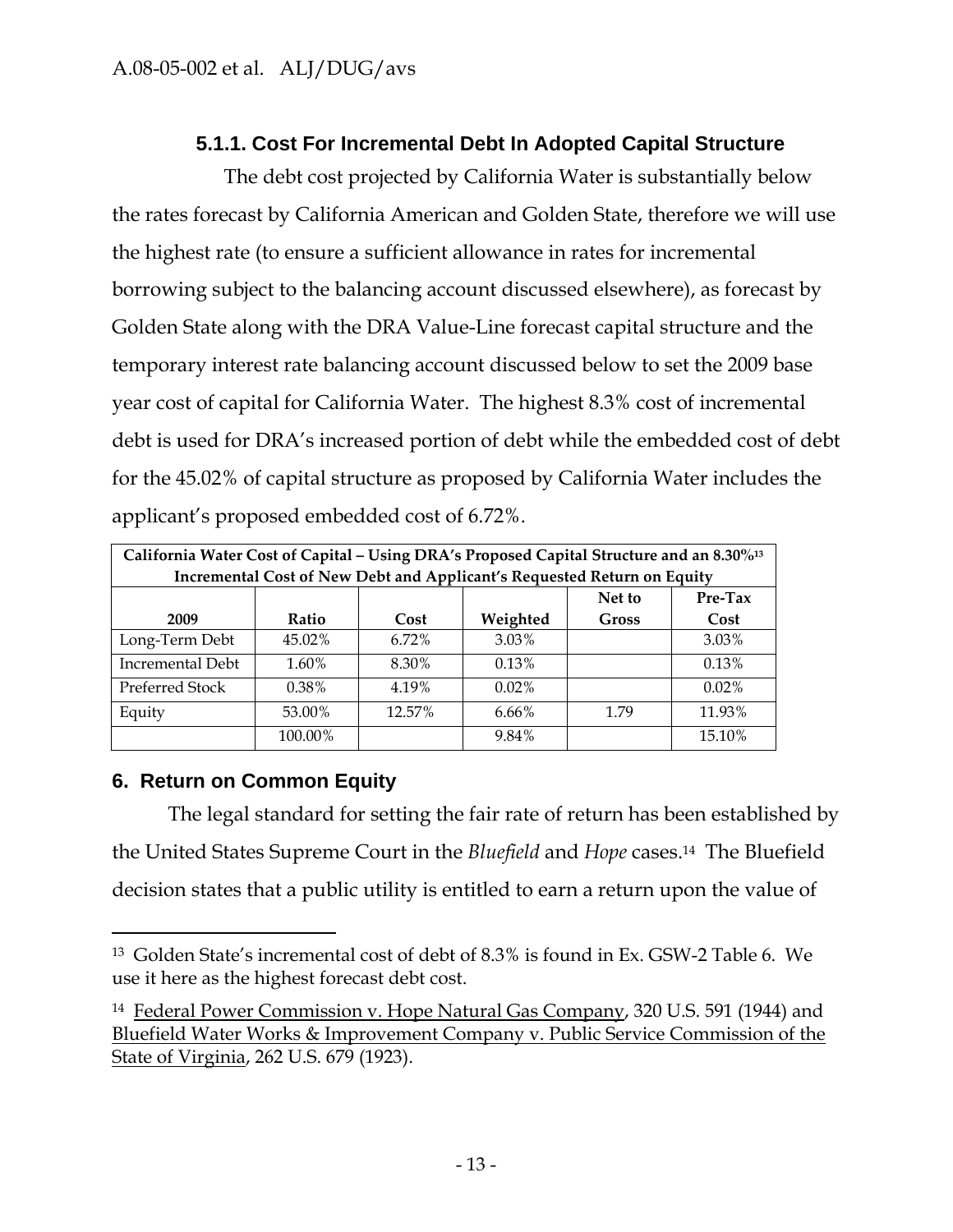its property employed for the convenience of the public, and sets forth parameters to assess a reasonable return. Such return should be equal to that generally being made at the same time and in the same general part of the country on investments in other business undertakings attended by corresponding risks and uncertainties. That return should also be reasonably sufficient to ensure confidence in the financial soundness of the utility, and adequate, under efficient management, to maintain and support its credit and to enable it to raise the money necessary for the proper discharge of its public duties.

Hope held that the value of a utility's property could be calculated based on the amount of prudent investment minus depreciation, which we call rate base. *Hope* reinforces the *Bluefield* decision and emphasizes that such returns should be sufficient to cover operating expenses and capital costs of the business. The capital cost of business includes debt service and stock dividends. The return should also be commensurate with returns available on alternative investments of comparable risks. However, in applying these parameters, we must not lose sight of our duty to utility ratepayers to protect them from unreasonable risks including risks of imprudent management.

We attempt to set the return on equity at a level of return commensurate with market returns on investments having corresponding risks, and adequate to enable a utility to attract investors to finance the replacement and expansion of a utility's facilities to fulfill its public utility service obligation. To accomplish this objective, we have consistently evaluated analytical financial models as a starting point to arrive at a fair return on equity.

- 14 -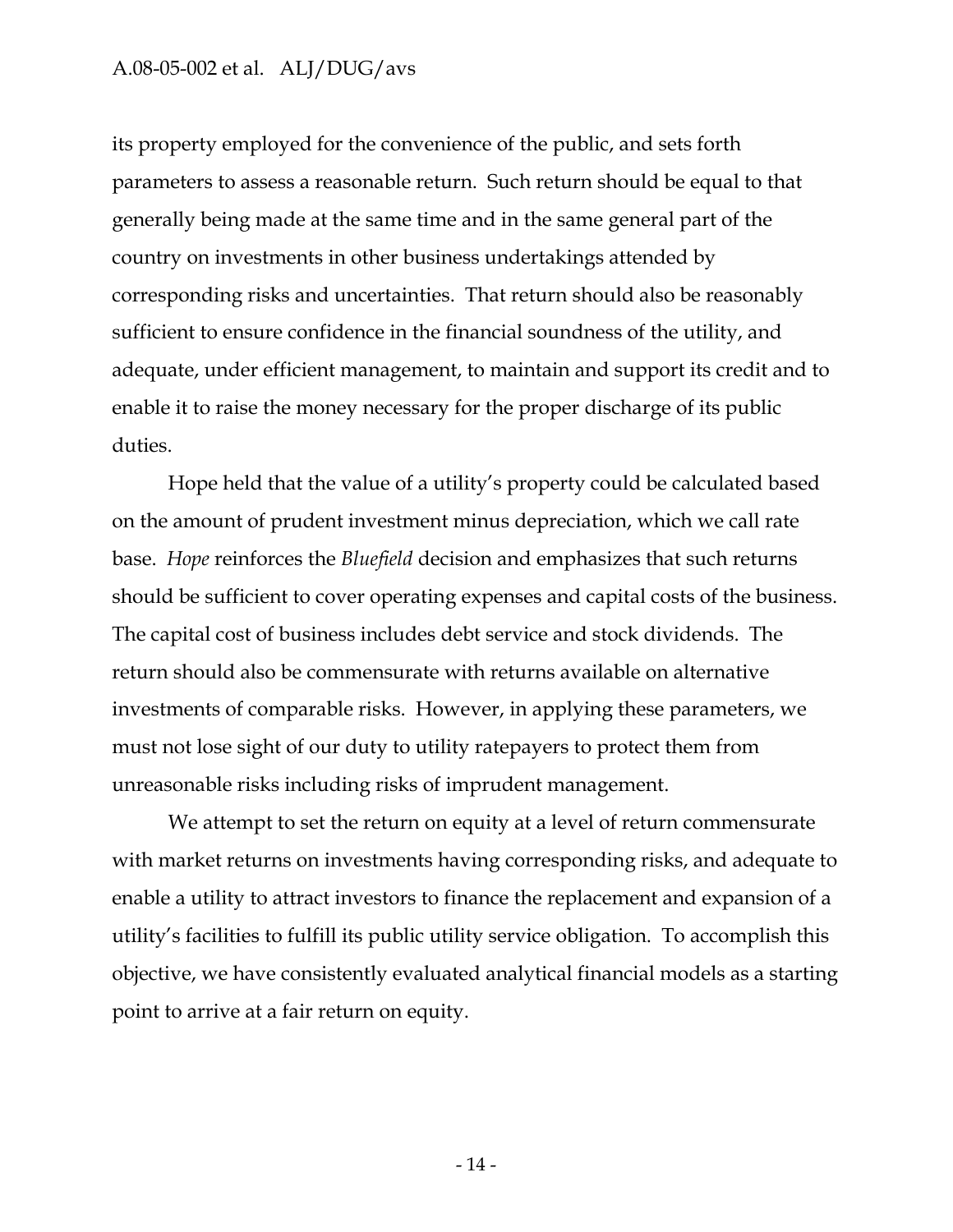## **6.1. Financial Models**

The financial models commonly used in water utility cost of capital proceedings15 are the Discounted Cash Flow Analysis and Capital Asset Pricing Model. Various other models and measures of risk premium analysis have also been proposed by the parties. None of the models are independently reliable – in terms of measuring return without subjective input and interpretation - or persuasive on their own. All of the models are highly susceptible to subjective inputs such as the proxy groups, growth rate, or earnings assumption. Therefore, the Commission has historically reviewed an array of models with varied assumptions before exercising its judgment in adopting a return on equity.

## **6.1.1. Proxy Groups**

A proxy is a substitute. Companies selected as a proxy for a particular utility (or group of utilities) should have characteristics similar to the utilities that the companies are selected to represent. In order to assess comparability and reasonableness of financial model results, there should be no deviation from financial model to financial model of the companies selected for a proxy group. For each model the applicants and DRA used data from the particular proxy groups they rely on as input to the model to derive their proposed return on equity.

In this proceeding we had a mix of proxy groups and as we discuss here, find significant problems with the use of gas distribution companies as a proxy for water utilities, as proposed by both California Water and California

 $\overline{a}$ 

<sup>15</sup> Previously as a part of a general rate case.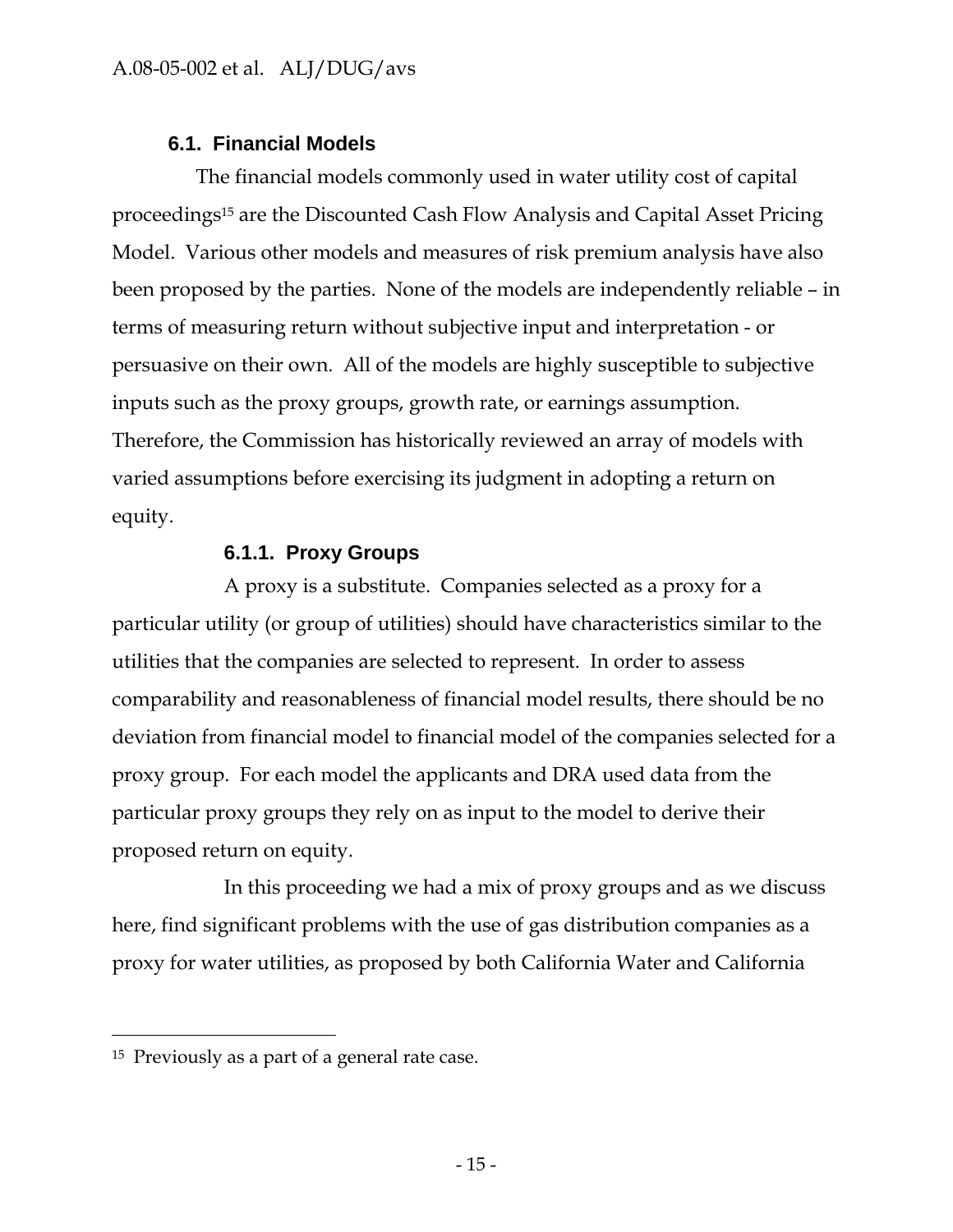American, and we find problems too with several of the additional companies included in DRA's study.

These five proxy water companies were used by California Water and Golden State for financial modeling:

- American States Water Company (parent of Golden State),
- Aqua America Water,
- Connecticut Water Service,
- Middlesex Water, and
- San Jose Water Corp.

To this group California American and DRA added:

- California Water Service Company,
- Southwest Water Company, and
- York Water Company.

Finally, DRA alone added two more companies:

- Artesian Water Company, and
- Pennichuck Corp.

California Water objected to DRA's inclusion of several companies.

First, California Water objects to the inclusion of Southwest Water Company which derives less than half of its revenue from regulated water operations. (California Water Opening Brief, p. 8 citing Ex. CW-2, p. 2.) Secondly, California Water objects to including Artesian Resources Corporation, York Water Company, and Pennichuck Corporation arguing they are too small and too thinly traded, well below the average of the usual proxy group. (*Id.*)

It is ironic that California Water objects to Southwest Water Company because too little of that company's business is water-related when two of the applicants, California Water and California American, have repeatedly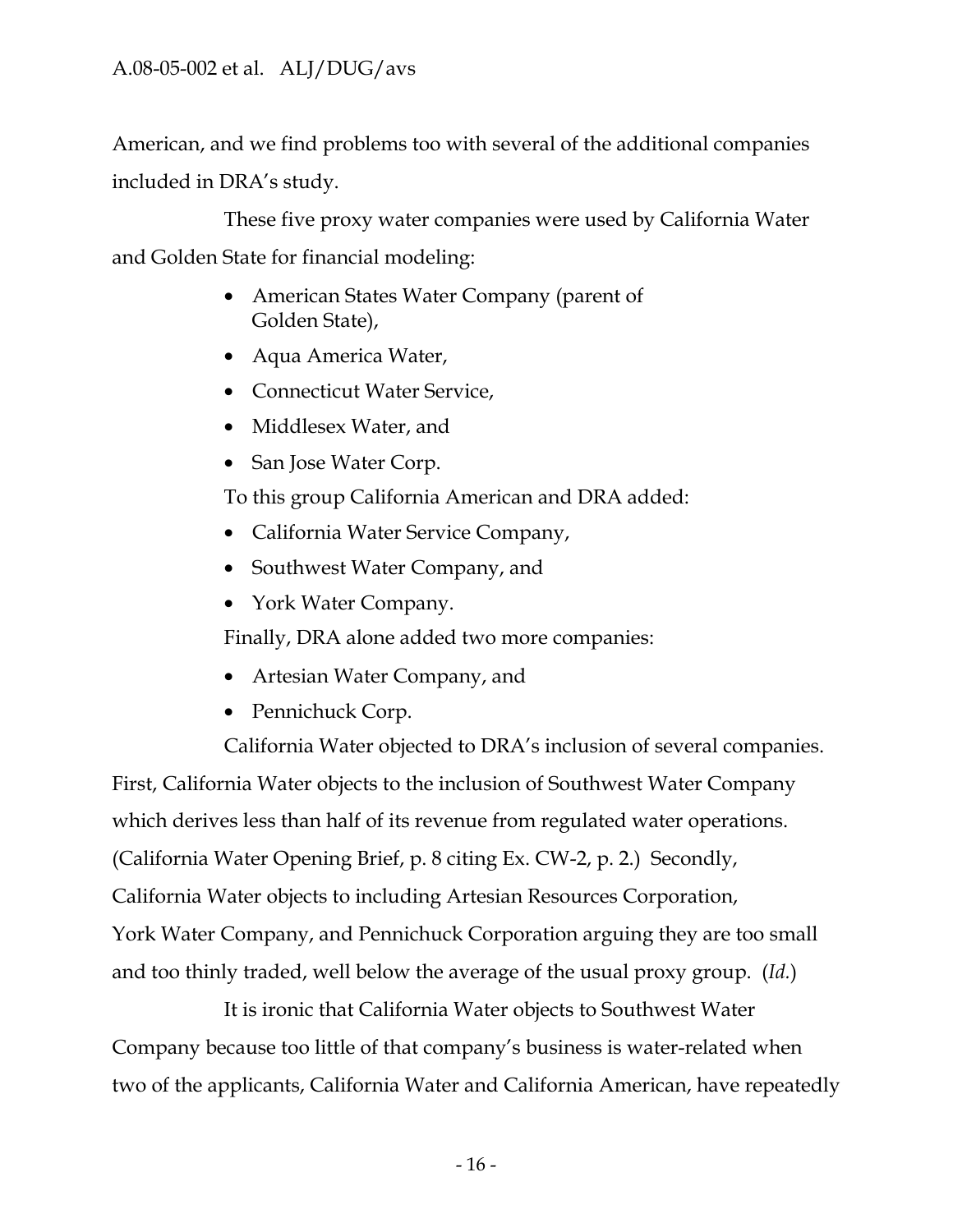included natural gas distribution companies as a proxy group despite the Commission consistently rejecting this proxy group analysis. We reject this attempt here in the absence of any new argument or demonstration of any change of fact or condition that would warrant our re-examining natural gas distribution companies as a reasonable proxy for water companies. Accordingly, we assign no weight to the testimony that relies on the natural gas distribution companies as a proxy.

The first five companies have been consistently used in the past. We question whether there are only five companies across the country to constitute a valid proxy group given that any proposed proxy company has its own unique local issues and corporate history and, importantly, may face a different regulatory framework. Therefore we strongly urge all parties to separately use the base group of five companies, then consider DRA's expanded group of ten, and finally, consider any additional third grouping of water utilities in the next proceeding as a part of their analysis. We expect a full discussion and description of all companies included in any proxy group with a view to identifying both similarities and unique differences between the proxy companies and the applicants. The parties could have been more detailed here in justifying the inclusion or exclusion of a company from their proxy groups.

#### **6.1.2. Discounted Cash Flow Model**

According to the Discounted Cash Flow model (DCF), the current stock price is equal to the discounted value of all future dividends that investors expect to receive from investment in the firm. As such, stockholders' returns ultimately result from current as well as future dividends. Common stockholders are entitled to a pro-rata share of the firm's earnings. The DCF model presumes that earnings not paid out in dividends are reinvested in the

- 17 -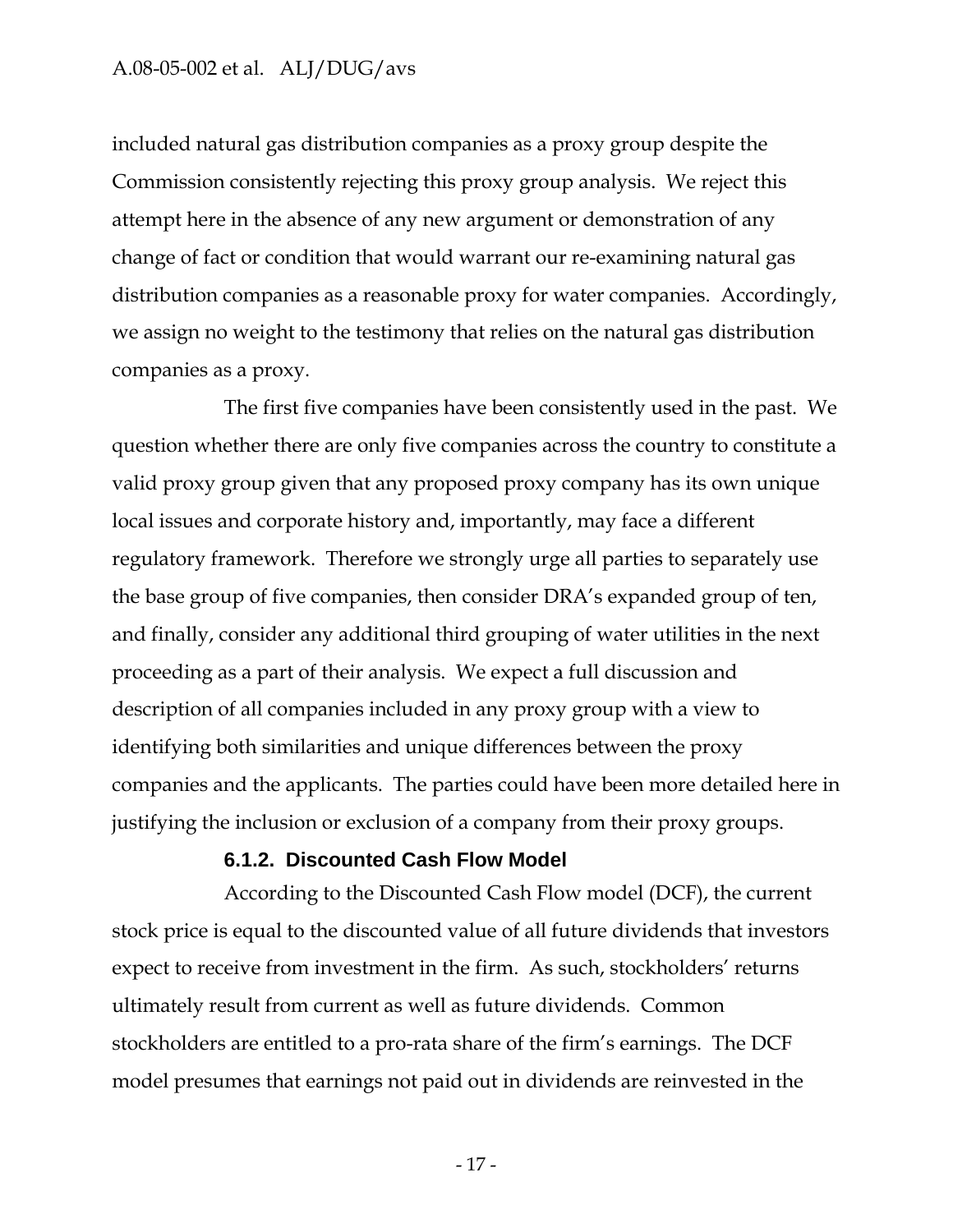firm to provide for future growth in earnings and dividends. This model, for example, does not consider capital gains on future sale of the stock. The rate at which investors discount future dividends reflects the timing and riskiness of the expected cash flows, and is interpreted as the market's expected or required return on the common stock. Therefore, this discount rate represents the cost of common equity. All three companies and DRA performed a DCF analysis as a part of their recommendations.

The applicants and DRA developed the following ranges from the DCF analysis and from these ranges make the following recommendations based on their individual application and interpretation of this model:

|                     | Range/Recommended               |
|---------------------|---------------------------------|
| California Water    | 11.55%16                        |
| California American | $11.5\% - 13.5\%$ <sup>17</sup> |
| Golden State        | $12.1\% - 12.2\%$ <sup>18</sup> |
| DR A                | $8.8\% - 9.6\%$ <sup>19</sup>   |

DRA derived its DCF recommendation return on equity of 9.6%<sup>20</sup> based on a Dividend Yield of 3.1% for its water proxy group (discussed above), and a Growth Rate21 of 6.5% (Ex. DRA-2, Attachment JRW-6).

 $\overline{a}$ 

<sup>16</sup> California Water rebuttal to DRA, Opening Brief., p. 12 citing Ex. CW-2, p. 37.

<sup>17</sup> California American Opening Brief, p. 3, citing Ex. CA-5, pp. 36-37.

<sup>18</sup> Golden State estimated a DCF equity cost range of 12.1 % to 12.2% for itself, which includes a thirty basis point risk premium adjustment. (Opening Brief, p. 13, citing Ex. GS-6, p. 18.)

<sup>19</sup> Ex. DRA-2, p. 53.

<sup>&</sup>lt;sup>20</sup> Dividend Yield  $3.1\%$  + Growth Rate  $6.5\%$  =  $9.6\%$ .

<sup>&</sup>lt;sup>21</sup> The growth rate is an annualized percentage rate of change, often presumed to be upwards, that a particular stock's dividend undergoes over a period of time.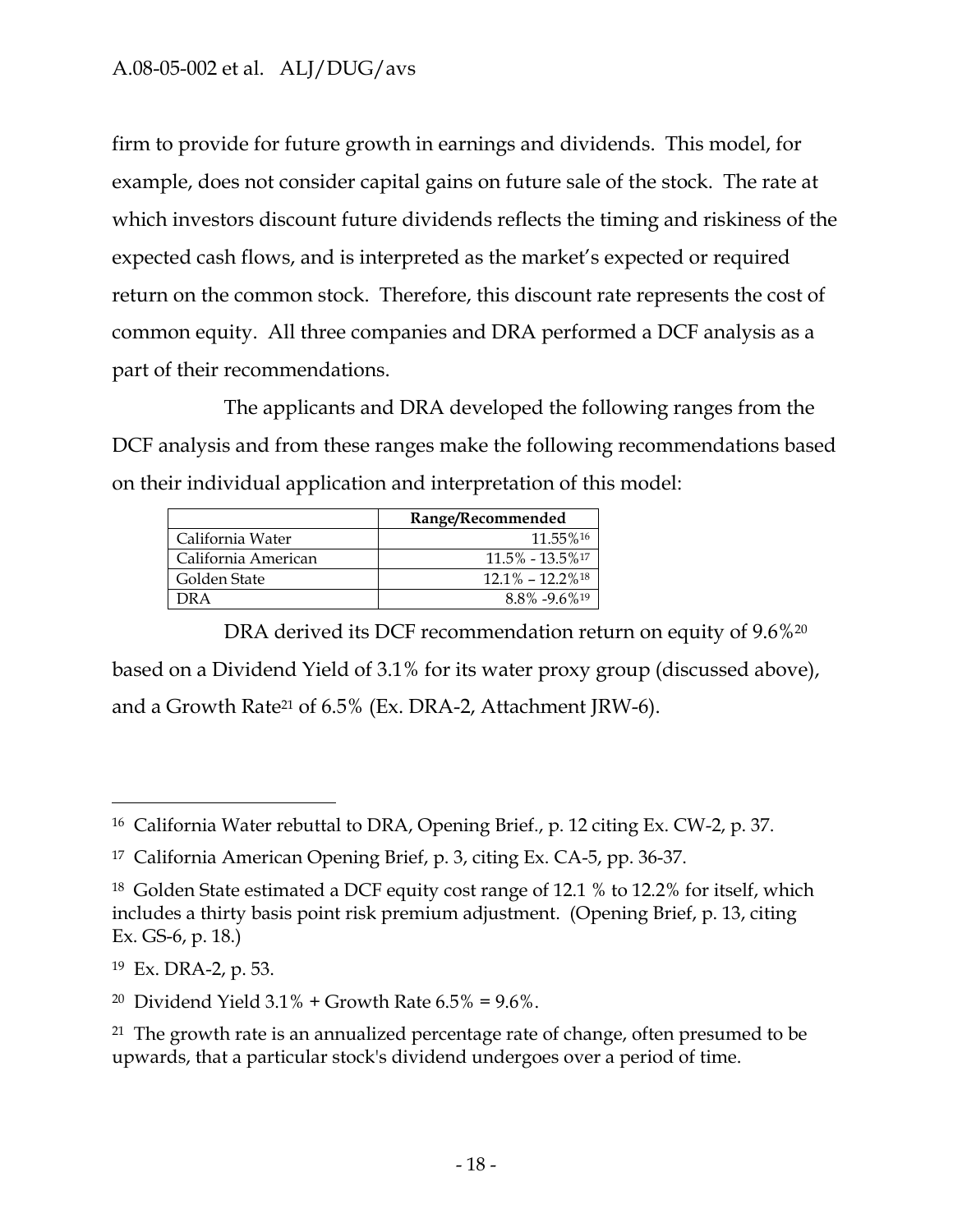$\overline{a}$ 

Dr. Zepp estimated a DCF equity cost range of 12.1% to 12.2% for Golden State (these figures include a thirty basis point risk premium<sup>22</sup> adjustment) and Dr. Vilbert recommended a range from 11.5% to 13.5% for the return on equity. From this range, California American Water chose to request a return on equity of 11.5%.

## **6.1.3. Capital Asset Pricing Model**

The Capital Asset Pricing Model (CAPM) is a risk premium analysis to gauge the cost of equity. As a theory,<sup>23</sup> it examines the risk and returns associated with holding common stocks. It addresses two risks: firm-specific risk24 and market risk25 which is measured by a firm's beta.26 Investors receive a return for bearing the systematic risk.

<sup>&</sup>lt;sup>22</sup> A risk premium is a return in excess of the risk-free rate of return that an investment is expected to yield. An asset's risk premium is a form of compensation for investors who tolerate the extra risk - compared to that of a risk-free asset. The risk-free rate represents the interest an investor would expect from an absolutely risk-free investment over a specified period of time.

<sup>&</sup>lt;sup>23</sup> The goal of CAPM is to determine a required rate of return to justify acquiring a stock compared to an already well-diversified portfolio (many stocks in varied industries), considering that incremental stock's non-diversifiable risk (unique to that stock). It takes into account the non-diversifiable market risks or beta in addition the expected return of a risk-free asset.

<sup>&</sup>lt;sup>24</sup> The risk that is specific to an industry or firm. Examples include losses caused by labor problems, nationalization of assets, or weather conditions.

 $25$  The risk caused by factors that affect the prices of virtually all securities, although in different proportions. Examples of market risk include changes in interest rates and consumer prices.

<sup>&</sup>lt;sup>26</sup> Beta is a mathematical measure of the sensitivity of rates of return on a portfolio or a given stock compared with rates of return on the market as a whole. A high beta (greater than 1.0) indicates moderate or high price volatility. A beta of 1.5 forecasts a 1.5% change in the return on an asset for every 1% change in the return on the market.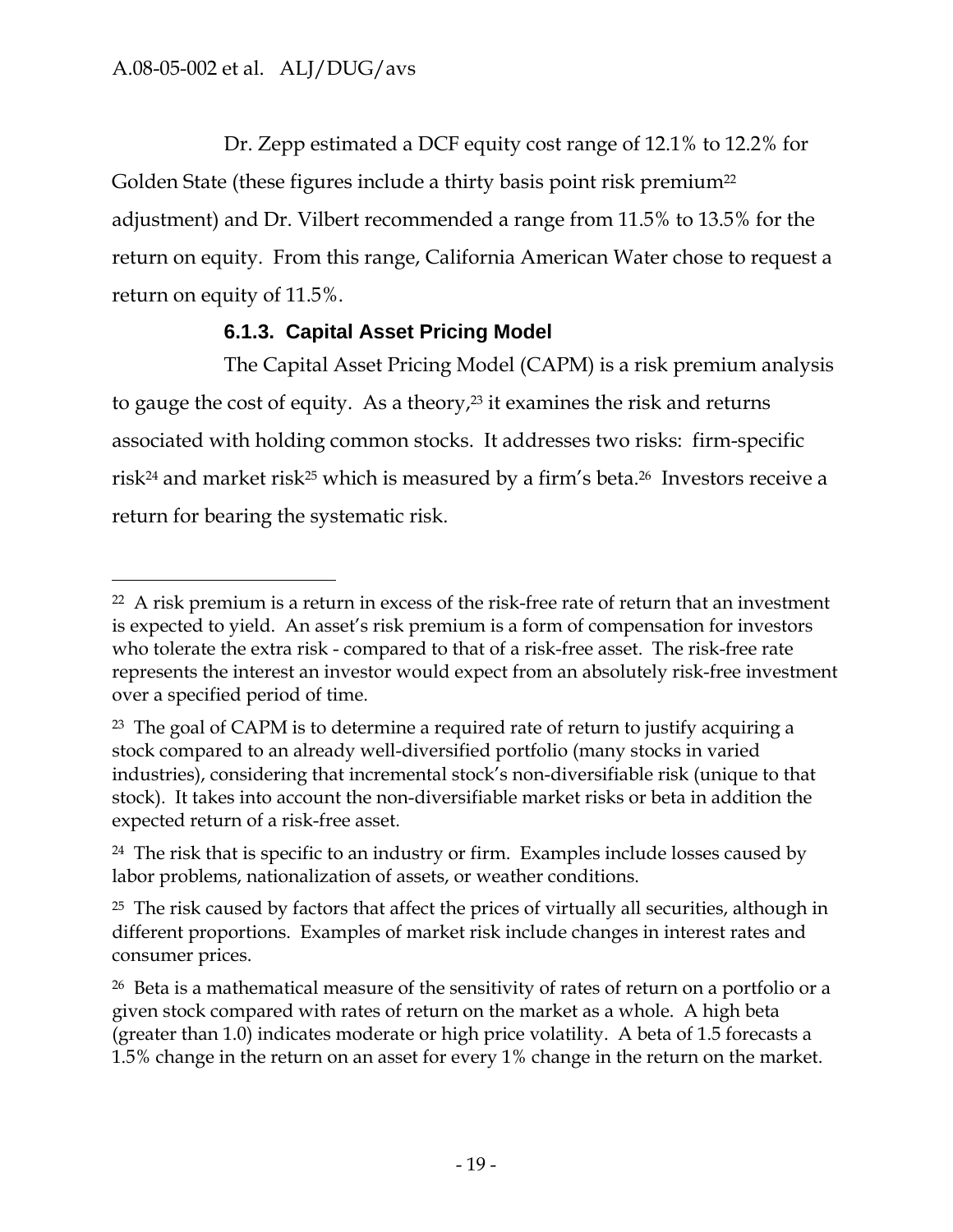$E_s = R_f + B_s(R_M - R_f)$ 

Where:

 $E_s$  = The expected return for a security.

 $R_f$  = The expected risk-free return.

 $B_s$  = The sensitivity to market risk for the security.

 $R_M$  = The historical return of the stock market/equity market.

 $(R_M-R_f)$  = The risk premium over risk free assets.

Estimating the required cost of equity using the CAPM requires three inputs: the risk-free rate of interest (typically measured by looking at the returns on long-term treasury bonds), the beta, and the expected market risk premium. Of these three inputs, the most difficult to measure is the expected market risk premium because data on both Treasury bond interest rates and various measures of beta are readily available, but disputed. An expected market risk premium is a highly subjective forecast of future market returns. California Water, California American, Golden State, and DRA performed a CAPM analysis as a part of their recommendations.

| <b>Capital Asset pricing Model Results</b> |           |
|--------------------------------------------|-----------|
| California Water                           | $9.2\%27$ |
| California American                        | 11.2%28   |
| Golden State                               | 12.6%29   |
| )R A                                       | $8.8\%$   |

DRA derived its CAPM recommendation of 8.8%<sup>30</sup> return on equity based on a Risk Free Rate of 4.75% adjusted by its proxy group's Beta of

 $\overline{a}$ 27 Recalculating DRA's results with California Water's Beta.

<sup>28</sup> California Water Opening Brief, pp. 13–14, for its recalculation of DRA's recommendation for California American.

<sup>29</sup> Golden State Opening Brief, p. 14, citing to Ex. GS-6, p. 33.

<sup>&</sup>lt;sup>30</sup> Beta Adjusted Risk Free Rate  $4.2\%$  + Equity Risk Premium  $4.60\%$  =  $8.80\%$ .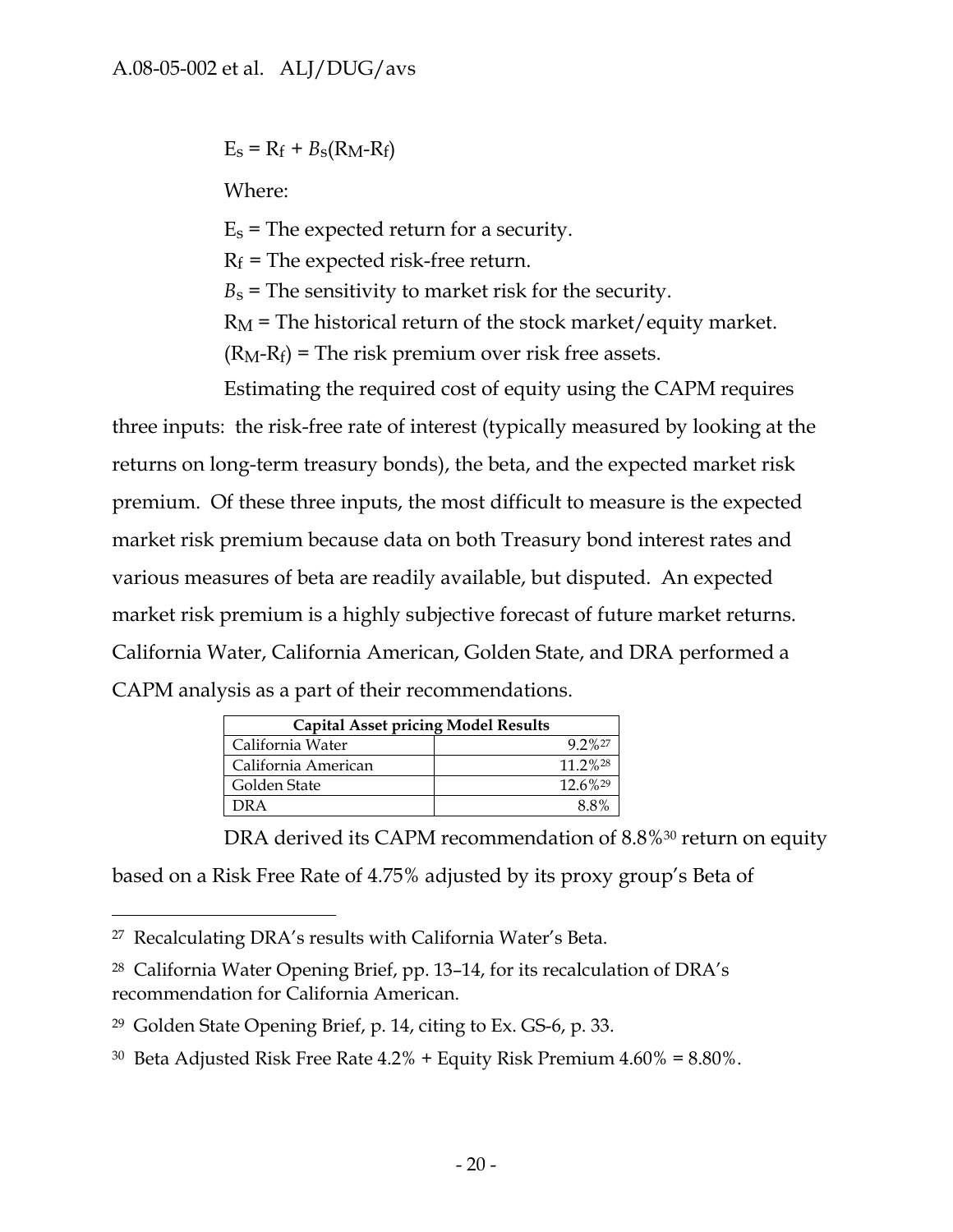-

0.89 ( $R_f$  4.75% x 0.89  $B_s = 4.2$ %), plus an Ex Ante Equity Risk Premium<sup>31</sup> of 4.60%. (Ex. DRA-2, Attachment JRW-7.)

California Water argues that DRA's proxy group results in an inappropriate lower Beta of 0.89 but that by using California Water's proxy group the Beta should be 1.01. (Opening Brief, p. 15.) If we substitute California Water's Beta it would restate DRA's CAPM return to 9.2% (4.75% x 1.01 *B*s 4.8% plus  $4.6\% = 9.2\%$ ).

### **6.1.4. Risk Premium Model**

The equity or market risk premium, *(E(Rm) – Rf*), is equal to the expected return on the stock market generally (*e.g.*, the expected return on the S&P 500 ( $E(R_m)$ ) minus the risk-free rate of interest ( $R_f$ ). The equity premium is the difference in the expected total return between investing in equities and investing in "safe" fixed-income assets, such as long-term government bonds. However, while the equity risk premium is easy to define conceptually, it is difficult to measure because it requires an estimate of the expected return on the market.

Golden State presented a range of risk premium measurements ranging from 10.6% to 11.6% based on a presumption that Golden State faced "above average" risks:

> [Golden State] presented evidence of [returns on equity] ROEs calculated by employing five different risk premium analyses [including CAPM discussed elsewhere in the brief] …. The first method is an update

 $31$  An ex ante risk premium is an additional return expected in the future, beyond some base measurement, for the assumption of risk.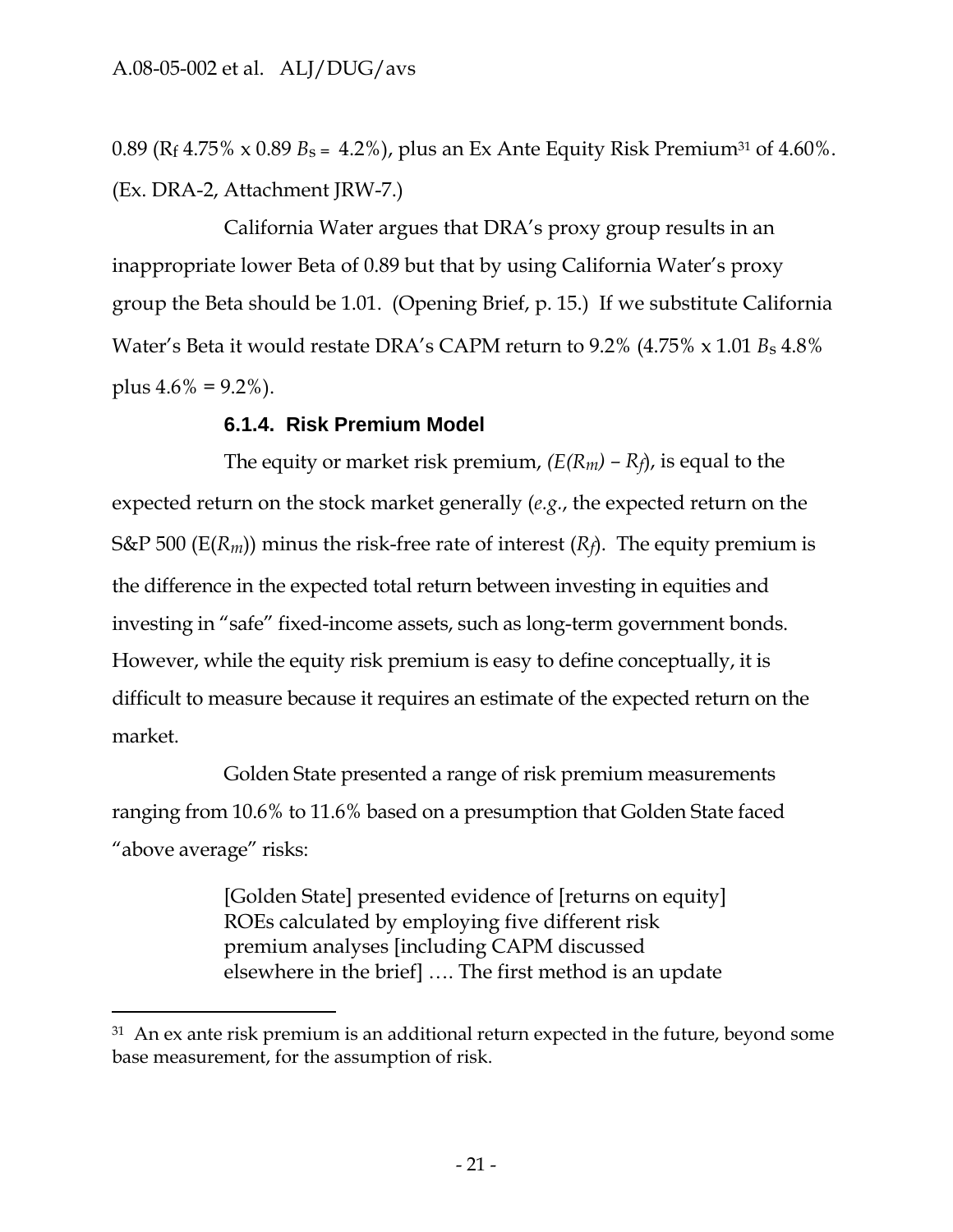of the risk premium analysis DRA presented in San Jose Water Company's general rate case, (A.06-02-014), in 2006 ("DRA Staff Approach"). The updated analysis, adjusting for [Golden State's] above-average risk, estimates a ROE of 10.6% to 10.8%. The DRA Staff Approach is limited, however, by the fact that poor weather, delays in rate increases, and an asymmetric earnings test have depressed realized ROEs. The second risk premium analysis calculates estimated cost of equity based on authorized ROEs as proxies for the costs of equity and results in an estimated ROE for [Golden State] of 10.9% to 11.3%. The third risk premium analysis, based on DCF equity cost estimates of the proxy group, indicates a cost of equity range of 11.3% to 11.6%. The fourth risk premium analysis estimates cost of equity based on averages of past earned ROE for the proxy group. Based on this analysis, the expected cost of equity is 10.9% for [Golden State]. (Golden State Opening Brief, pp. 14-15, referring to Ex. GS-6 pp. 26-33. Internal citations omitted.)

We are not persuaded that Golden State faces above average risks and therefore are not persuaded that an increase over the currently authorized return is warranted. It is our belief that we include reasonable allowances in rates for all costs of doing business; thus, assertions of risk due to needs for infrastructure, (California American Opening Brief, p. 2), or water quality and supply or customer growth are not persuasive because these are all suitable costs to be addressed in general rate proceedings or other specific applications, these are not costs that we expect to absorbed by the return on equity. We find that these risks have long been present and are already fully factored into investor expectations and market prices.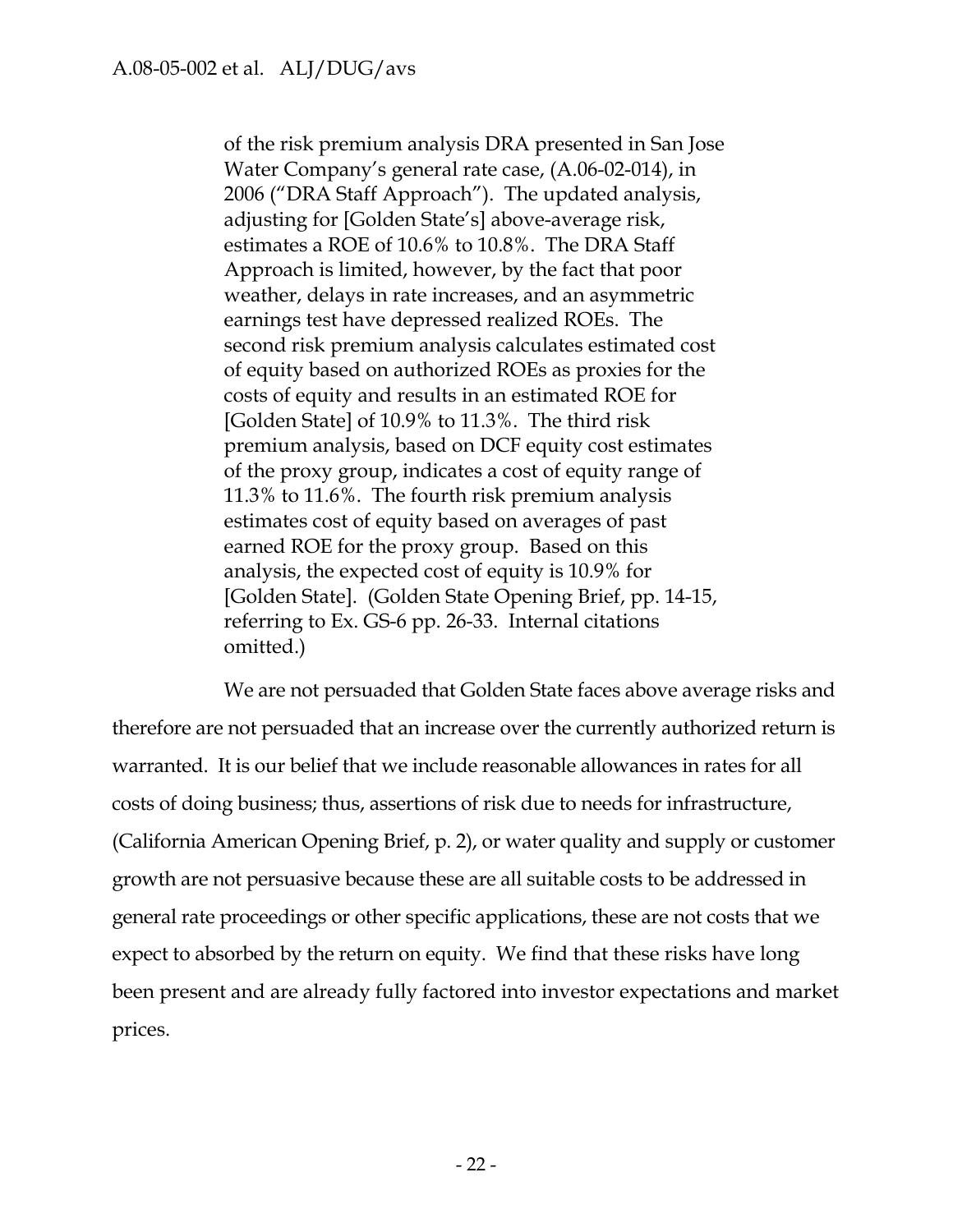## **6.1.5. After-Tax Weighted-Averaged Cost of Capital**

California American introduced a new model into the cost of capital discussion, the "After-Tax Weighted-Average Cost of Capital" (ATWACC) which is a model used overseas in other regulatory agencies but not within the United States. (Ex. CA-5, pp. 11–12, and Appendix E.) This model posits that there is a wide range of acceptable capital structures for an industry and therefore "the economically appropriate cost of equity for a regulated firm is the quantity that, when applied to the *regulatory* capital structure, produces the same ATWACC" as an industry sample's average. (Ex. CA-5, p. 12, lines 3-5. (Emphasis in original.) Thus, we have the elegant formula:32

## $ATWACC = r_D(1 - T_c)D + r_E E$

| Where | $r_D$ = market cost of debt                         |
|-------|-----------------------------------------------------|
|       | $r_E$ = market cost of equity                       |
|       | $T_c$ = corporate marginal income tax rate          |
|       | $D$ = percentage of debt in the capital structure   |
|       | $E =$ percentage of equity in the capital structure |
|       |                                                     |

An alternative presentation of the formula is:

$$
r_E = \frac{(ATWACC - r_D(1 - T_c)D)}{E}
$$

-

California American admits the formula and its use is not common practice in California or anywhere else where its witness, Dr. Vilbert, has presented the model. (Ex. DRA-2, p. 81.) DRA argues the ATWACC method adds as much as 500 basis points to Dr. Vilbert's recommendation. (Ex. DRA-2, p. 80.)

 $32$  Ex. CA-5, p. 12, however, the exhibit's presentation of the equation is simplified in this decision.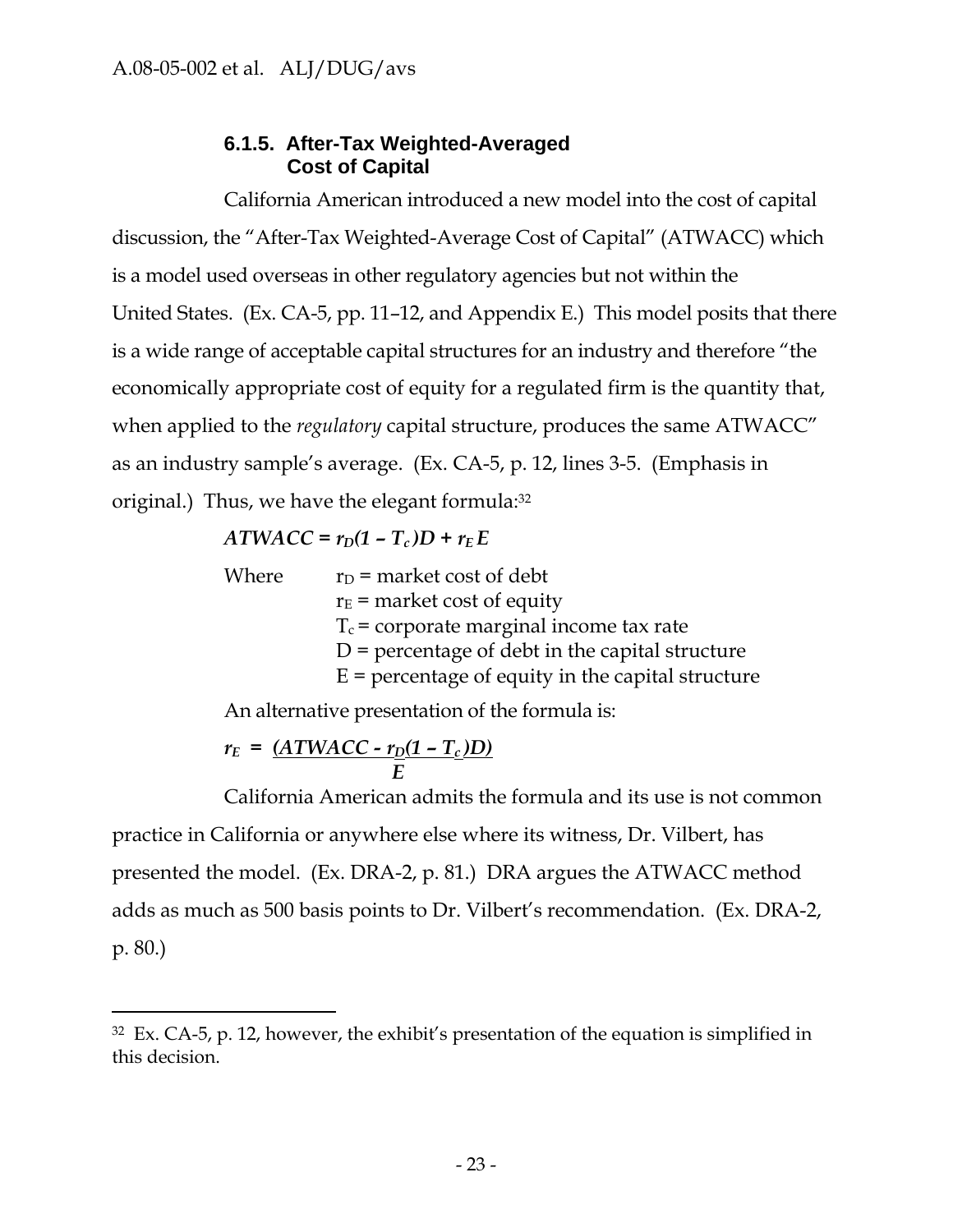The Commission has never adopted a single preferred cost of capital model because no one model is perfect and the results produced by all models are highly susceptible to various input assumptions. Like the others, the results of the ATWACC are also subject to the effects of the comparison group or proxy group of companies, and so we will not adopt it as a preferred model either. Moreover, we have no current record on the ATWACC's validity, and parties focused primarily on the fact that it has not yet been accepted elsewhere. For example, there is no discussion of why other overseas jurisdictions allegedly rely on it and no thorough citations to their decisions.

The Commission did consider and decline to adopt ATWACC in a prior cost of capital proceeding when PG&E proposed its use. (D.99-06-057.) In that proceeding PG&E argued the ATWACC would hold constant the overall after-tax cost of capital regardless of the capital structure – as debt increases the degree of leveraging the cost of equity would rise and thus, offset the tax benefits of more debt in the capital structure.33 DRA's predecessor, The Office of Ratepayer Advocates, opposed using ATWACC arguing PG&E had not met its burden to show that the model was useful and there was an absence of comparable data to show whether it was a reliable predictor of a fair return on equity. The Commission found:

> We will not reject a proposal merely because it is new, nor need we wait for other Commissions to pronounce upon it. But the evidence presented does not give us confidence that it is more accurate or useful than other methods with which we are comfortable. As we consider the ATWACC, as presented in this proceeding,

-

<sup>33</sup> *See* § 6.2.1 for a discussion of capital structure.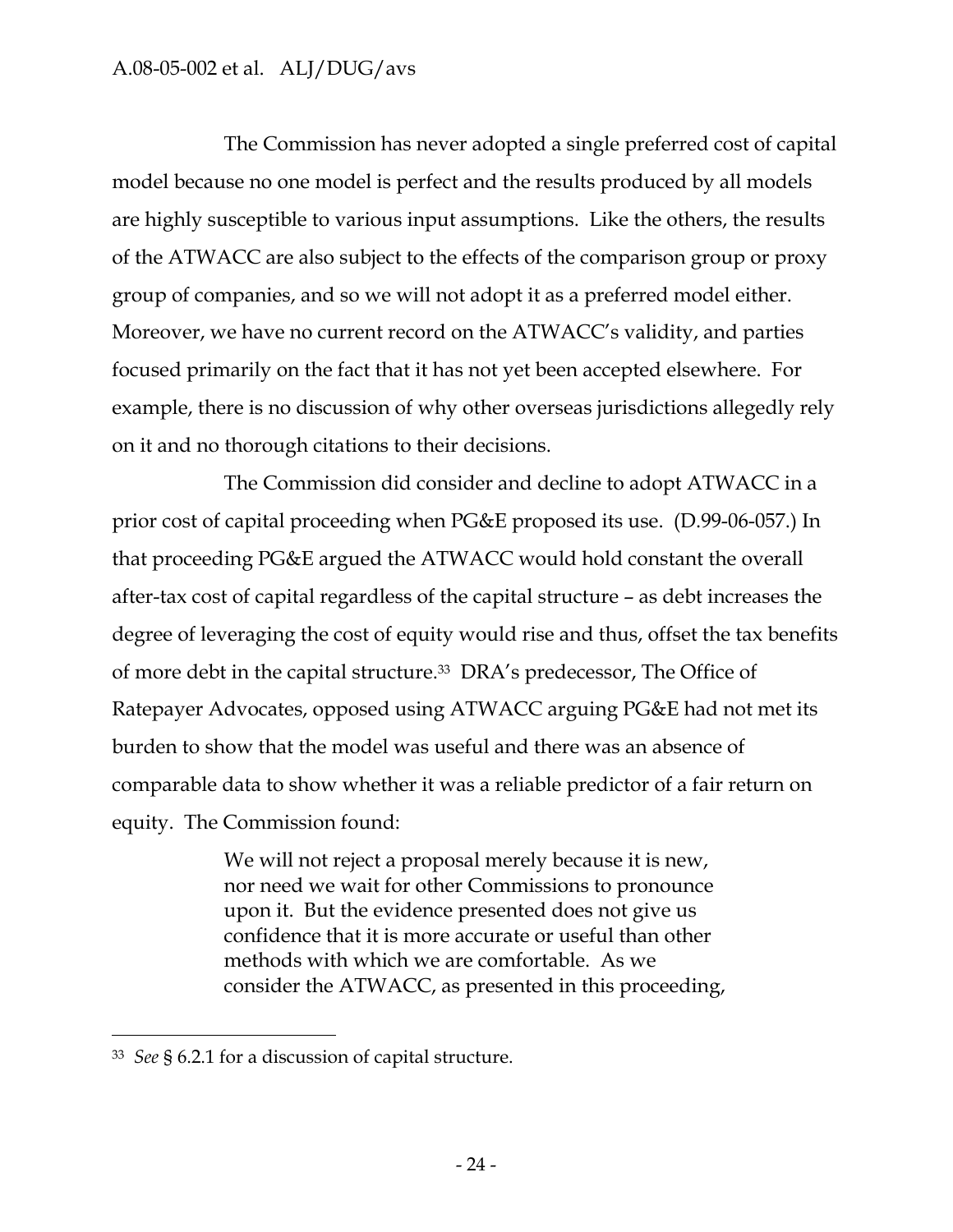its proponent adds one full percentage point for subjective competitive risks which we cannot find, and it produces an ROE that its sponsor, PG&E, prudently reduces. (D.99-06-057.) 34

We note that in 1999 the Commission found the same problem that we find here – ATWACC tends to result in a higher recommendation when compared to the traditional models. Therefore we will accord it little weight at this time. California American and others are free to include the ATWACC in future cost of capital proceedings as one of multiple measures for return on equity but we would expect them to be far more comprehensive in presentation and justification.

## **6.1.6. Financial Models Summary**

Although the parties argue that the results from financial models as calculated by each party are objective, the results are very dependent on subjective inputs, as we have addressed in our prior financial models discussion. From these broad financial models results the parties advance arguments in support of their respective analyses and in criticism of the input assumptions used by other parties. It should be noted that none of the parties agreed with the financial model results of the others.

In the final analysis, it is the application of informed judgment, not the precision of financial models, which is the key to selecting a specific ROE estimate. We affirmed this view in D.89-10-031, noting that all these models have their flaws and, as we have routinely stated in past decisions, the models should not be used rigidly or as definitive proxies for the determination of the investor-required return on equity. Consistent with that skepticism, we find no reason to adopt the financial

-

<sup>34 1999</sup> Cal. PUC LEXIS 315, \*71 - \*72.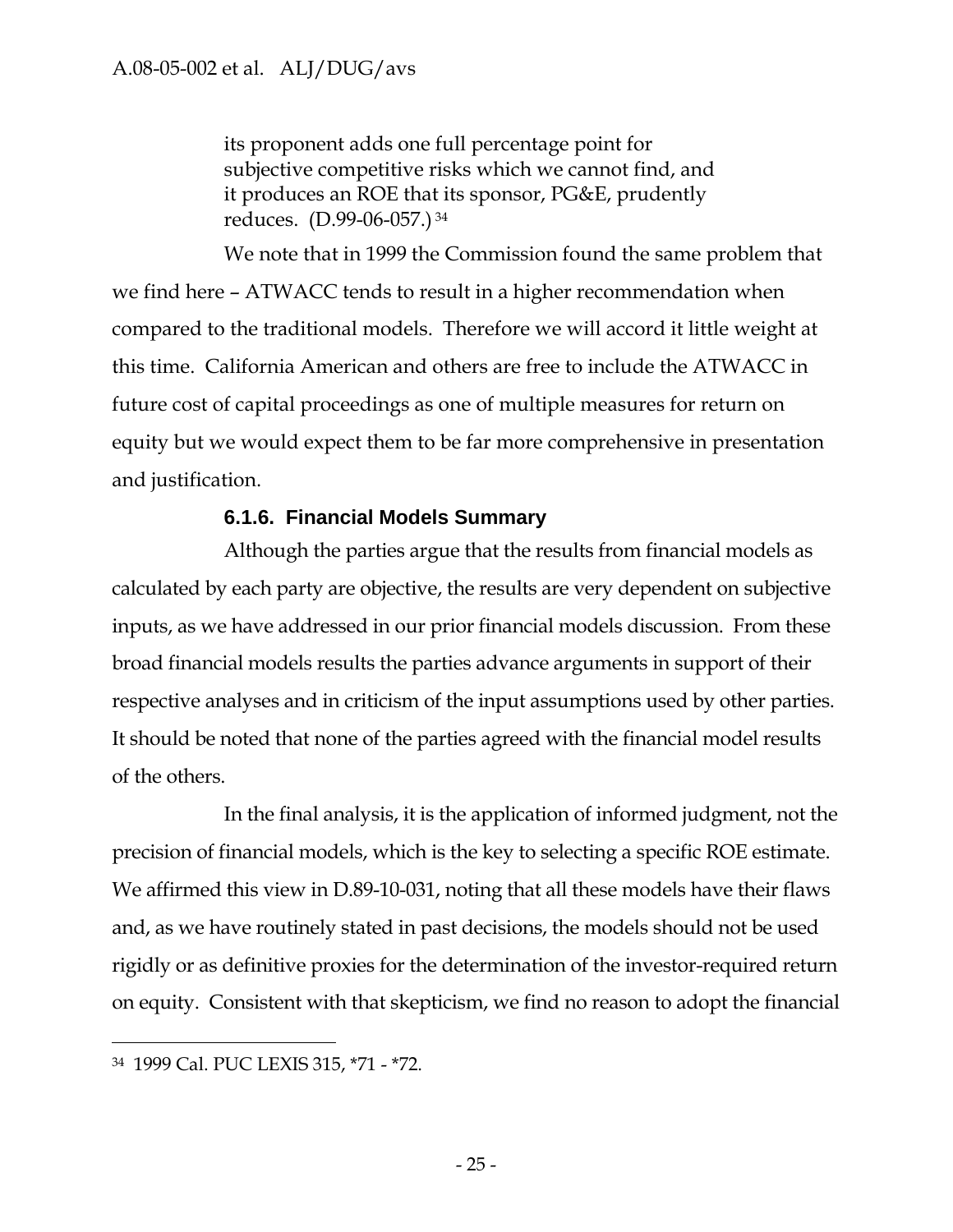modeling of any one party. The models are only helpful as rough gauges of the range of reasonable outcomes.

## **6.2. Additional Risk Factors**

We also consider additional risk factors not specifically included in the financial models. Those additional risk factors fall into three categories: financial, business and regulatory. We find that, except for the recently created WRAM and the MCBA, the other forms of risk have long been present and are already fully factored into investor expectations and market prices.

## **6.2.1. Financial Risk**

Financial risk is tied to the utility's capital structure. The proportion of its debt to permanent capital determines the level of financial risk that a utility faces. As a utility's debt ratio significantly increases, a higher return on equity may be needed to compensate for that increased risk – the risk of sufficient and timely ongoing earnings to pay interest expenses. However, at some point, the equity ratio can be unnecessarily high and result in excessive costs to ratepayers – paying an unneeded premium for equity when debt will do.

California Water argued:

Funds from operations will be insufficient to cover the construction budget and dividends, SoCal Water will need to raise \$305 million, \$260 million of which will come from debt financing and \$45 million from equity financing. [Citation omitted] Because a large portion of this construction budget will be financed through debt financing, financial risk will increase and the dividend growth will be lowered, which makes the common stock less attractive. In order to achieve the goals put forth within the Water Action Plan as put forth by the Commission in December 2005, Cal Water needs to be able to attract new investors to supply the necessary capital, which would require the 12.57% return on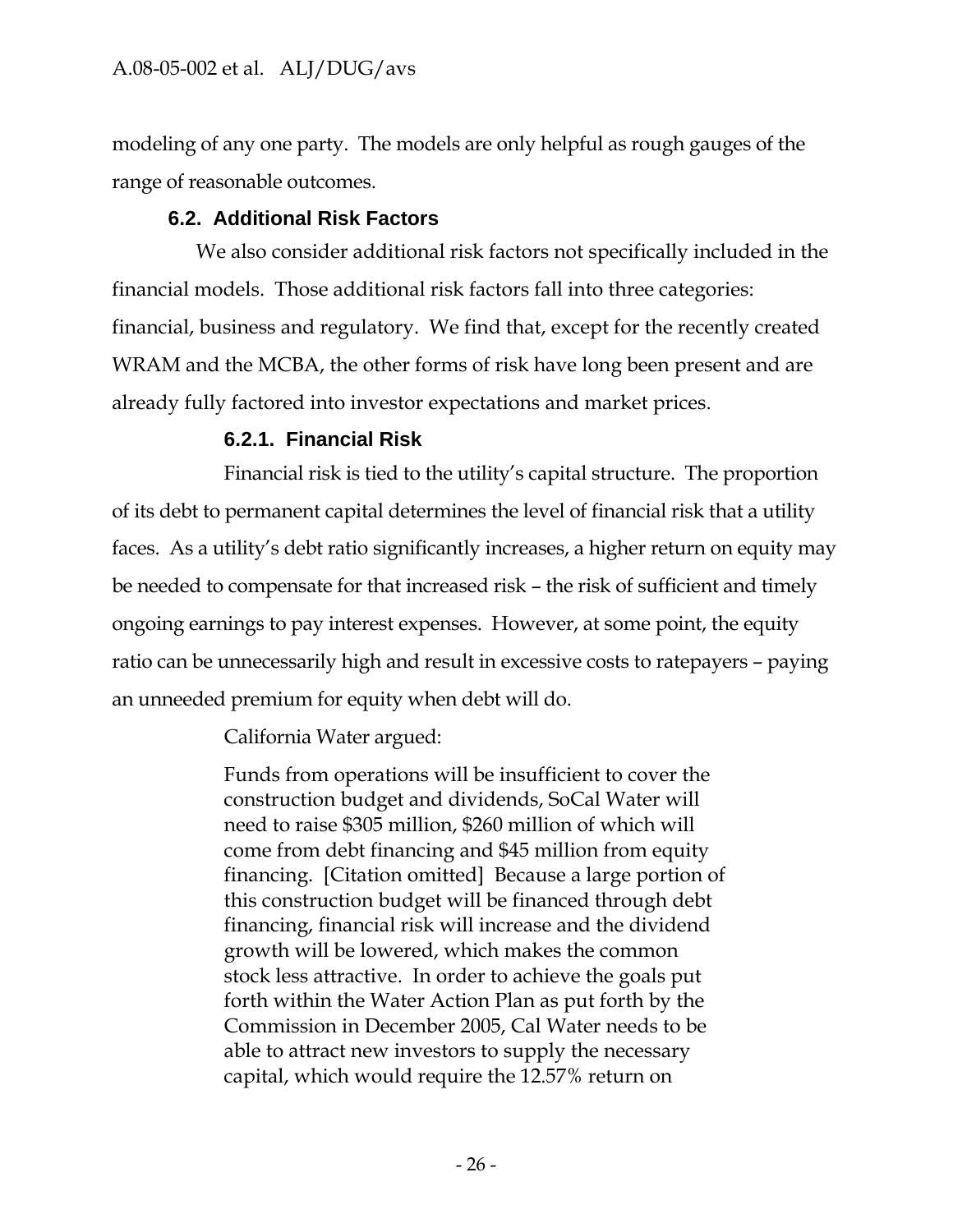common equity. (Opening Brief, p. 18, citing to Ex. CW-1, p. 8.)

California Water does not and cannot demonstrate how it derived a required return on equity of 12.57% from these assertions regarding its construction capital needs. California Water's proposed return on equity represents an increase of 237 basis points from the currently authorized return of 10.20% and 137 basis points higher than DRA recommends. In fact, to the extent the Commission authorizes its construction budget in various rate proceedings, California Water will recover from ratepayers a reasonable revenue requirement including its cost of capital. The existence of a large construction budget does not justify a 23% increase in the return on equity (from 10.20% to 12.57%) when the existing regulatory mechanisms allow for the timely recovery of reasonable operating costs and capital investments for construction. Thus construction programs do not by themselves lead to any need to increase the return on equity in this proceeding because the applicants have the ability to recover the costs of capital additions in rates.

We see no unique or specific financial risks applicable to applicants which would ratchet the reasonable return on equity upwards when compared to the proxy group. Any incremental risk as a subsidiary of a holding or parent company should be borne by investors and not ratepayers: affiliate relationships are shareholder decisions and ratepayers should be held harmless from such shareholder choices.

### **6.2.2. Business Risk**

Business risk pertains to uncertainties resulting from competition and the economy. That is, a utility that has the most variability in operating results has the most business risk. An increase in business risk can be caused by a variety of events that include deregulation (*i.e.,* the removal of regulatory protections), poor

- 27 -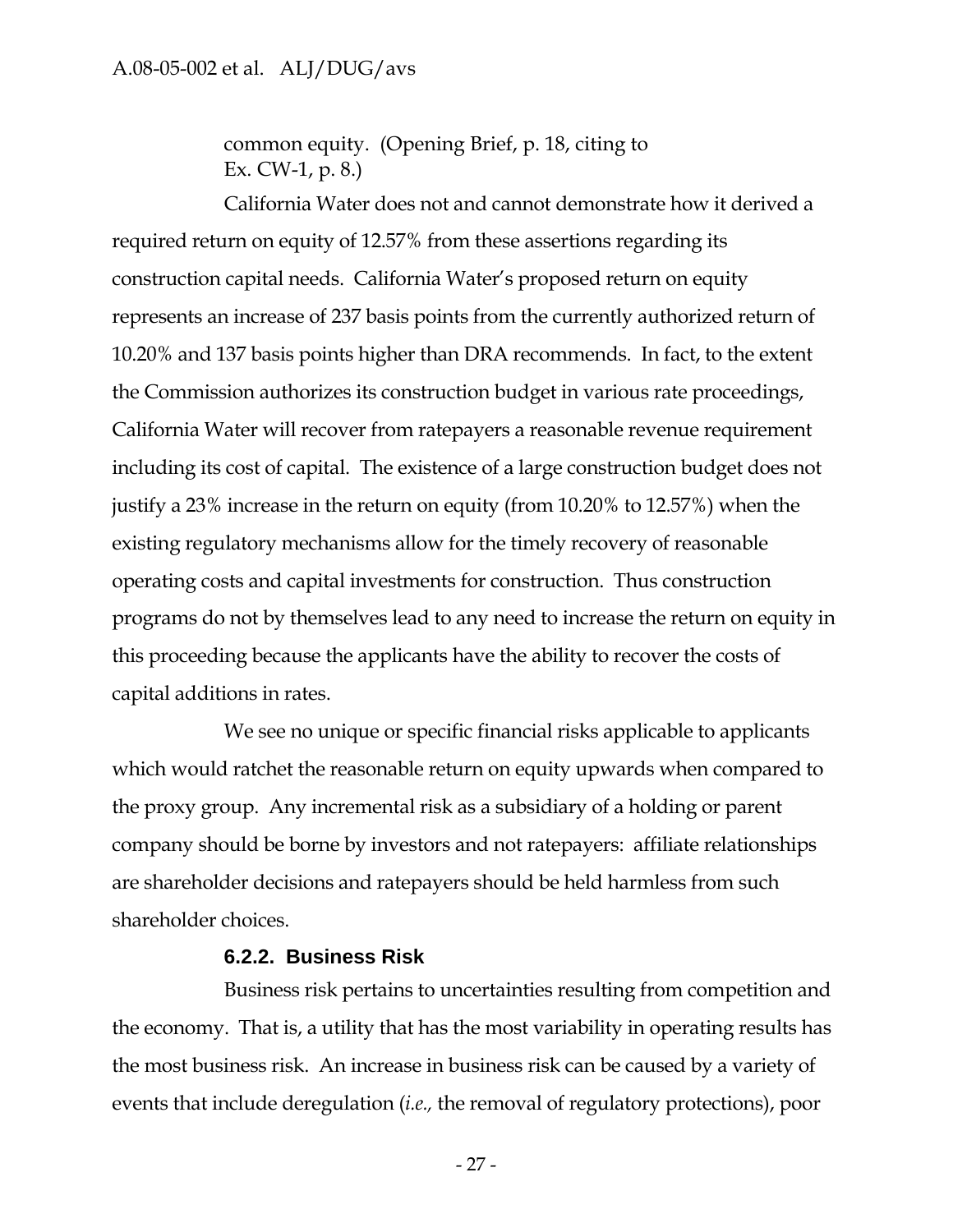management, and greater fixed costs in relationship to sales volume. We discuss the question of "regulatory risk" in more detail in § 6.2.4.

The applicants did not discuss examples of significant business risks for water utilities where those risks are not already considered in various regulatory mechanisms. Many of the business risks discussed are addressed by regulatory mechanisms including general rate cases, balancing accounts or specific-purpose applications filed with the Commission. We discuss these issues here as business risks, the risks of operations, and discuss separately the question of regulatory risk, which is a risk of a consistent, reliable, and predictable response by the regulator.

Golden State offers the argument that it faces four unique risks compared to the non-Californian proxy group companies: (1) investors have a perception that California presents a risky regulatory environment, (2) the general rate case cycle effectively denies Golden State the ability to file rate cases if costs increase unexpectedly, (3) Golden State bears the risk of litigating water quality lawsuits, and (4) Golden State is small compared to other utilities. (Golden State Opening Brief citing to Ex. GS-6, p. 17.) Similar arguments are offered by California Water and California American to suggest these three companies are riskier than a national proxy group.

We find these arguments are not supported by any factual analysis and quantification. First, we believe California has a robust regulatory environment that is responsive to the utilities' needs, as shown by the number of balancing and memorandum accounts, and a regular cycle for rate cases. Second, no utility is prohibited from filing an application to address new or unusual problems. Many variable or volatile costs, such as energy for pumping or water purchases, are recoverable through existing balancing accounts. Third, the utilities

- 28 -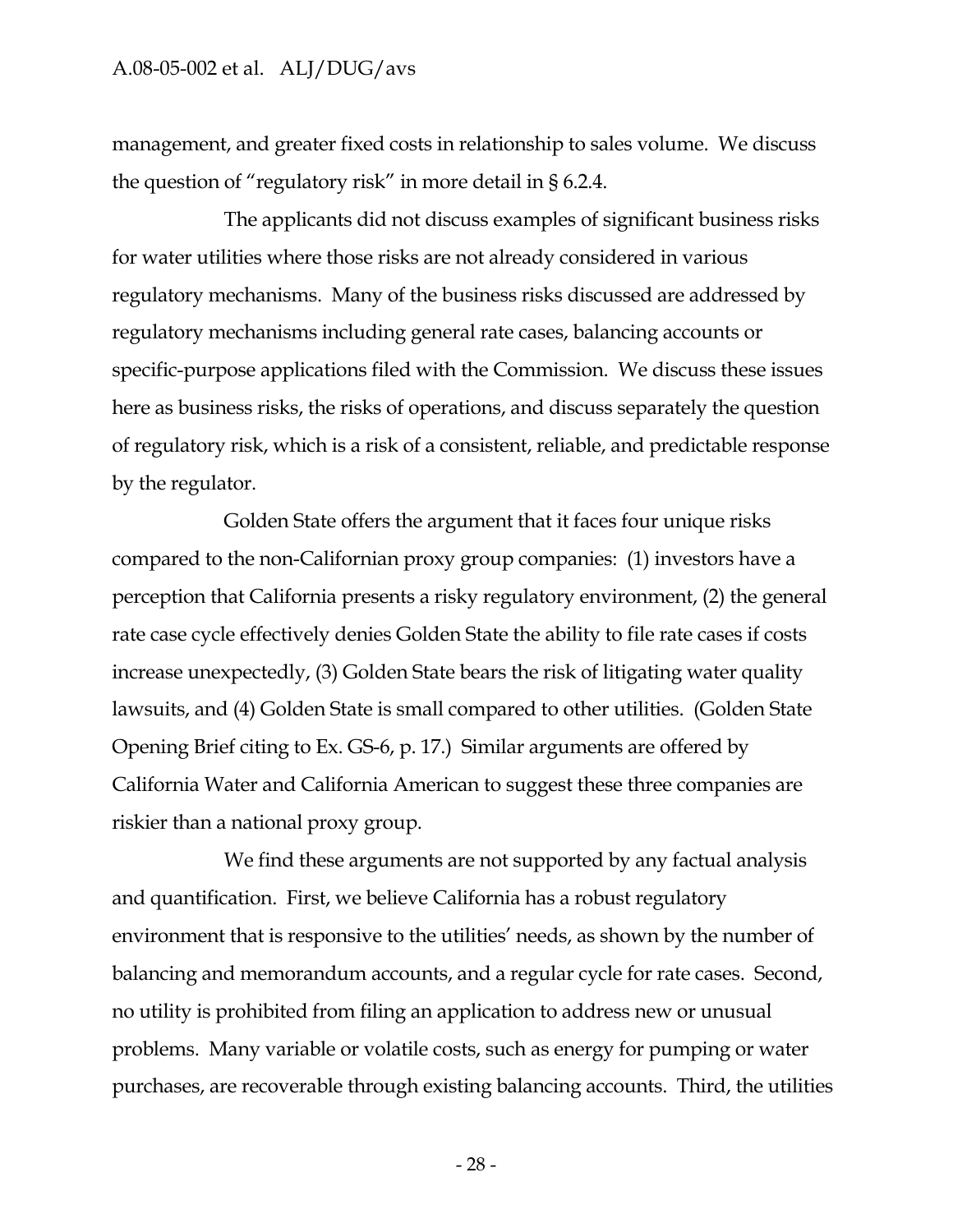here in California and elsewhere in the country are obligated to provide safe drinking water. The risks of water quality litigation are not unique to Golden State or the other two applicants. Finally, Golden State is one of the largest water companies in California and is part of a larger national parent company. None of these companies – with or without considering the parent companies - are shoestring operations facing the specific risks of very small companies. We therefore conclude that these companies are not highly risky and do not face unique increased risks because they operate in California.

We note that California Water, California American and Golden State, respectively, have numerous specific balancing accounts and memorandum accounts in their tariffs, discussed below. Thus the applicants are insulated by balancing and memo accounts from the variations between forecast and actual results for many activities – protections which do not exist for more competitive industries. Therefore, we see no unique or specific business risks applicable to applicants which would ratchet the reasonable return upwards when compared to the proxy group.

The Commission has a history of protecting ratepayers while providing the utilities an opportunity to recover costs and earn a fair return. There is no basis to conclude that we will do otherwise in the future. The most telling example for California Water, California American, and Golden State was the recent creation of the WRAM and the MCBA. We will discuss this recent development separately in detail.

### **6.2.3. Balancing Accounts and Memorandum Accounts**

As a general proposition the purpose of memorandum accounts and balancing accounts is to reduce or eliminate some specific risk for the regulated utility. Without a balancing or memorandum account the company would face a

- 29 -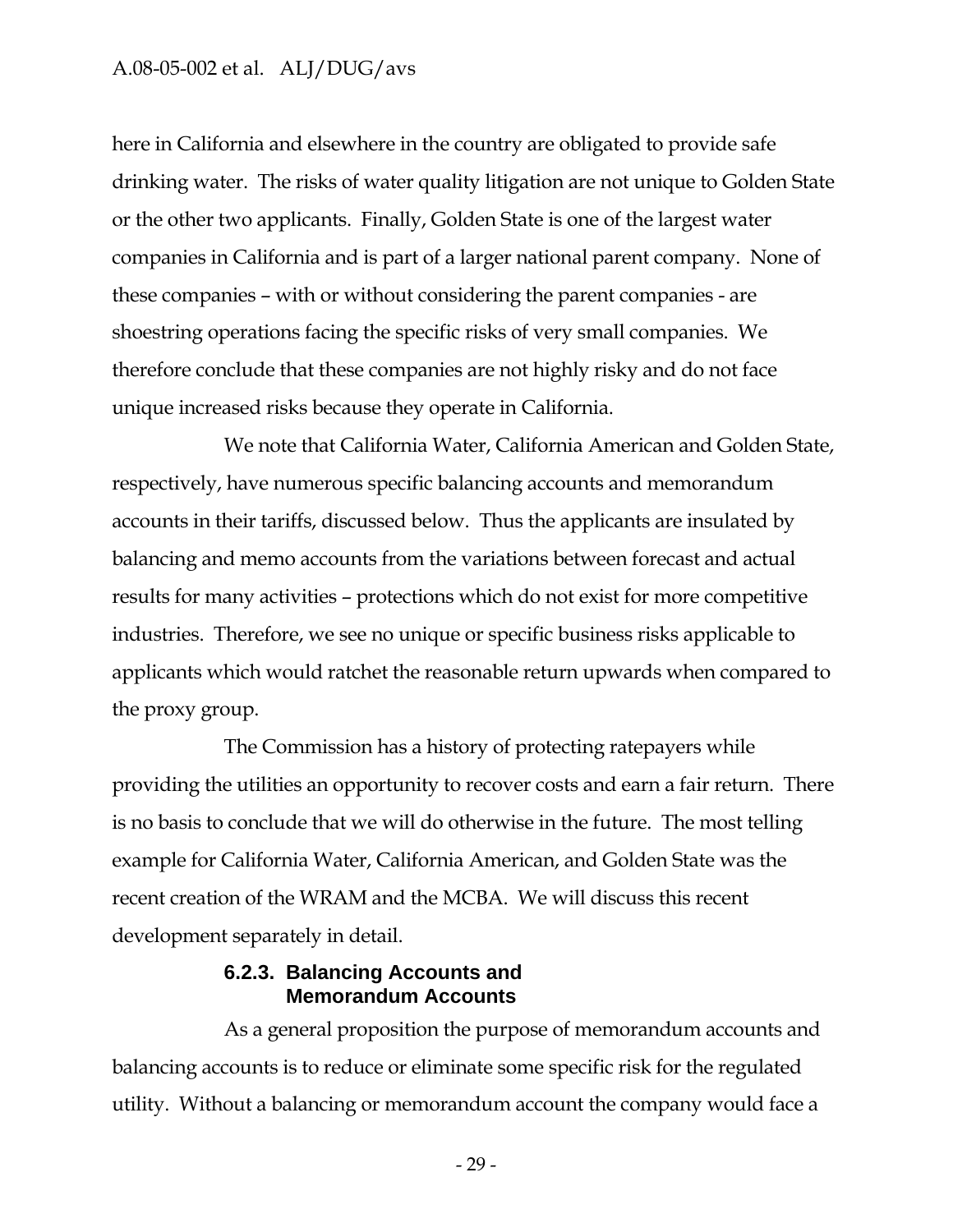myriad of unforeseeable risks due to forecast error, uncontrollable outside events including price increases and inflation generally, weather-induced changes in either consumption or supply, and even catastrophic events such as fires, floods and earthquakes. The limited but important protection for ratepayers is that the utility must be able to demonstrate that it behaved in an informed and reasonable manner; that is, the memorandum and balancing accounts should not protect the utility from poor management or failure to exercise sound professional judgment or follow sound business practices.

| <b>Sample of Balancing Accounts And Memorandum Accounts</b> |            |            |              |  |  |  |
|-------------------------------------------------------------|------------|------------|--------------|--|--|--|
|                                                             | California | California | Golden       |  |  |  |
|                                                             | Water      | American   | <b>State</b> |  |  |  |
| Catastrophic Event Memo Account                             | Yes.       | Yes        | Yes          |  |  |  |
| Outside Services Memo Account                               |            |            | Yes          |  |  |  |
| Simi Valley Purchased Water Memo                            |            |            | Yes          |  |  |  |
| Orange County Annexation Memo                               |            |            | Yes          |  |  |  |
| California Alternative Rates Balancing                      | Yes        | Yes        | Yes          |  |  |  |
| Credit Card Memo Account                                    |            | Yes        |              |  |  |  |
| <b>Endangered Species Memo Account</b>                      |            | Yes        |              |  |  |  |
| Employee Retirement Income Security Act Memo                |            | Yes        |              |  |  |  |
| Account                                                     |            |            |              |  |  |  |
| Recycled Water Memo Account                                 | Yes        |            |              |  |  |  |
| Wausau (Litigation) Memo Account                            | Yes        |            |              |  |  |  |
| <b>WRAM</b>                                                 | Yes        | Yes        | Yes          |  |  |  |
| <b>MCBA</b>                                                 | Yes        | Yes        | Yes          |  |  |  |

What this sample table above shows is that California Water, California American, and Golden State have numerous regulatory mechanisms that protect them from a wide variety of risks normally faced by a competitive industry or by a regulated entity with fewer of California's risk-reducing tools. While many of these illustrative mechanisms are memorandum accounts, and the utility must still meet its burden of proof for recovery, these mechanisms make recovery possible when recovery would otherwise be unlikely or more risky.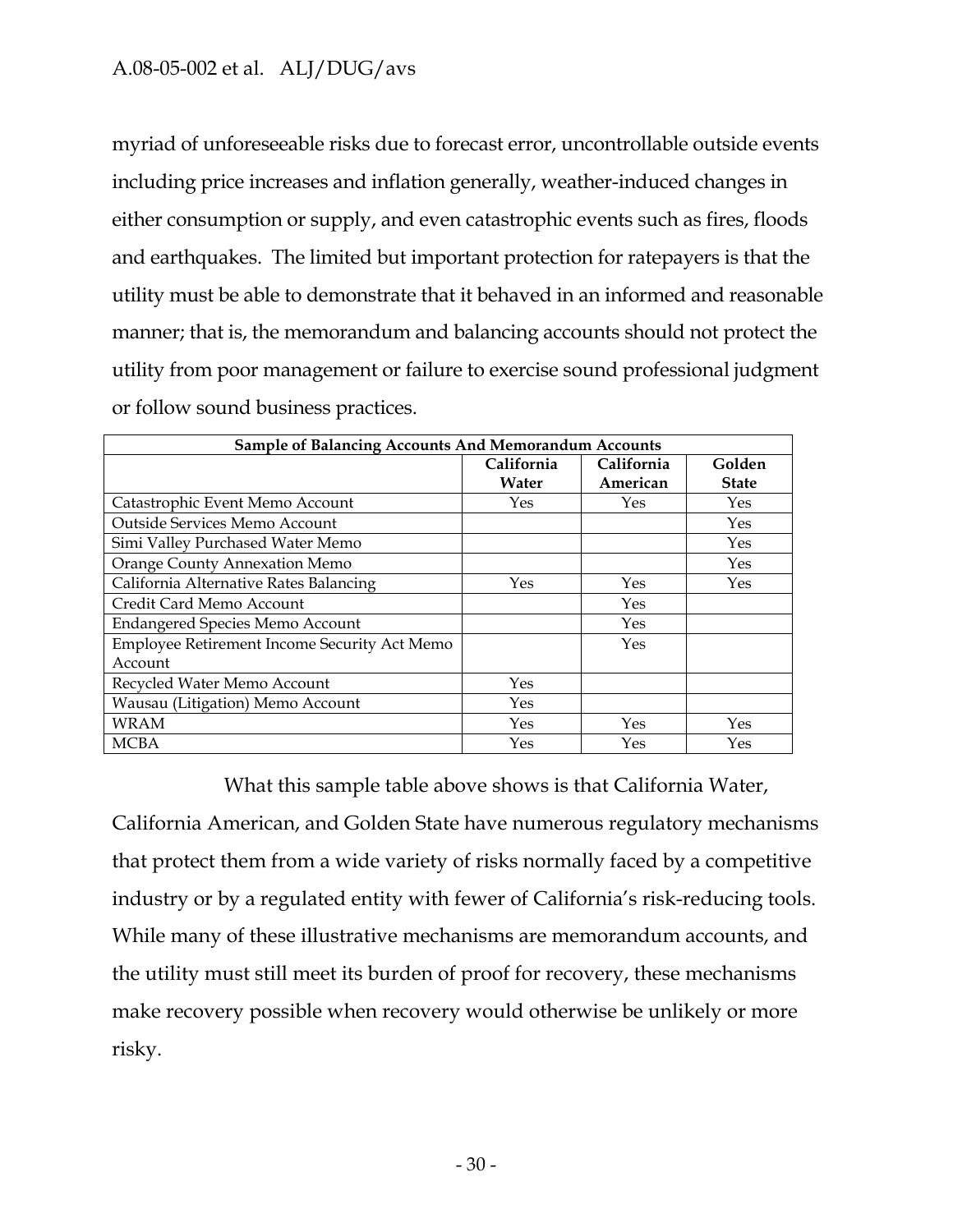### **6.2.4. Regulatory Risk**

Regulatory risk pertains to the risks that investors may face from future regulatory actions that we, and other regulatory agencies, might take, *i.e.,* whether there is a consistent, reliable, and predictable response by the regulators. Examples include the risk of potential disallowance of operating expenses or rate base additions, the risk that the utility will not earn a return on equity comparable to other utility returns on equity throughout the United States, and rating agencies' outlooks for the California regulatory environment. California utilities receive favorable balancing and memorandum account treatment and the potential for the failure to recover operating expenses is low given the utilities' ability to recover a substantial portion of their revenue requirements through balancing and memorandum accounts. Plant additions are added to rate base, subject to a reasonableness review for prudent management and a determination that the additions were necessary to provide safe and reliable service. Additionally, we adopted a Distribution System Infrastructure Charge for California American where we expect timely recovery of plant investments because a surcharge is implemented that is tied directly to the installation of new infrastructure. (D.07-08-030.)

Imprudent costs are never recoverable from ratepayers and the risks associated with imprudent costs should never form the basis of authorizing higher returns on equity to offset any past or potential disallowances for imprudent costs. The authorized return on equity is compensation for prudent management and is not inclusive of imprudent actions. Thus a disallowance of imprudent costs should lead to the utility earning less than the authorized return.

Theapplicants failed to show any persuasive evidence that California is a "risky" regulatory environment, or what risk adversely affects them. In fact,

- 31 -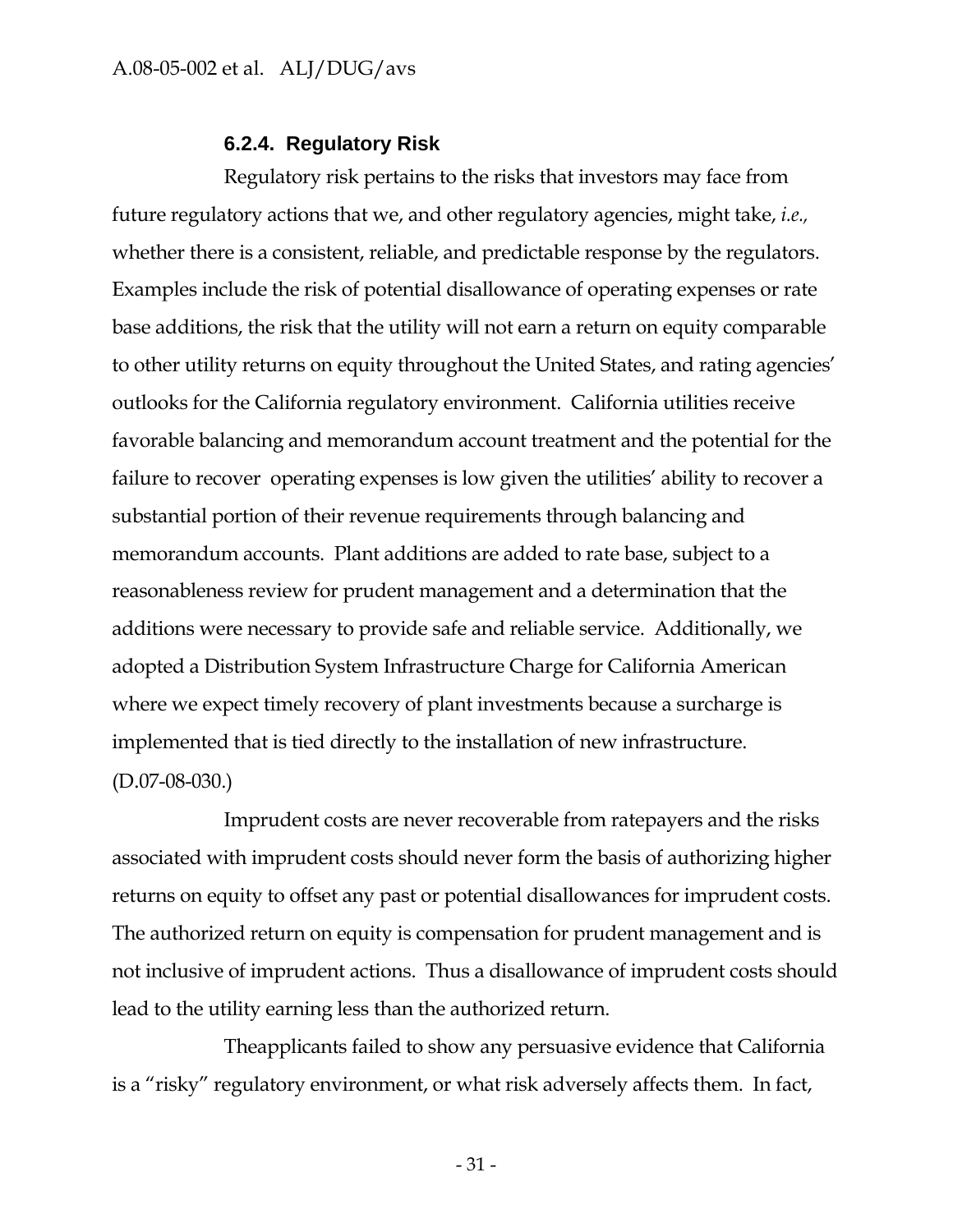the regulatory environment in California is generally regarded as comparatively consistent and forward-looking. Finally, they are generally rated as "buy" or "hold" and the three companies all have solid investment-grade debt ratings directly or through their parent companies.

## **6.2.5. Water Revenue Adjustment Mechanism and Modified Cost Balancing Account**

The Commission issued D.08-08-030 on August 21, 2008 in

I.07-01-022 and found that this cost of capital proceeding was the appropriate venue to address any impact on the return on equity as a result of adopting WRAM and MCBA for the applicants.<sup>35</sup> The decision held in Conclusions of Law 3 and 4:

- 3. Implementation of WRAMs and MCBAs may result in a diminution of shareholder risk relative to ratepayers, other things being equal.
- 4. It is reasonable to delay quantification of [a return on equity] adjustment until it can be reviewed comprehensively with other risk changes in a cost of capital proceeding.

In addition, the decision made the following relevant Findings of

Fact:

 $\overline{a}$ 

- 13. The Commission has found that balancing accounts relieve a company of additional variability in its revenues and/or expenses and that future proceedings would weigh that impact in determining risk and adopting a return on equity.
- 14. WRAMs that decouple sales from revenues eliminate almost all variations in earnings due to

<sup>35</sup> *Mimeo.,* p. 36.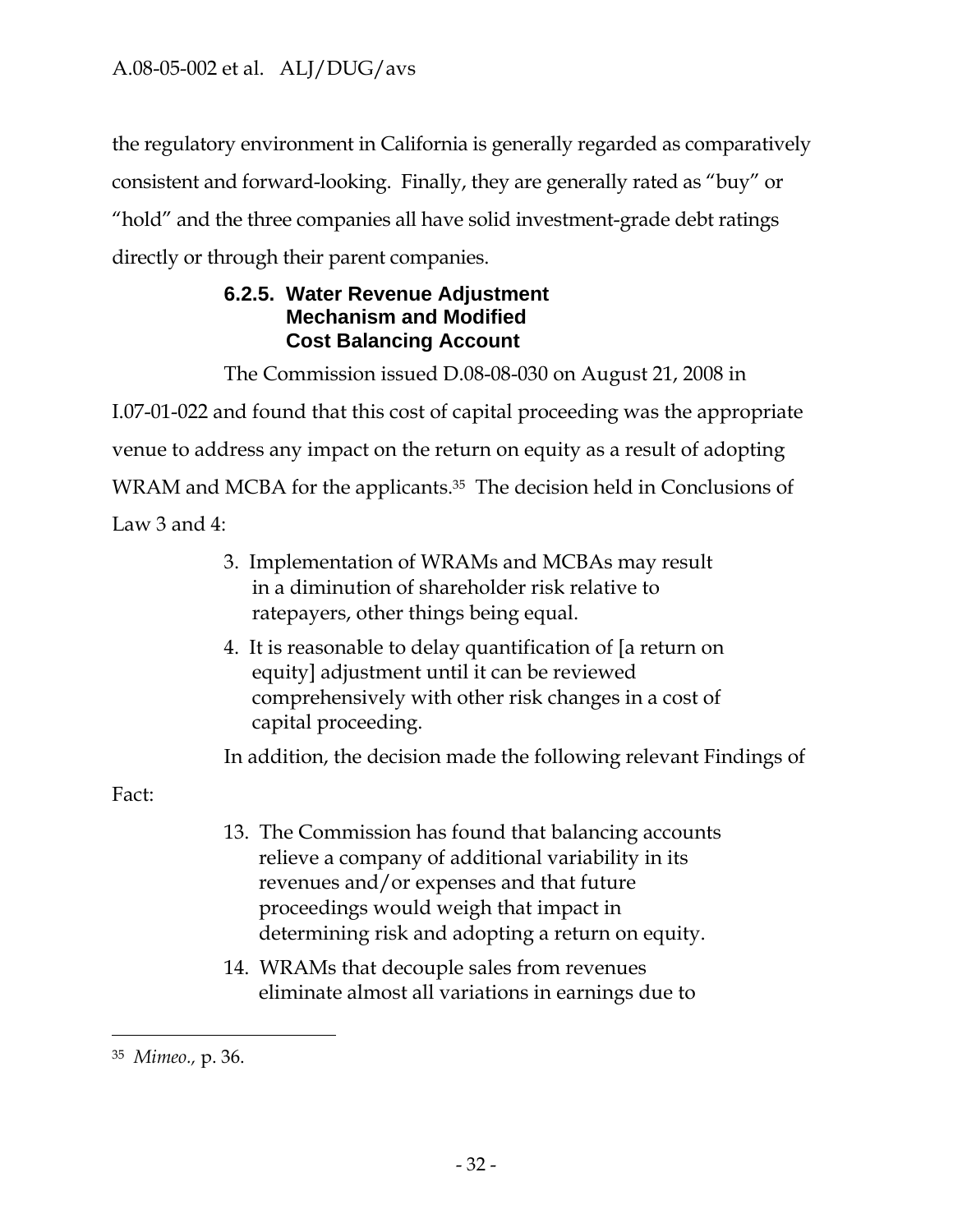$\overline{a}$ 

sales fluctuations. MCBAs ensure predictable cost recovery.

- 15. The effect of WRAMs and MCBAs adopted in Phase 1 of this proceeding will not be reflected in market data of California utilities contained in financial models examined in cost of capital reviews.
- 16. Implementation of the WRAMs will greatly reduce utilities' earnings volatility compared to the situation that would prevail in their absence. Whether they reduce earnings volatility below that which would remain in the absence of other conservation-inducing policies is not clear.
- 19. The Commission generally has found that decoupling mechanisms reduce risk, all other things being equal.

The only new regulatory risk issue before us is the impact of

"decoupling mechanisms." A decoupling mechanism, in this context, removes the connection between sales and revenue recovery. If a balancing account assures recovery of a specific amount of revenue, then the utility is absolutely certain of its recovery regardless of errant sales forecasts and rate designs or deliberate acts (*e.g.,* new conservation requirements) which impact sales. For the applicants, the decoupling in question is a combination of a new mechanism (WRAM) and an adjustment to an existing mechanism (MCBA)36 to fully protect California Water, California American, and Golden State from adverse impacts

<sup>36</sup> The MCBAs will capture the cost savings and cost increases associated with purchased water, purchased power, and pump taxes by tracking the difference between actual and adopted variable costs. The MCBAs will replace the existing supply cost balancing account, which only tracks cost changes attributable to changes in unit price. (D.08-08-030, p. 15.)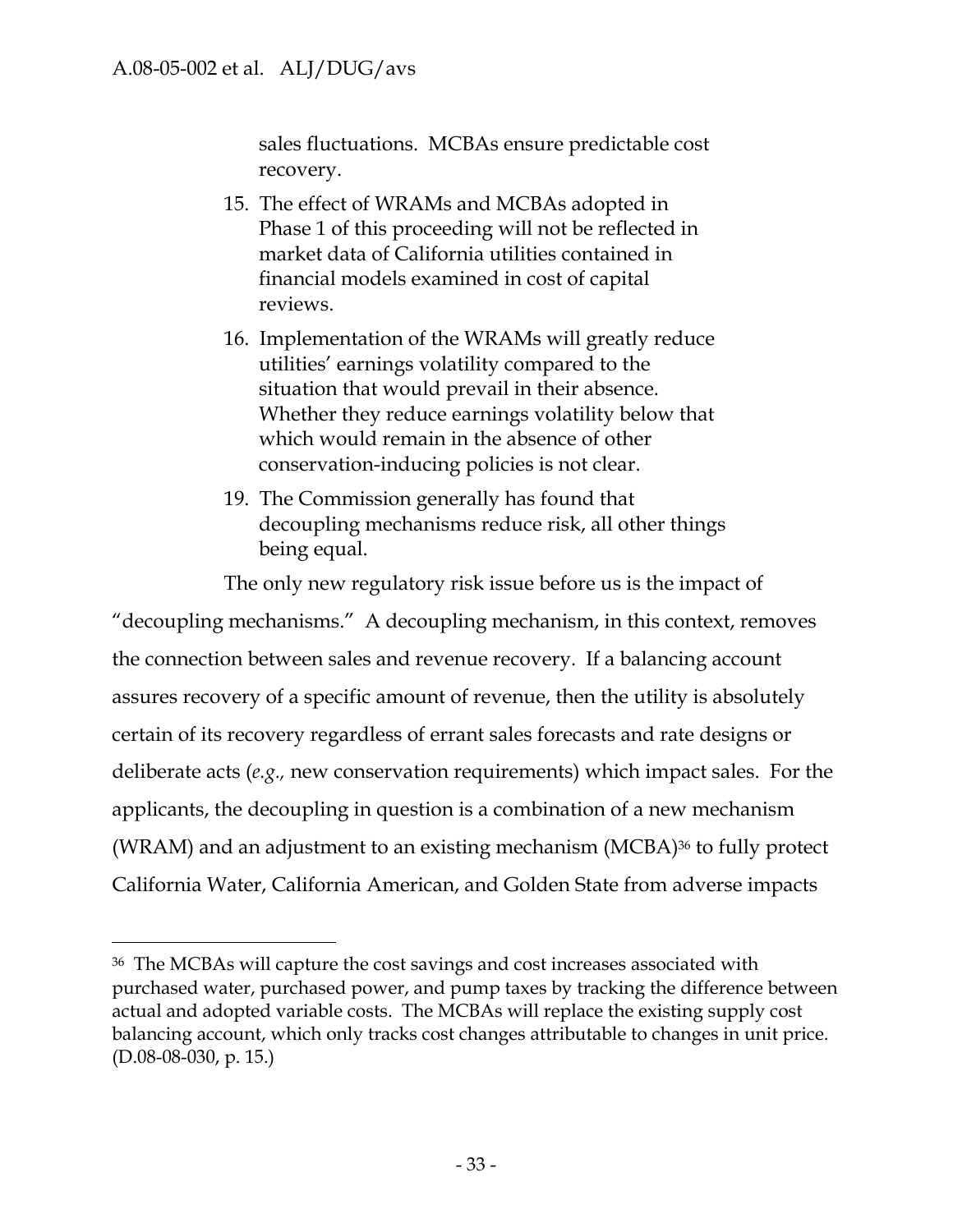$\overline{a}$ 

on revenue due to the aggressive implementation of water conservation measures.

We find here, as found already in D.08-08-030, that the WRAM and MCBA reduce the risks faced by the applicants. All three applicants argued that the WRAM and MCBA only restored the status quo which existed before the Commission adopted conservation programs. But this is clearly understating the impact.37 By adopting the WRAM, we have not and cannot completely segregate the effect of conservation on revenue from all other forecast risk or variance between forecast and actual sales that would have happened regardless of conservation.

By adopting the MCBA we offset cost recovery risks (for all covered costs in the account) for every risk, not just the new conservation program's risk because the MCBA now covers more than just changes in unit costs, it also includes changes in the number of units as well. Thus, the MCBA offsets more than conservation risks to revenues, all other sales volume forecast risks are offset by the MCBA.

The remaining question is whether we can quantify that risk reduction with sufficient precision as an adjustment to the return on equity that

<sup>37</sup> We acknowledge that the key purpose of the WRAM was to offset the loss of revenue when tiered rates, with a high-priced upper tier for high levels of usage, cause a decline in sales because of successfully implemented conservation measures. Many utility costs are fixed and not variable or based on consumption. But conservation pricing requires that higher consumption levels to be priced well above cost to provide a price incentive for customers to conserve. The WRAM assures recovery of the revenue shortfall caused by successful conservation. It also assures recovery of revenues which were previously lost due to differences between forecast and actual sales, weather impacts on sales, and other factors.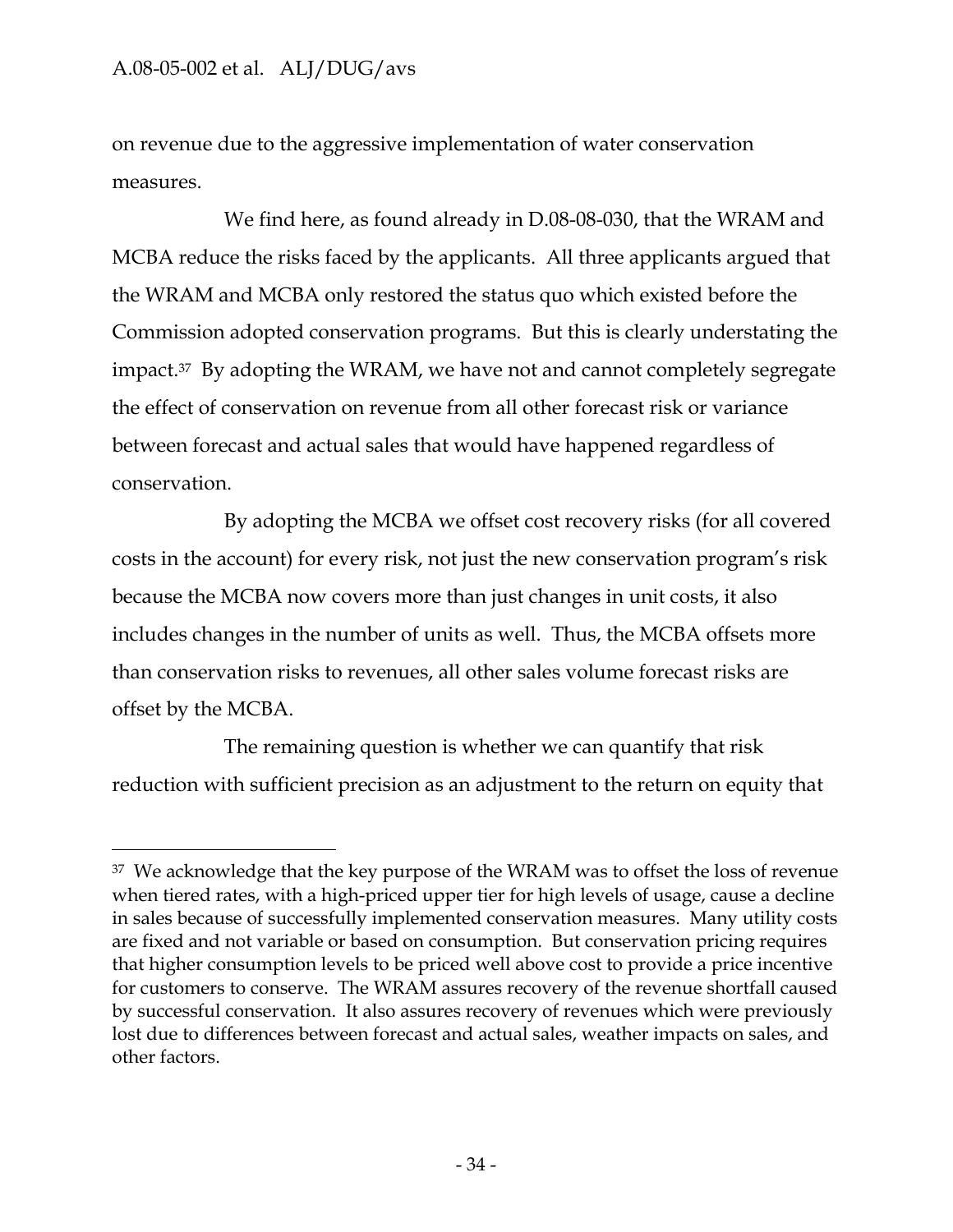would be otherwise reasonable but for this reduction in risk. DRA offers a range of impacts and proposes here that a 25 basis points reduction should be made to the otherwise reasonable return on equity (Ex. DRA-1, pp. 2, 4 and 5, and Ex. DRA-2) while the companies argue there is no extra beneficial risk reduction impact to warrant an adjustment.

All of the business and regulatory risks that the applicants cite are encompassed in the market evaluation and reflected in the DCF and other models before us. However, the WRAM and MCBA are too new and therefore are not reflected in the market data and thus they provide some un-captured risk reduction for this rate cycle.

### **6.2.6. Risk Summary**

In addition to addressing the risk factors above, we could analyze each of the risks identified by the utilities to determine any appropriate risk adjustment to the financial model results. However, irrespective of the final result of any such exercise, the utilities are being increasingly driven by business and regulatory factors that include water supply concerns; ability to attract capital to raise money for the proper discharge of their public utility duties; and the desirability of maintaining investment-grade creditworthiness, all of which are important components of the *Hope* and *Bluefield* decisions. Based on the above financial, business and regulatory risks discussion, and using our informed judgment, our duty to utility shareholders and to ratepayers is to provide for a reasonable opportunity for shareholders to earn a return on equity commensurate with the risks they face consistent with our parallel duty to protect ratepayers. There is no persuasive evidence that the returns on equity adopted in this proceeding warrant an upward adjustment for risk.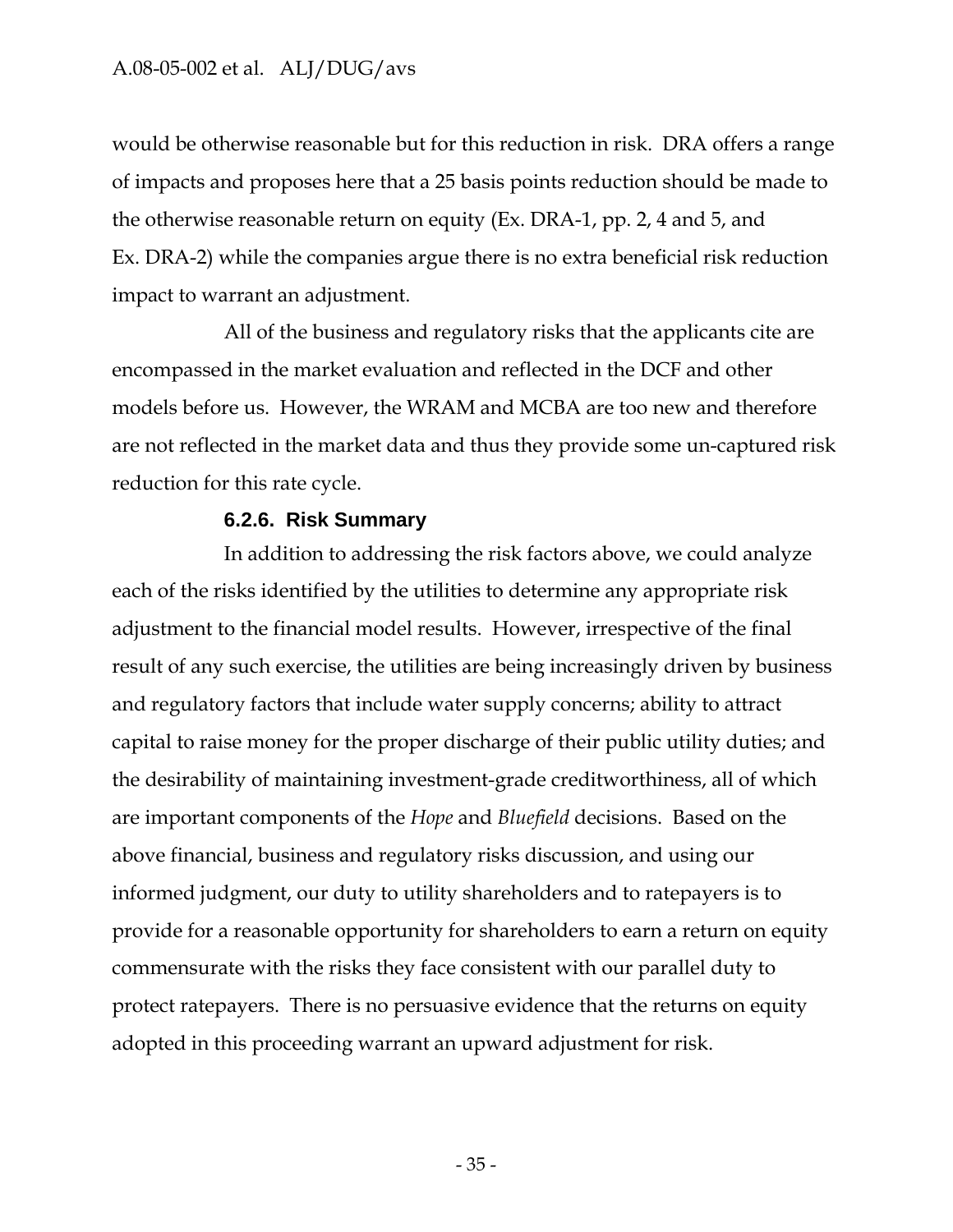## **6.3. Adopted Return on Equity 6.3.1. Summary**

No one can precisely determine a perfect return: we rely on the wide ranges of the models and our own best judgment to fulfill our regulatory obligation of adopting a just and reasonable return. After considering the evidence on market conditions, trends, creditworthiness, interest rate forecasts, quantitative financial models, additional risk factors, and interest coverage presented by the parties and applying our informed judgment, we could adopt a return on equity within the range of 9.50% to 10.50%. It has been our consistent belief that the adopted return on equity should usually be set at the mid-range we find to be just and reasonable. Therefore, we would normally start at the mid range of 9.50% to 10.50% for the return on equity for California Water, California American, and Golden State and then adjust for any special circumstances to the extent we can quantify their impact. Based on the current uncertainty surrounding the capital markets, we will instead hold constant the highest currently authorized return of 10.2% for California Water and Golden State, and adopt an increase in return to 10.20% for California American to ensure the companies are able to attract and retain capital in these times of economic hardship.

We find no viable and measurable distinctions in risk warranting different returns on equity for the three companies, except for the differences in capital structure. However, the world is different since this proceeding was filed, and therefore, this decision adopts a return on equity of 10.20% for California Water, California American, and Golden State. This is adjusted upwards above the mid-point of an otherwise reasonable range of 9.50% to 10.50% in a deliberate move to provide stability and to attract and retain capital.

- 36 -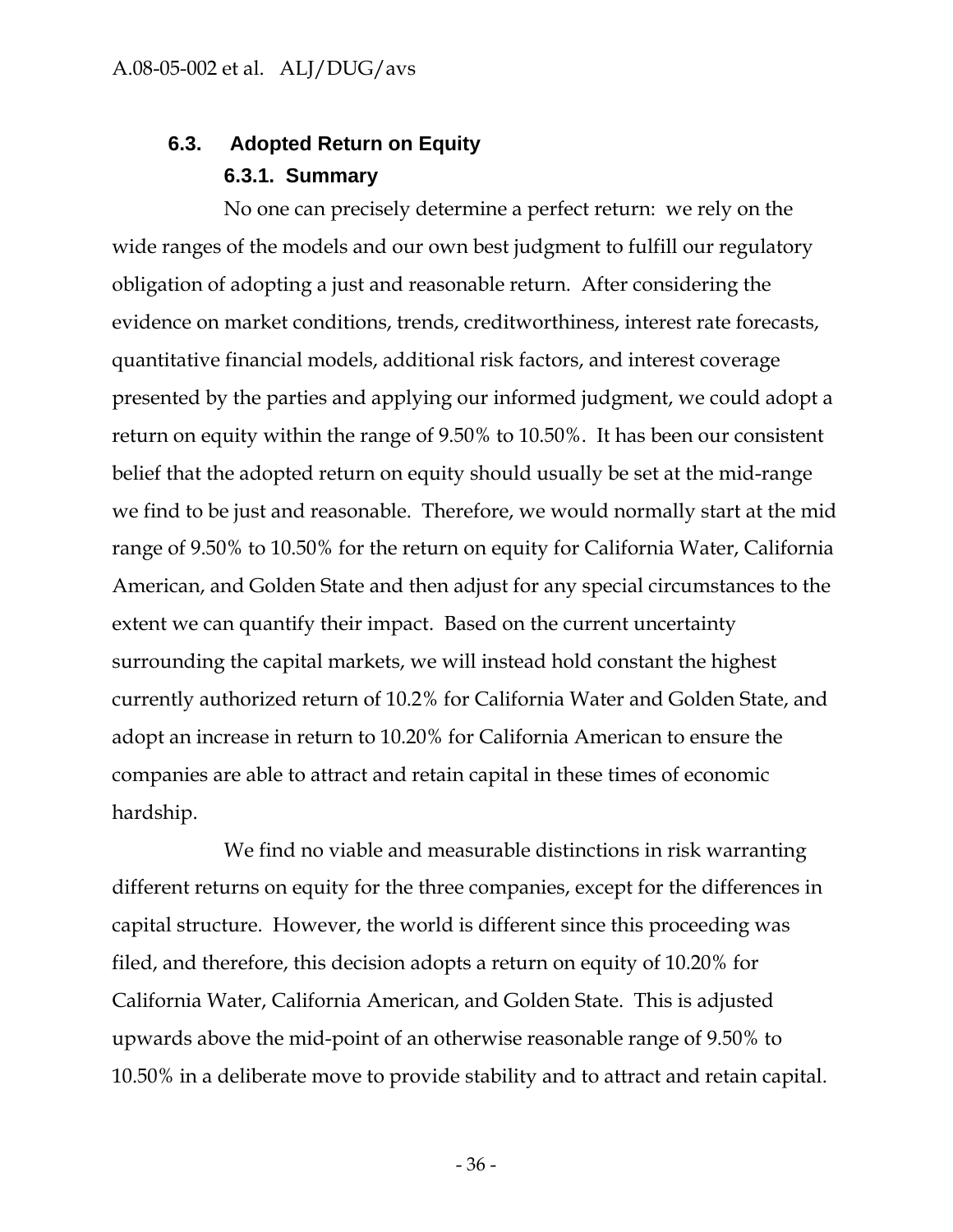| <b>Summary of Equity Ratios and Returns</b><br>As Proposed and As Adopted |                     |                     |                      |                      |                      |  |
|---------------------------------------------------------------------------|---------------------|---------------------|----------------------|----------------------|----------------------|--|
|                                                                           | Proposed            | Adopted             | Proposed             | Current              | Adopted              |  |
|                                                                           | <b>Equity Ratio</b> | <b>Equity Ratio</b> | <b>Equity Return</b> | <b>Equity Return</b> | <b>Equity Return</b> |  |
| California                                                                | 54.60%              | 53%                 | 12.57%               | 10.20%               | 10.20%               |  |
| Water                                                                     |                     |                     |                      |                      |                      |  |
| California                                                                | 42.00%              | 42%                 | 11.50%               | 10.15%               | 10.20%               |  |
| American                                                                  |                     |                     |                      |                      |                      |  |
| Golden State                                                              | 53.60%              | 51%                 | 12.10%               | 10.20%               | 10.20%               |  |
| <b>DRA</b>                                                                | As adopted          |                     | 9.00%                |                      |                      |  |

**6.3.2. Adopted Range of 9.5% to 10.5% Return on Equity** 

There was an incredible range of recommendations for return on equity: California Water asked for 12.57%; California American asked for 11.50%; Golden State asked for 12.10%; and DRA recommended 9.00% for all three companies. The companies' current returns on equity are 10.15% for California American and 10.20% for California Water and Golden State.38 Thus, we have a range of 357 basis points (9.00% to 12.57%) in the recommendations for a return on equity. None of the applicants proposed a downward adjustment to the return on equity for any reductions in any forms of risk, but, as discussed elsewhere, they all included various increases for perceived extra risks above the proxy results derived from their own financial models. None of the companies were persuasive that there is a quantifiable need for a unique risk premium for the return on equity.

We reject all of the arguments by the applicants for any risk premium beyond the returns that are derived from the financial models. For the reasons explained above, we are not convinced by the applicants' arguments supporting the level of risk premiums they request. Reducing the requested risk

 $\overline{a}$ 

<sup>38</sup> D.08-03-022, D.07-12-055, and D.08-01-043, respectively.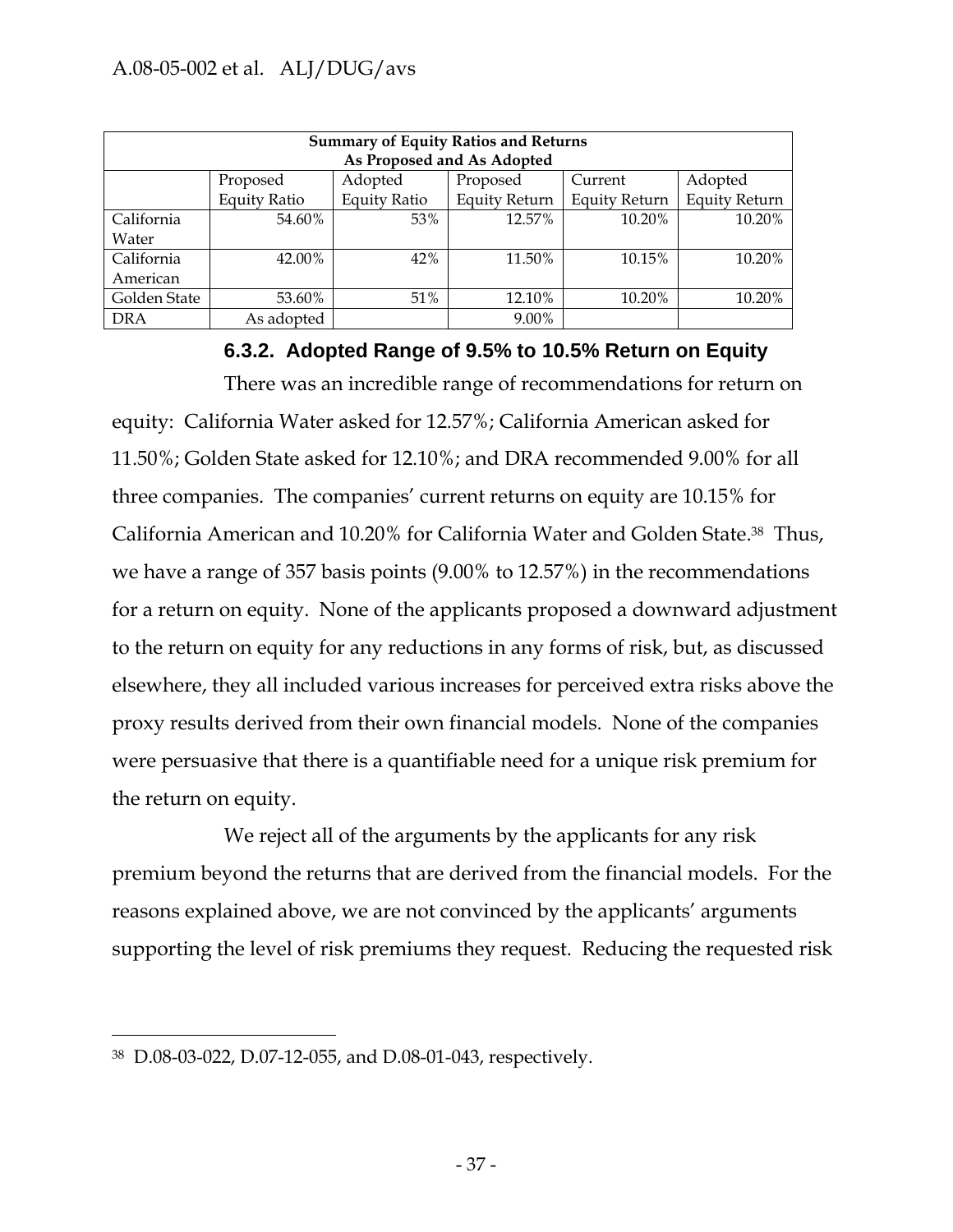premiums places the reasonable range below any of the applicants' recommended ranges.

We find DRA's measurement of beta of 0.89 (a measurement of risk) is more persuasive than applicants' estimates including California Water's beta of 1.01. (*See* § 6.1.3.)

We believe that using DRA's larger proxy group provides us a broader range of industry comparison. Using a larger proxy group and a lower beta for risk would result in returns below those proposed by the applicants.

We cannot find with the same precision as DRA that a 25 basis point adjustment for the WRAM and MCBA is reasonable. We therefore find the return on equity should be higher than DRA's recommendation of 9.0%. (*See* § 6.3.3.)

Based on the ranges of results from the DCF and CAPM models, all considerations for risk and the current credit and financial markets' dislocation, we find a necessary and reasonable return on equity of 10.20%, for the three companies, which will continue to provide a stable and reliable return which should enable these companies to attract and retain capital in these turbulent times. We find that absent the credit and financial dislocation the reasonable equity return should be 9.50% to 10.50%. The parties' studies and testimony pre-date the worst of the market upheavals. The adopted 10.20% return on equity is adjusted upward from the mid-range to provide market attractive rates and stability. The 10.20% returns, at the high end of the otherwise reasonable mid-range return on equity recommendation are after consideration of the new WRAM and MCBA which have not yet been incorporated in the market's assessment of risk. We have not adopted a specific basis point adjustment as recommended by DRA. In subsequent cost of capital proceedings the parties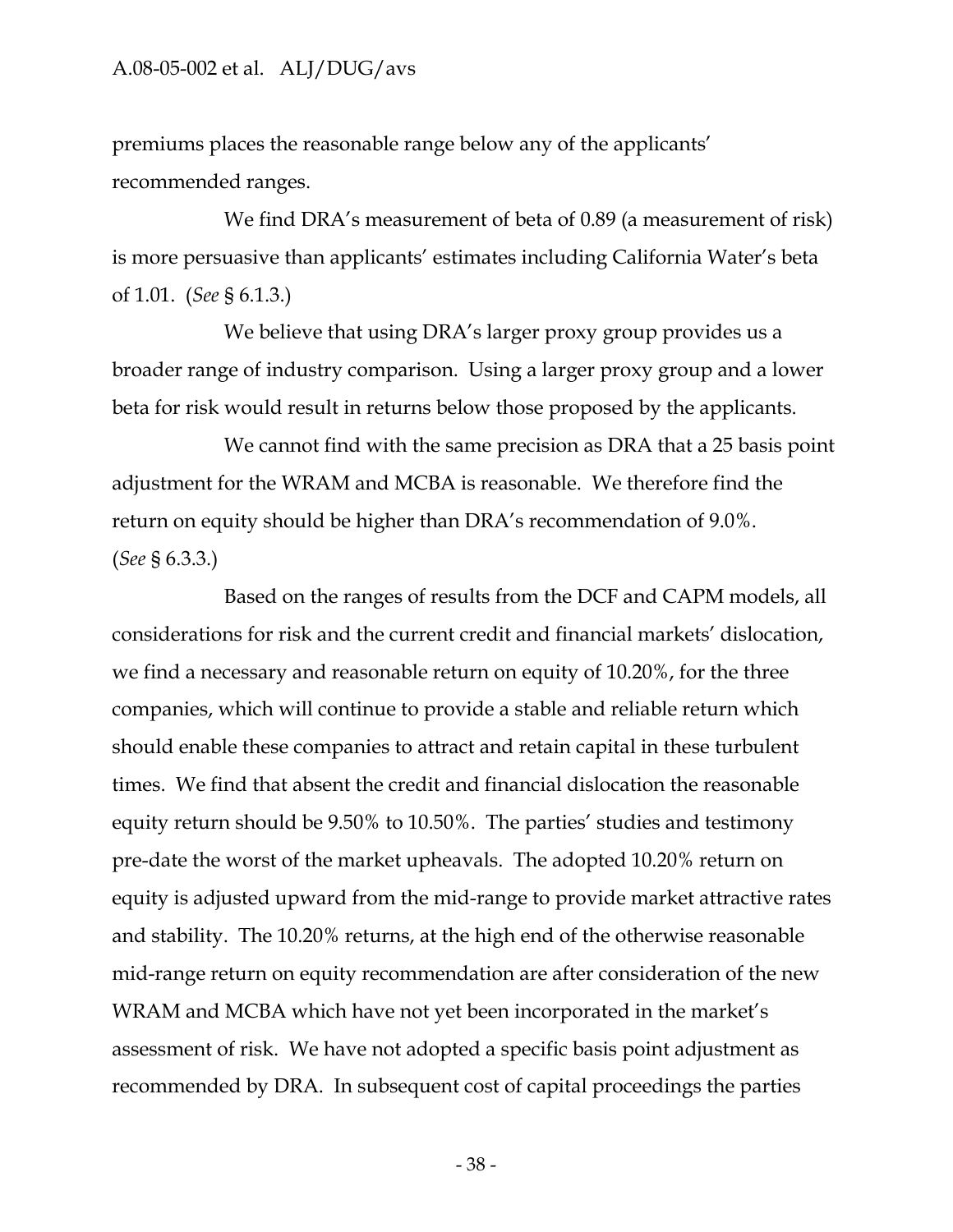should address whether or not the market returns derived in the various financial models have adequately incorporated the effects of the WRAM and MCBA.

### **6.3.3. WRAM and MCBA Impact On Return**

DRA proposed no increase for extra risk for any of the companies but it included in its 9.00% recommendation a uniform 25 basis point reduction to the otherwise reasonable return on equity to account for the new WRAM and MCBA. We find DRA persuasive that the results of the cost of capital models do not reflect the WRAM and MCBA but conclude that an adjustment would only be reasonable if we were able to quantify any risk mitigation.

We do not, therefore, adopt a specific metric for the WRAM and MCBA because DRA's range is subjective: in I.07-01-022 DRA proposed as much as a 100 basis point adjustment and in this proceeding, with no further analytical support, it recommends 25 basis points. It is likely there is some reduction to risk but we cannot rise to the precision of a specific measure of 15, or 25 or 50 basis points. Absent an analytical justification for a 25 point adjustment we will not make an arbitrary adjustment.

We knowingly adopt a return at the high end of a reasonable range after finding the applicants' requested returns of 11.50% to 12.57% were all extremely high and not reasonable. We settle on 10.20% knowing that it imposes a high-range cost on ratepayers in order to ensure that the companies remain viable and it does not reduce the highest of the currently authorized returns during this period of financial dislocation. We would note that only a regulated environment ensures a company of a revenue stream designed to result in an opportunity to earn a specific return.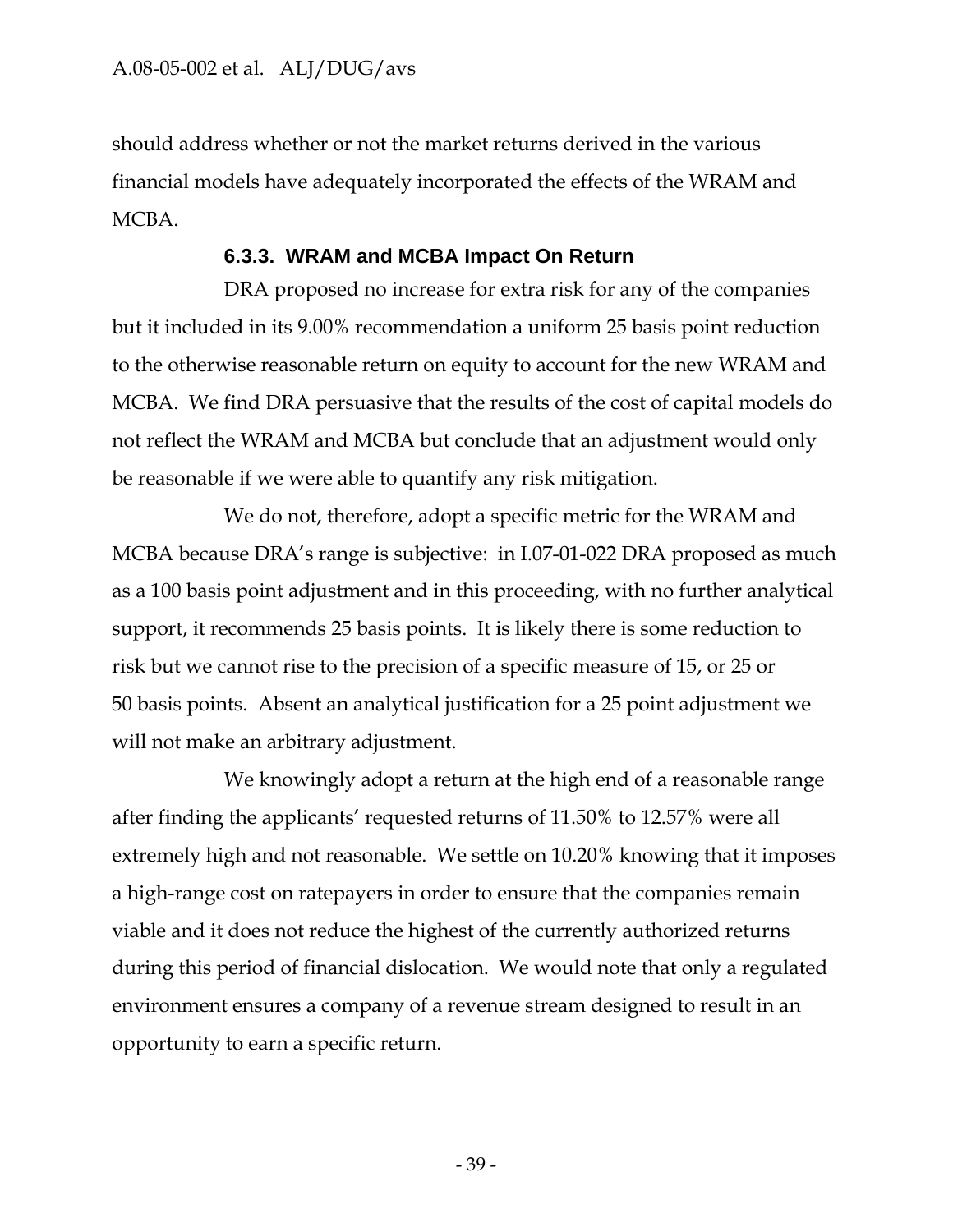-

## **6.3.4. Impact of Equity Ratios on Return**

We would normally expect a company with a higher equity ratio, all other things being equal, to require a lower return on equity than a similarly situated company with a lower equity ratio because of the financial risk<sup>39</sup> due to its resultant higher debt ratio. For the first time ever in this proceeding, we simultaneously examine cost of capital for the three large multi-district Class A water companies which will ensure a consistent cost of capital for every district of each company. We note that California American, with a significantly lower equity ratio, has the lowest authorized return on equity entering this proceeding. We also find no compelling arguments by applicants to significantly differentiate their risks, which would result in a quantifiable differential in return. Thus, while we find the current world wide financial situation leads us to adopt a high range return for the reasons we discuss in this decision, we therefore find it just and reasonable to continue in place an equity return of 10.20% for California Water and Golden State and raise California American's return to 10.20%. We cannot sustain a lower equity return in light of California American's lower equity ratio and therefore we raise its return to the same level as the other two large multi-district Class A companies. We would otherwise have adopted lower returns for California Water and Golden State reflective of the high equity ratios compared to California American's. In subsequent multiple company cost of capital proceedings we will no doubt address the impact of equity ratio on return.

<sup>&</sup>lt;sup>39</sup> The risk of a higher debt ratio is the liquidity risk to make timely interest payments and avoid default. Conversely, equity return is rarely paid in full in dividends, some earnings are retained, and the company can if needed reduce dividends without default.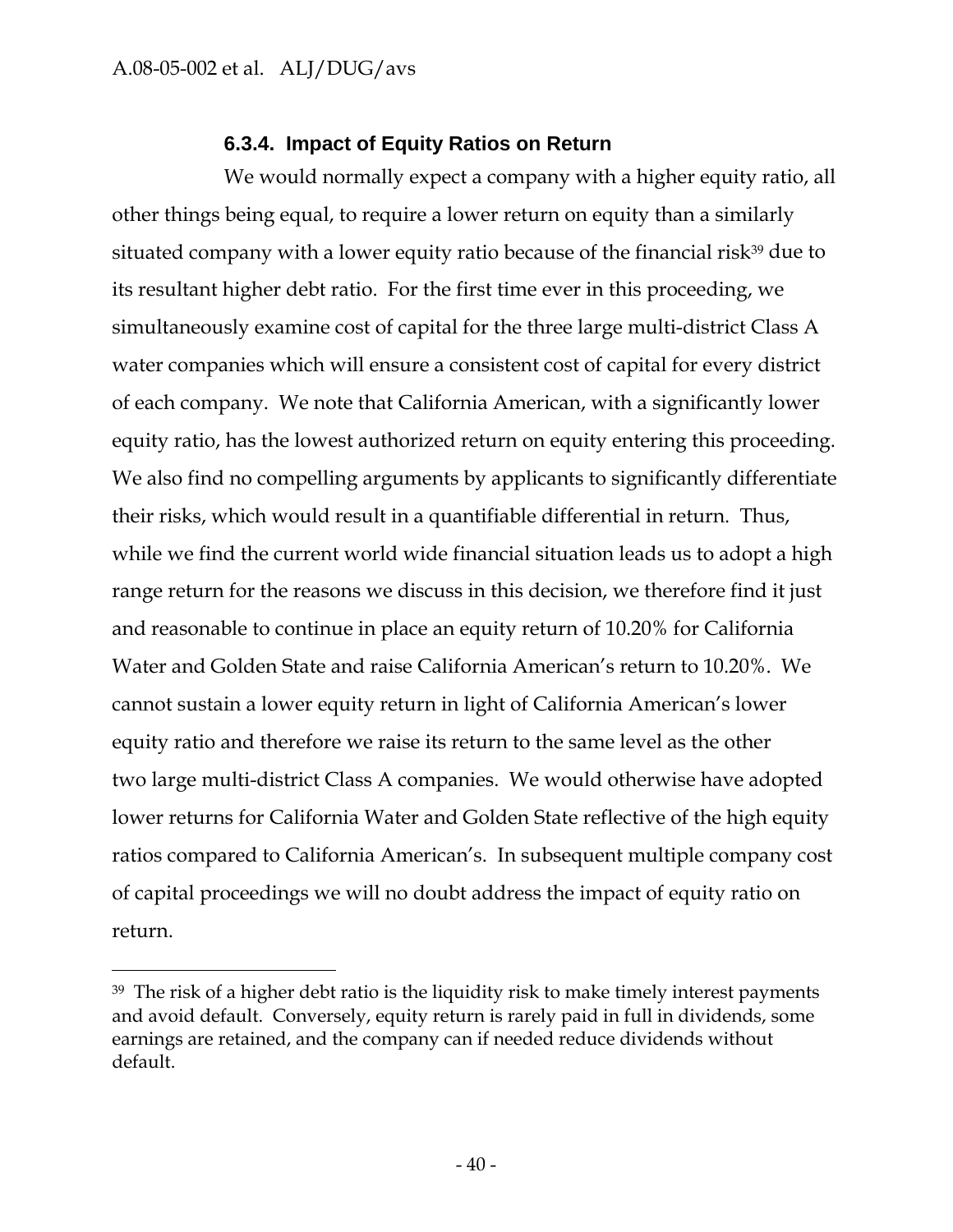| California Water Adopted Base Year 2009 - A.08-05-002 |          |        |          |                     |              |  |  |
|-------------------------------------------------------|----------|--------|----------|---------------------|--------------|--|--|
|                                                       | Ratio    | Cost   | Weighted | <b>Net to Gross</b> | Pre-Tax Cost |  |  |
| Long-Term<br>Debt                                     | 45.02%   | 6.72%  | 3.03%    |                     | 3.03%        |  |  |
| Incremental<br>Debt                                   | 1.60%    | 8.30%  | $0.13\%$ |                     | 0.13%        |  |  |
| Preferred Stock                                       | $0.38\%$ | 4.19%  | 0.02%    |                     | $0.02\%$     |  |  |
| Equity                                                | 53.00%   | 10.20% | 5.41%    | 1.79                | 9.68%        |  |  |
|                                                       | 100.00%  |        | 8.58%    |                     | 12.85%       |  |  |

| California American Adopted Base Year 2009 - A.08-05-003 |       |          |          |                     |              |  |  |
|----------------------------------------------------------|-------|----------|----------|---------------------|--------------|--|--|
|                                                          | Ratio | Cost     | Weighted | <b>Net to Gross</b> | Pre-Tax Cost |  |  |
| Long-Term<br>Debt                                        | 58%   | 6.48%    | 3.76%    |                     | 3.76%        |  |  |
| Incremental<br>Debt                                      | $0\%$ | $0.00\%$ | $0.00\%$ |                     | $0.00\%$     |  |  |
| Equity                                                   | 42%   | 10.20%   | 4.28%    | 1.75                | 7.50%        |  |  |
|                                                          | 100%  |          | 8.04%    |                     | 11.26%       |  |  |

| Golden State Adopted Base Year 2009 - A.08-05-004 |        |        |          |              |              |  |
|---------------------------------------------------|--------|--------|----------|--------------|--------------|--|
|                                                   | Ratio  | Cost   | Weighted | Net to Gross | Pre-Tax Cost |  |
| Long-Term                                         | 46.00% | 7.49%  | 3.45%    |              | 3.45%        |  |
| Debt                                              |        |        |          |              |              |  |
| Incremental                                       | 3.00%  | 8.30%  | 0.25%    |              | 0.25%        |  |
| Debt $(a)$                                        |        |        |          |              |              |  |
| Equity                                            | 51.00% | 10.20% | 5.20%    | 1.80         | 9.36%        |  |
|                                                   | 100%   |        | 8.90%    |              | 13.06%       |  |

## **7. Interim Measure – Temporary Interest Rate Balancing Account**

 $\overline{a}$ 

On our own motion, in a prudent but proactive response to the highly unusual problems in the 2008 financial markets we have discussed elsewhere, we adopt here a temporary interest rate balancing account. A temporary interest rate balancing account for California Water, California American, and Golden State, is authorized to record any difference between the forecast incremental cost of debt included in the cost of capital adopted herein.40

<sup>40</sup> California Water forecast 6.7% (2010), California American forecast 8.2% (2009) and Golden State forecast 8.3% (2009), respectively. These forecast rates, respectively, are adopted in this decision as a part of the adopted 2009 cost of capital.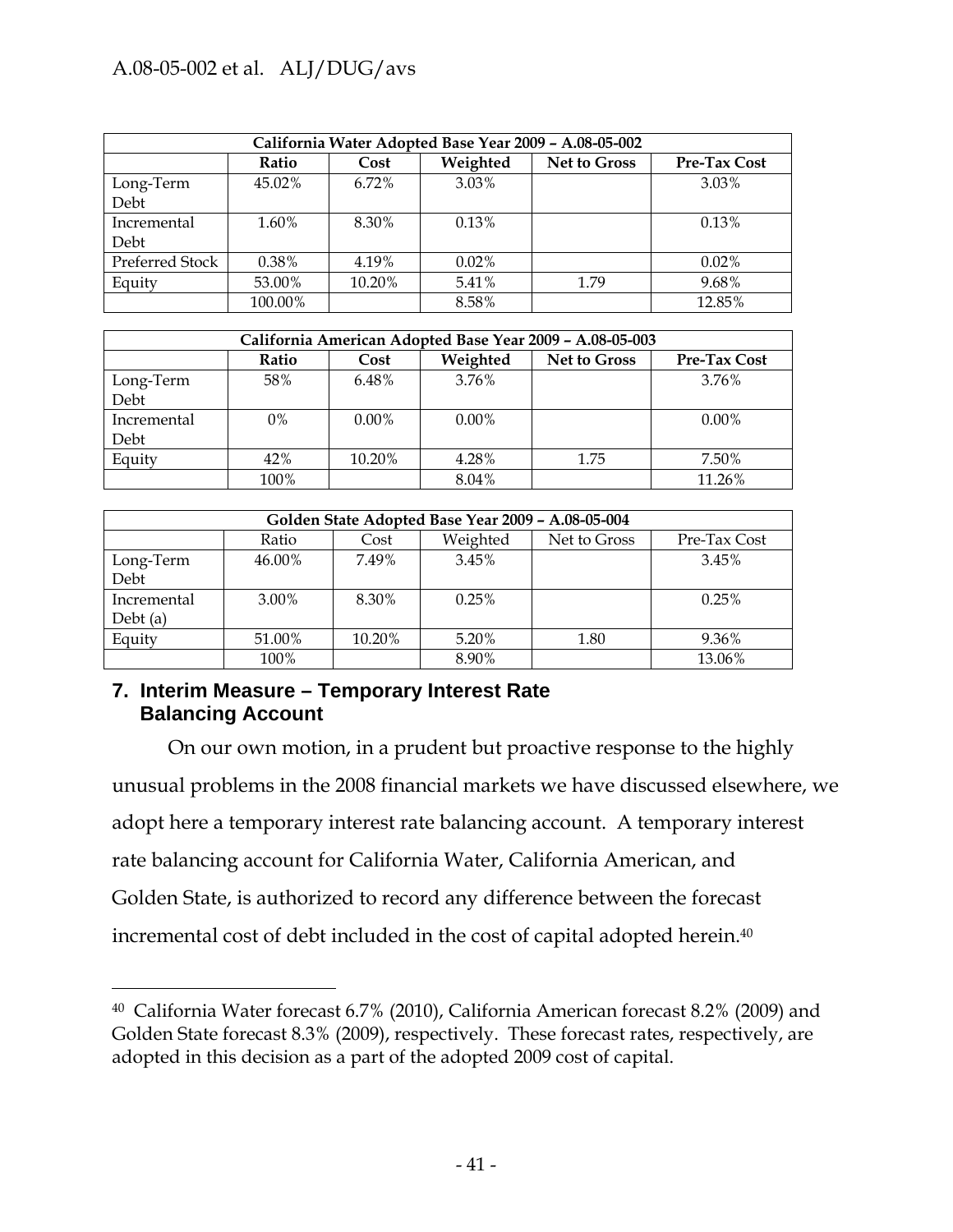The temporary interest rate balancing account shall record the difference in interest expense between the actual interest cost for long-term debt for debt issued after January 1, 2009, and the interest cost included in the adopted cost of capital for debt issues in 2009 or later. This account shall include interest costs from the effective date of this decision forward and remain in effect until the next cost of capital proceeding for each company, in an appropriate venue, to end the balancing account. Any recovery shall be subject to a standard reasonableness review of the interest costs actually incurred.

In Phase 2 we intend to determine a just and reasonable adjustment mechanism, if any, to change the adopted cost of capital for the two years between the 2009 base year and the next cost of capital proceeding for base year 2012. (Scoping Memo, p. 4.) We have already determined that each applicant, and any intervenor that proposes an adjustment mechanism, must present in testimony a specific comparison of its proposed post-base year adjustment mechanism to cost of capital to the adopted post-base year adjustment mechanism for the major energy utilities as adopted in D.08-05-035. (Scoping memo, pp. 5–6.) We take note that the parties filed a proposed all-party settlement on a Phase 2 adjustment mechanism and we will address that in a separate decision.

Unusual times require a flexible outlook: we believe that a temporary interest rate balancing account, the just and reasonable cost of capital we adopt in this decision, and the careful consideration in Phase 2 of a proposed settlement, are all reasonable and measured responses to ensure that the three large multi-district California water utilities remain viable enterprises capable of attracting and retaining investment capital.

- 42 -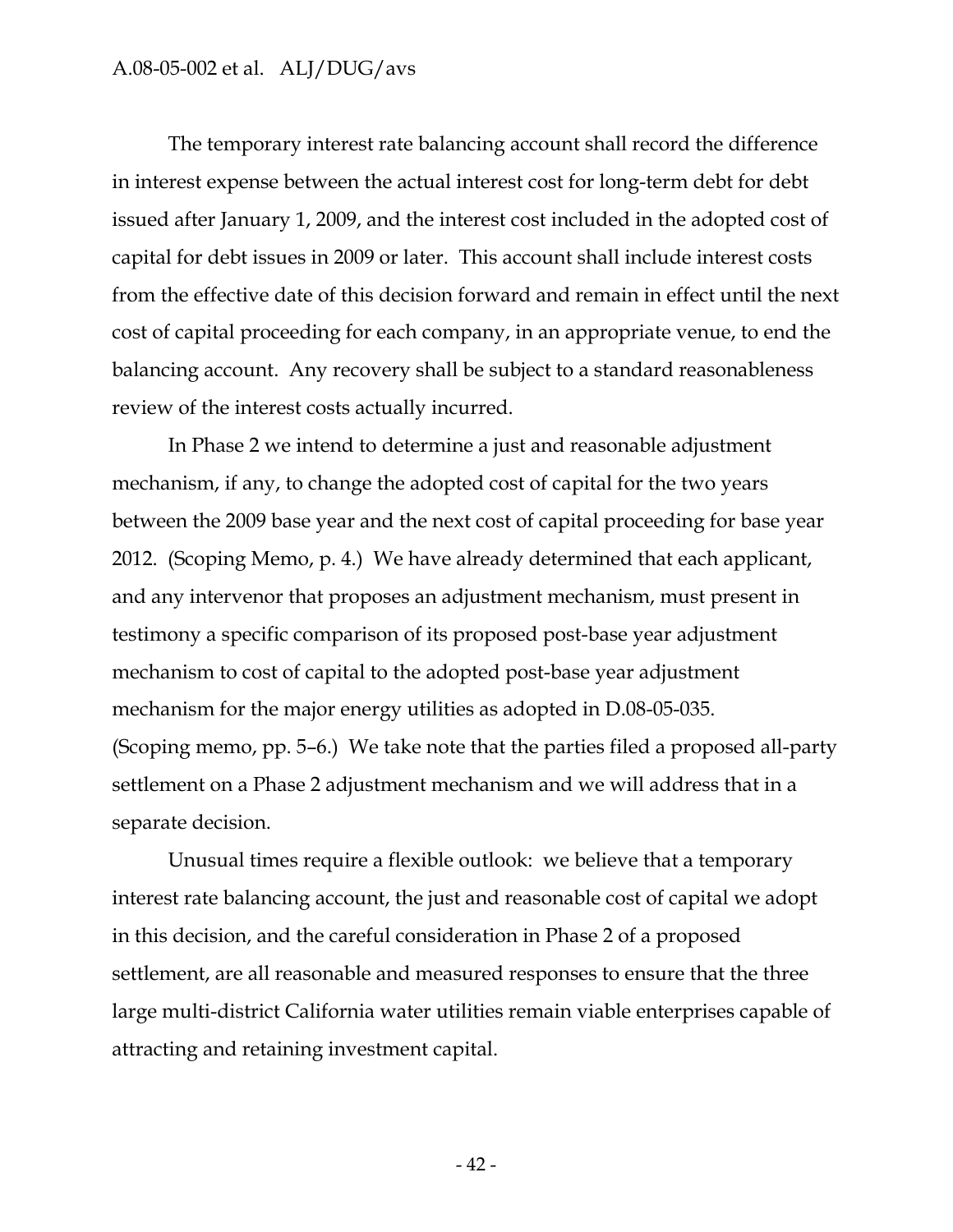### **8. Procedural Matters**

By Resolution ALJ 176-3213, the Commission preliminarily determined that the applications were ratesetting proceedings and that hearings were expected. This ratesetting classification was subsequently affirmed in the assigned Commissioner's Scoping Memo and Ruling. The Scoping Memo and Ruling designated Administrative Law Judge (ALJ) Long as the principal hearing officer, established a bifurcated evidentiary hearing schedule and determined the issues in this proceeding.

Phase 2 will determine whether to adopt a proposed all-party settlement for a mechanism to adjust the cost of capital for California Water, California American, and Golden State in the years between the 2009 base year and the next cost of capital proceeding. Phase 2 will also address the February 13, 2009 evidentiary hearing on the impact of the financial and credit dislocation on the applicants.

There were three days of evidentiary hearings, September 8 – 10, 2008. Applicants and DRA timely filed opening and reply briefs. There are no residual phase 1 issues. The Monterey Peninsula Water Management District filed a timely protest but unconditionally withdrew it by a subsequent motion filed on August 8, 2008. The assigned ALJ granted the motion to withdraw on the first day of evidentiary hearings. (Transcript, p. 1.)

### **9. Comments on Proposed Decision**

The proposed decision of the ALJ on Phase 1 in this matter was mailed to the parties in accordance with Section 311 of the Public Utilities Code and comments were allowed under Rule 14.3 of the Commission's Rules of Practice and Procedure. Timely comments and replies were filed by California Water, California American, Golden State, DRA, and the California Water Association.

- 43 -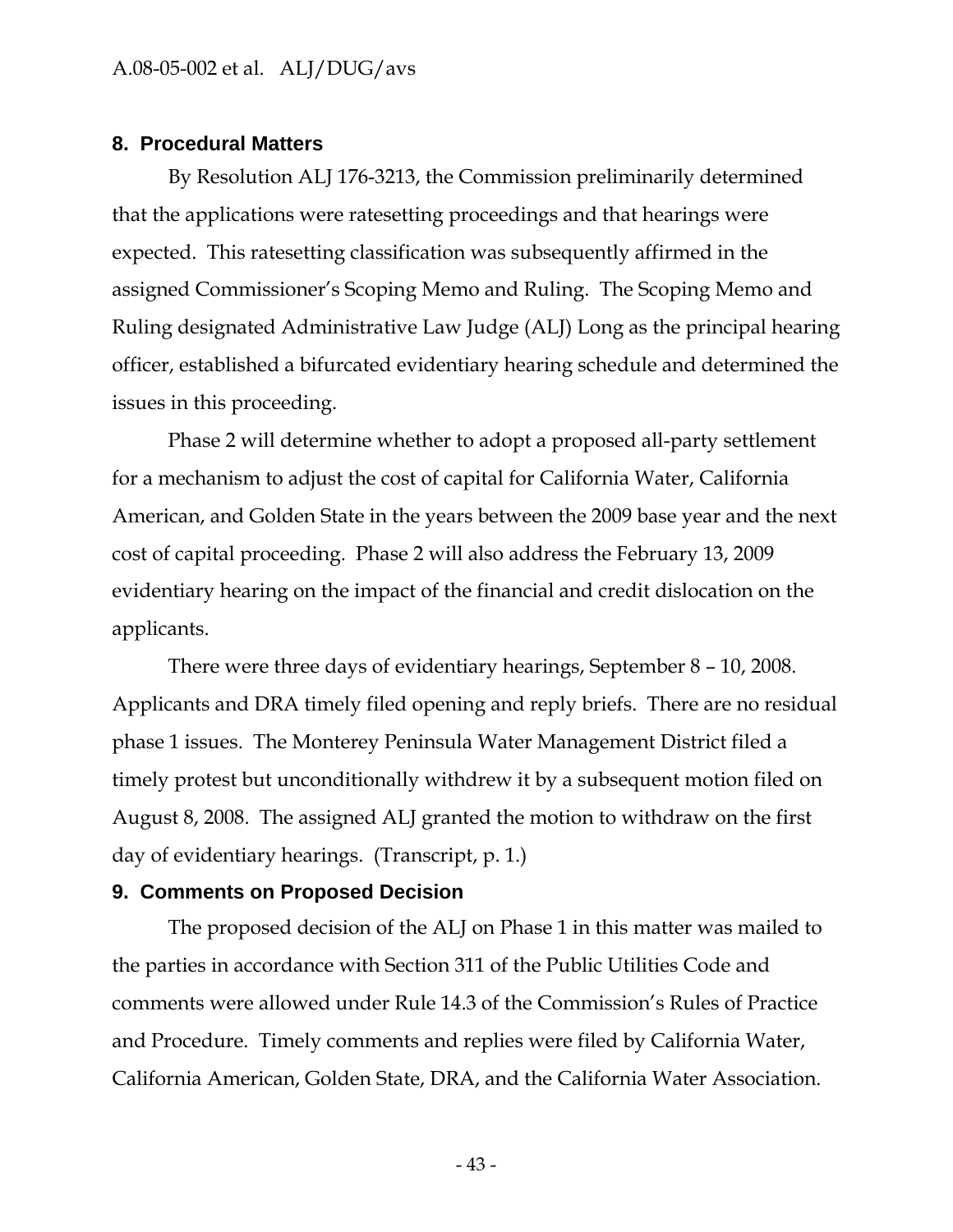Various changes and clarifications were made to the decision to reflect the comments.

## **Assignment of Proceeding**

John A. Bohn is the assigned Commissioner and Douglas M. Long is the assigned Administrative Law Judge in this proceeding.

## **Findings of Fact**

1. Applicants are public utilities subject to the jurisdiction of this Commission.

2. The applications were consolidated pursuant to Rule 7.4.

3. The capital structure proposed by DRA with a debt ratio reflecting the Value-Line forecast is reasonable for California Water's likely 2009 capital structure.

4. The capital structure proposed by California American is reasonable.

5. The capital structure proposed by DRA with a debt ratio reflecting the Value-Line forecast is reasonable for Golden State's likely 2009 capital structure.

6. A return on equity is set at a level of return commensurate with market returns on investments having corresponding risks, and adequate to enable a utility to attract investors to finance the replacement and expansion of a utility's facilities to fulfill its public utility obligation.

7. Quantitative financial models are commonly used as a starting point to estimate a fair return on equity.

8. An important consideration under the *Hope* and *Bluefield* decisions is that the utilities have the ability to attract capital to raise money for the proper discharge of their public utility duties and to maintain creditworthiness.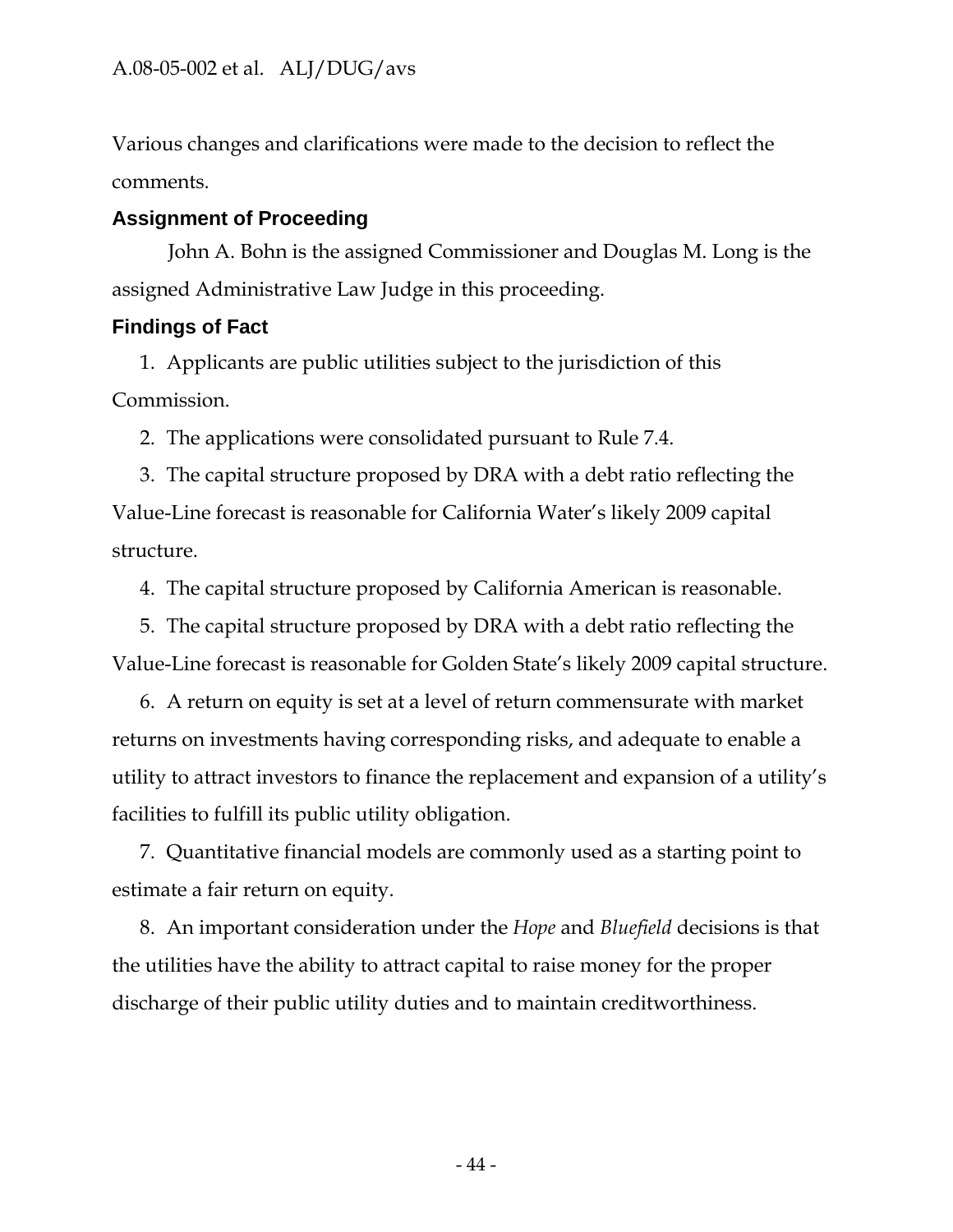9. The parties used Discounted Cash Flow Analysis, the Capital Asset Pricing Model, risk premium analysis, while California American also used ATWACC, to support their respective return on equity recommendations.

10. The financial models employed in our cost of capital proceedings should not be determinative and must be tempered with a great deal of judgment. The DCF model, risk premium analysis, and CAPM model cannot be relied upon exclusively to develop a particular return on equity, but may be helpful in developing a range of reasonable values. They are useful in establishing a range of required returns to consider in selecting the authorized return and in evaluating trends of investor expectations.

11. The ATWACC model is unproven and is not accepted by other United States regulatory jurisdictions.

12. Companies selected for a proxy group should have basic characteristics similar to the utility that they are selected to proxy.

13. DRA's larger proxy group provided a more persuasive comparison of similar utilities.

14. Natural gas distribution utilities are not reasonable proxy companies for a Class A water company.

15. None of the utilities proposed a major change in their capital structures. DRA proposed the use of more recent capital structure forecasts.

16. Financial risk is tied to the utility's capital structure.

17. Business risk pertains to uncertainties resulting from competition and the economy.

18. Regulatory risk pertains to uncertainties resulting from the regulatory regime imposed on a utility.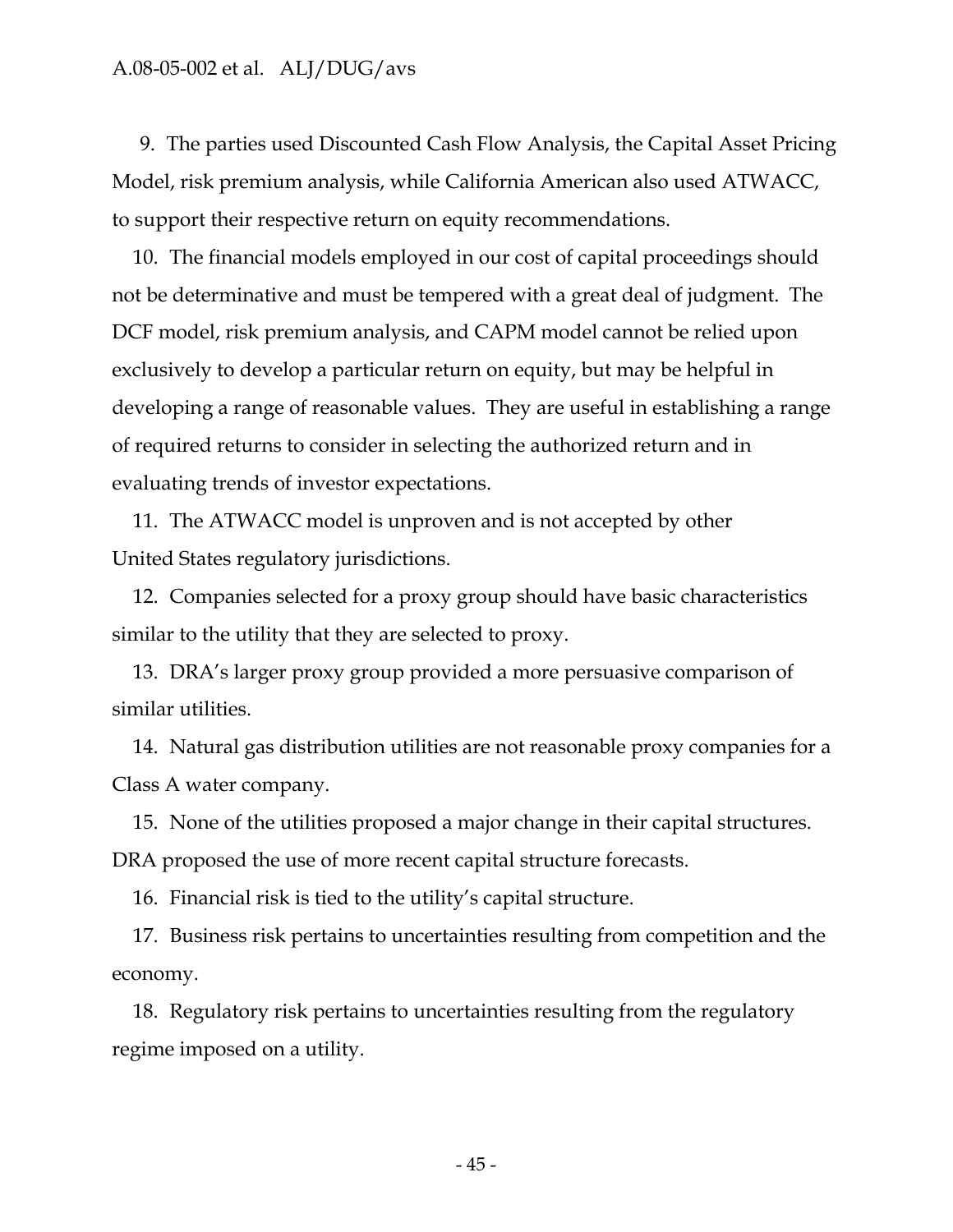19. Applicants were not persuasive and could not quantify their risk premium proposals.

20. DRA's calculation of beta, a risk measurement, is persuasive, as is its use of a larger proxy group.

21. All of the business and regulatory risks that the applicants cite are encompassed in the financial market's evaluation and reflected in the discounted cashflow and other financial models presented.

22. The WRAM and the MCBA have reduced the revenue recovery risks for the applicants caused by adopting conservation programs and other inherent risks of recovery such as forecast differences and weather.

23. The market data for the proxy group has not recognized the risk reduction for the applicants caused by the Commission's adoption of a WRAM and MCBA.

24. The reasonable range for return on equity is below any of the applicants' recommended ranges.

25. We cannot determine a precise adjustment to risk for the newly adopted WRAM and MCBA and therefore do not adopt DRA's proposed adjustment of 0.25%. The reasonable range for return on equity should therefore be higher than DRA's recommendation.

26. The reasonable range for return on equity is between 9.5% and 10.5%.

27. Based on the current uncertainty surrounding the capital markets, we will hold the highest currently authorized return constant and adopt a return of 10.20% to ensure the companies are able to attract and retain capital in these times of economic hardship.

28. The financial market and credit dislocations are extraordinary events which are not reflected in the cost of capital models in the record.

- 46 -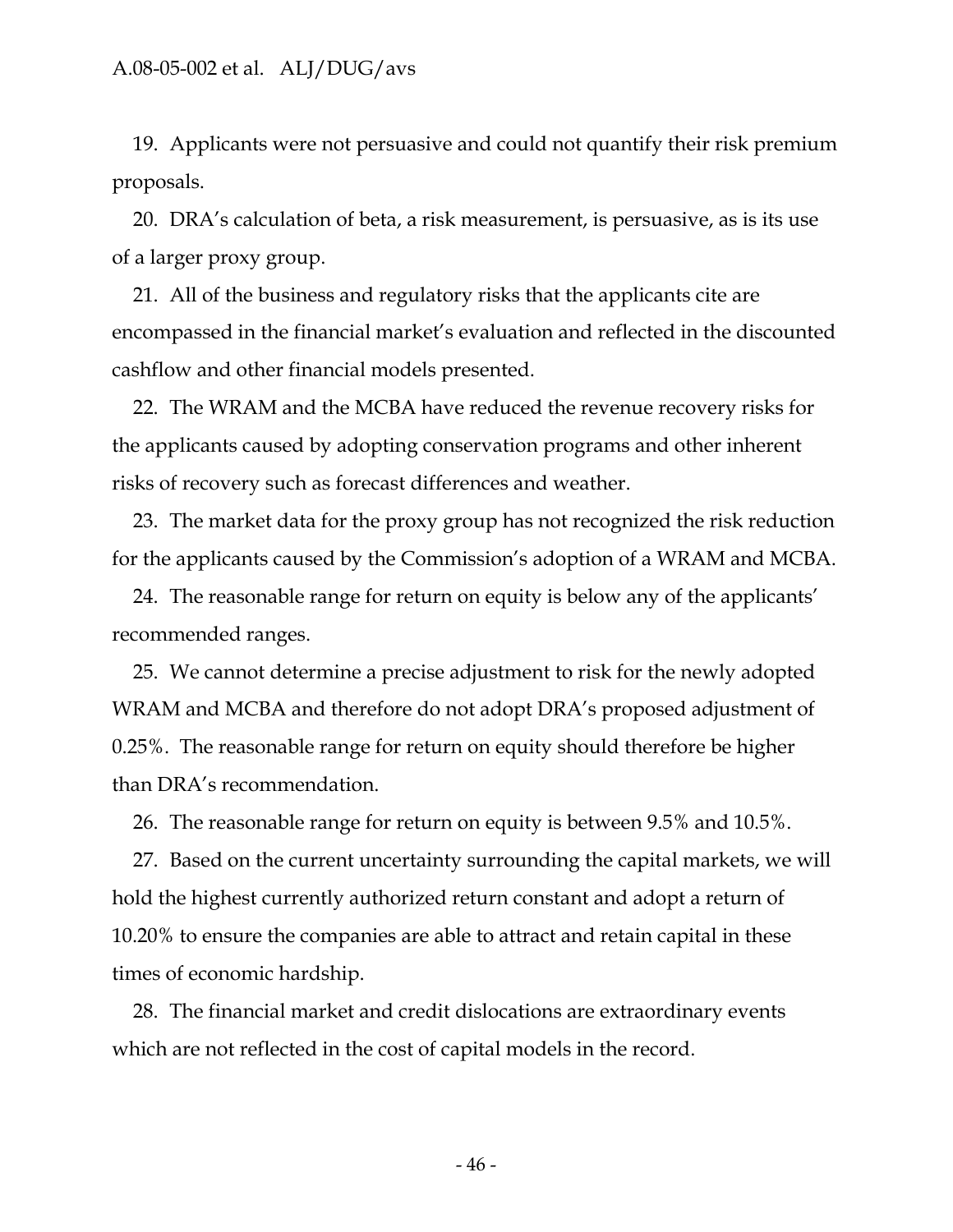29. A temporary interest rate balancing account will remove the uncertainty of debt financing costs during the current financial market and credit dislocation.

### **Conclusions of Law**

1. The consolidation of these applications does not imply that a uniform return on equity should automatically be applied to each of the utilities; however a uniform return may be applied if it is consistent with the record.

2. The legal standard for setting the fair return on equity has been established by the United States Supreme Court in the *Bluefield* and *Hope* cases.

3. The capital structure proposed by DRA is reasonable for California Water.

4. The capital structure proposed by California American is reasonable.

5. The capital structure proposed by DRA is reasonable for Golden State.

6. The proxy companies in financial models must be a reasonable approximation of applicants.

7. Financial models are dependent on subjective inputs therefore it is reasonable to apply informed judgment when considering financial modeling results.

8. The Commission should recognize the current financial dislocation in setting the return on equity to set a return that provides stability and attracts capital in times of economic uncertainty.

9. The Commission should create the temporary interest rate balancing account to record the difference in interest expense between the actual interest cost for long-term debt for debt issued after January 1, 2009, and the interest cost included in the adopted cost of capital for debt issues in 2009 or later subject to a standard reasonableness review.

10. The temporary interest rate balancing account should be effective from the date of this decision and include interest costs from the effective date forward.

- 47 -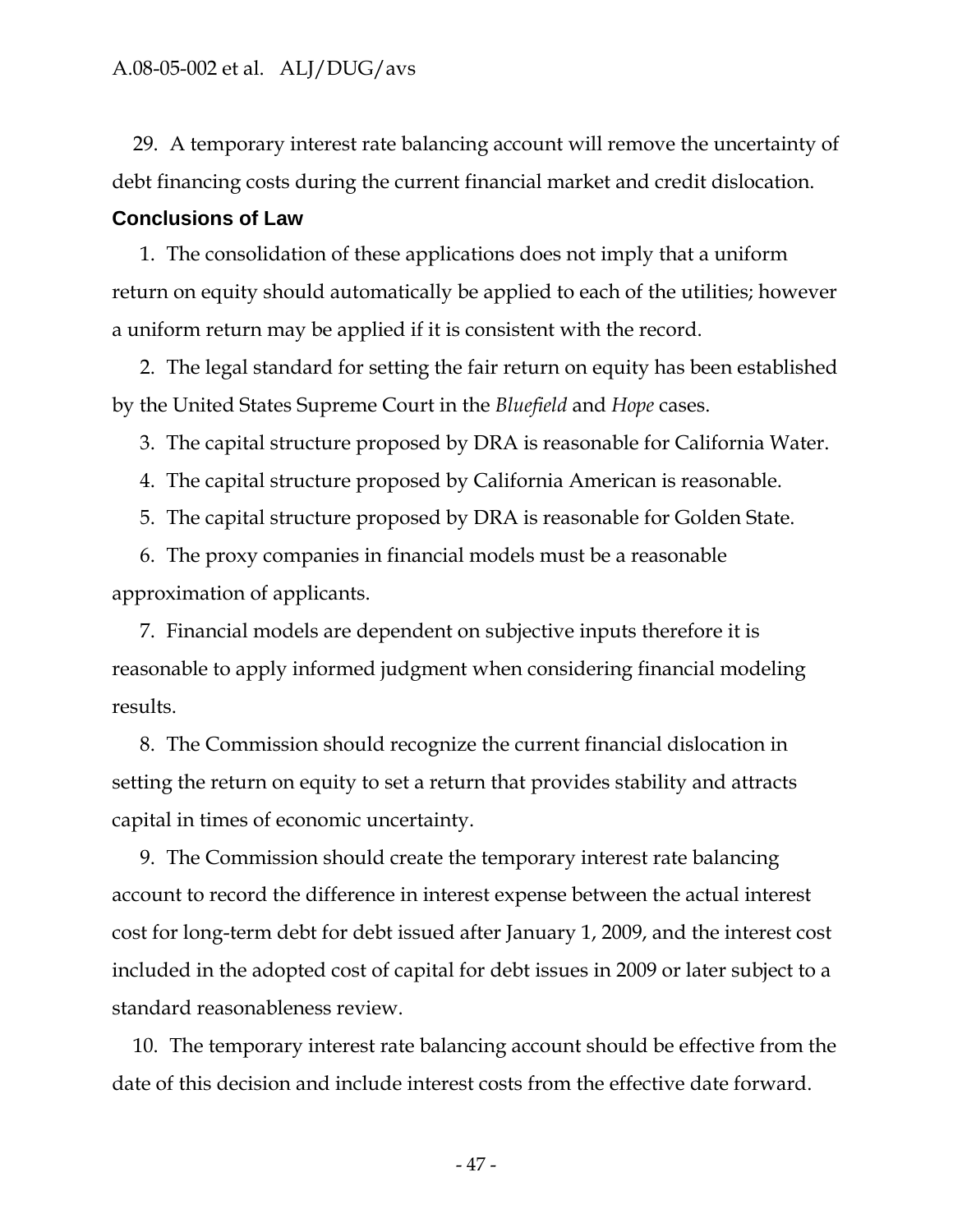11. The temporary interest rate balancing account should terminate with the next cost of capital proceeding.

12. This decision should be effective immediately with the cost of capital effective in rates on the first day of the full month following this decision.

13. These proceedings should remain open for Phase 2.

## **ORDER**

## **IT IS ORDERED** that:

1. California Water Service Company's cost of capital for its base year 2009 operations is as follows:

| California Water Adopted Base Year 2009 - A.08-05-002 |         |        |          |                     |              |  |
|-------------------------------------------------------|---------|--------|----------|---------------------|--------------|--|
|                                                       | Ratio   | Cost   | Weighted | <b>Net to Gross</b> | Pre-Tax Cost |  |
| Long-Term<br>Debt                                     | 45.02%  | 6.72%  | 3.03%    |                     | 3.03%        |  |
| Incremental<br>Debt                                   | 1.60%   | 8.30%  | 0.13%    |                     | 0.13%        |  |
| Preferred<br><b>Stock</b>                             | 0.38%   | 4.19%  | $0.02\%$ |                     | 0.02%        |  |
| Equity                                                | 53.00%  | 10.20% | 5.41%    | 1.79                | 9.68%        |  |
|                                                       | 100.00% |        | 8.58%    |                     | 12.85%       |  |

2. California American Water Company's cost of capital for its base year 2009

operations is as follows:

| California American Adopted Base Year 2009 - A.08-05-003 |       |          |          |                     |                     |  |
|----------------------------------------------------------|-------|----------|----------|---------------------|---------------------|--|
|                                                          | Ratio | Cost     | Weighted | <b>Net to Gross</b> | <b>Pre-Tax Cost</b> |  |
| Long-Term<br>Debt                                        | 58%   | 6.48%    | $3.76\%$ |                     | 3.76%               |  |
| Incremental<br>Debt                                      | $0\%$ | $0.00\%$ | $0.00\%$ |                     | $0.00\%$            |  |
| Equity                                                   | 42%   | 10.20%   | 4.28%    | 1.75                | 7.50%               |  |
|                                                          | 100%  |          | 8.04%    |                     | 11.26%              |  |

3. Golden State Water Company's (Golden State) cost of capital for its base

year 2009 operations is as follows:

| Golden State Adopted Base Year 2009 - A.08-05-004         |        |       |          |  |       |  |  |
|-----------------------------------------------------------|--------|-------|----------|--|-------|--|--|
| Weighted<br>Net to Gross<br>Pre-Tax Cost<br>Ratio<br>Cost |        |       |          |  |       |  |  |
| Long-Term<br>Debt                                         | 46.00% | 7.49% | 3.45%    |  | 3.45% |  |  |
| Incremental                                               | 3.00%  | 8.30% | $0.25\%$ |  | 0.25% |  |  |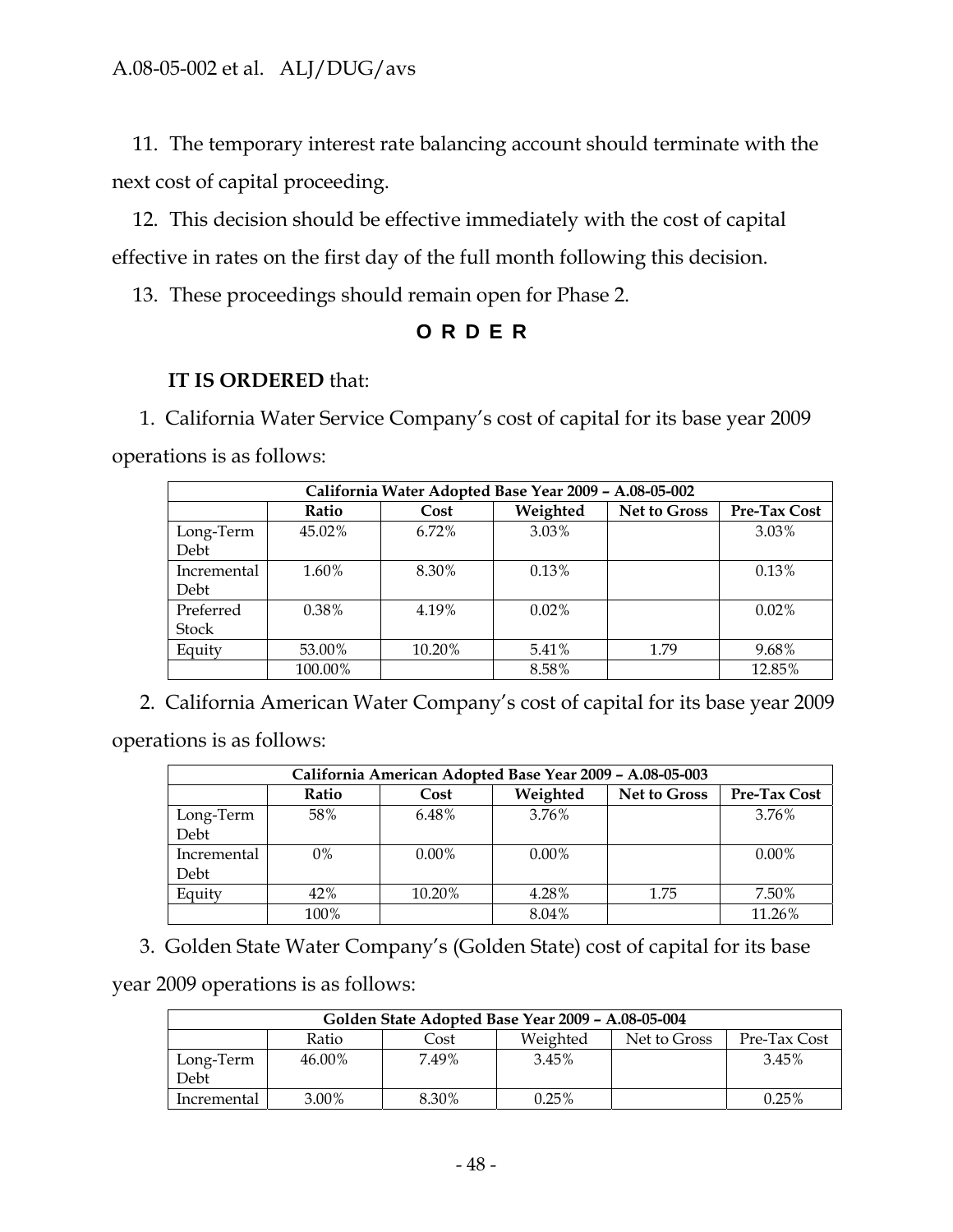| Debt(a)                  |        |        |       |      |        |
|--------------------------|--------|--------|-------|------|--------|
| $\blacksquare$<br>Equity | 51.00% | 10.20% | 5.20% | 1.80 | 9.36%  |
|                          | 100%   |        | 8.90% |      | 13.06% |

4. The temporary interest rate balancing account described in Conclusions of Law 9, 10, and 11 is adopted.

5. California Water Service Company shall file a Tier 1 advice letter to implement the rate changes to reflect the change in the cost of capital and modify its preliminary statement to implement the temporary interest rate balancing account adopted herein.

6. California Water Service Company shall file a Tier 1 advice letter to implement the rate changes to reflect the change in the cost of capital and modify its preliminary statement to implement the temporary interest rate balancing account adopted herein.

7. Golden State Water Company shall file a Tier 1 advice letter to implement the rate changes to reflect the change in the cost of capital and modify its preliminary statement to implement the temporary interest rate balancing account adopted herein.

8. All advice letters required in Ordering Paragraphs 5, 6, and 7 shall be filed within 30 days of the date of this order, the rate changes to reflect the change in the cost of capital shall be effective on the date of the filing subject to the determination by the Division of Water and Audits that the advice letters are in compliance with this decision.

9. These proceedings remain open for Phase 2.

This order is effective today.

Dated May 7, 2009, at San Francisco, California.

### MICHAEL R. PEEVEY